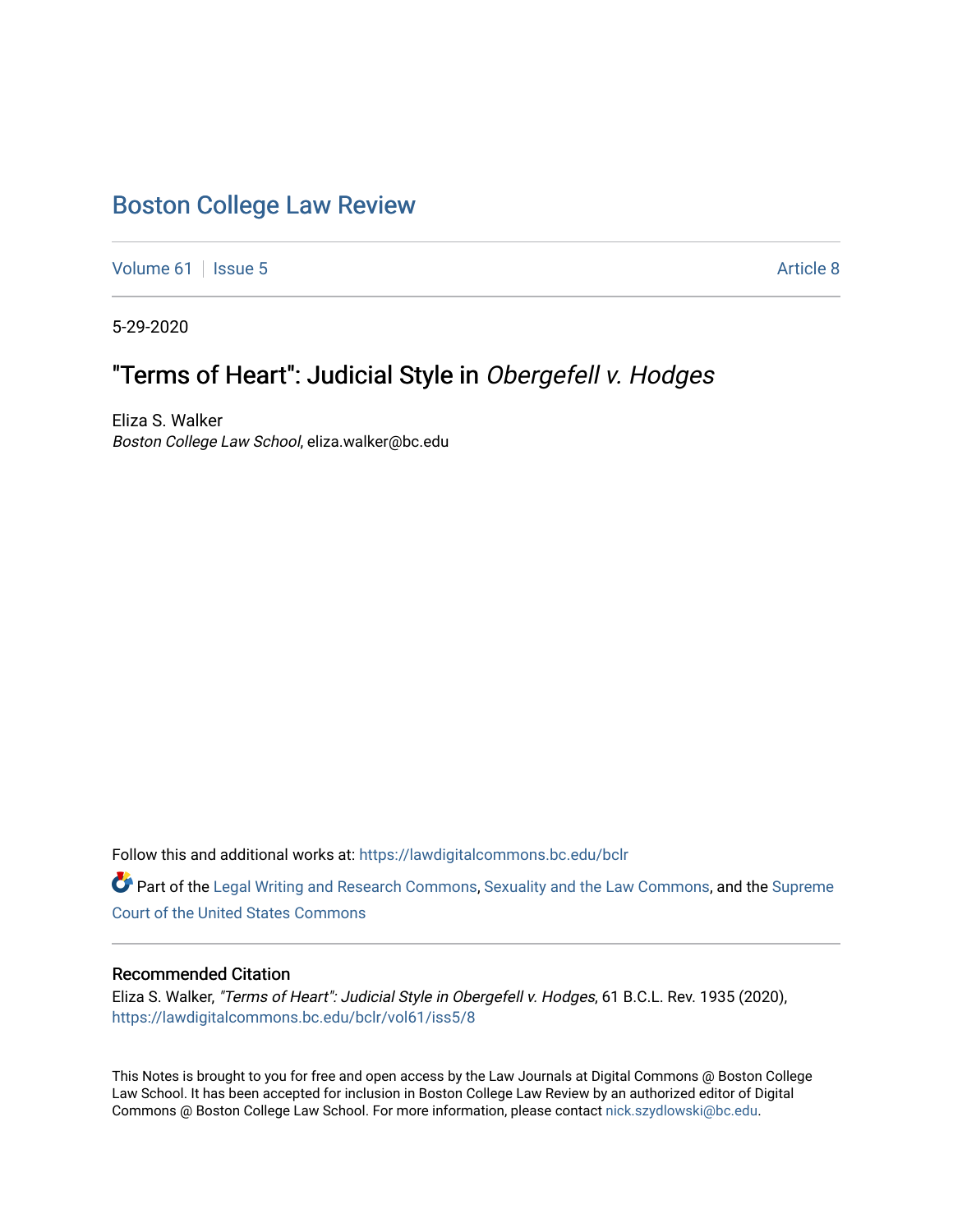# **"TERMS OF HEART": JUDICIAL STYLE IN** *OBERGEFELL v. HODGES*

**Abstract:** The law lives in language. The Supreme Court issues written opinions to inform the parties, the bar, and the public of its decision in each case. But the content of the decision cannot be divorced from the way it is written—that is, the style. Fundamental rights cases present a singular stylistic challenge both because they must reduce some ineffable liberty to language, and because they are the cases most likely to be read by the public. Justice Anthony Kennedy's 2015 opinion in *Obergefell v. Hodges* was criticized not only for its outcome, but also for its supposedly non-legal style. This Note traces the style of Supreme Court decisions throughout history, and summarizes the reactions to *Obergefell* in both the legal and public audiences. This Note then outlines the Law and Literature movement, and argues it is an appropriate lens through which to analyze the style of *Obergefell*. To interpret a judicial opinion, the Law and Literature movement looks at two relationships the opinion creates: that with the parties it speaks about, and that with its audience. This Note argues that *Obergefell* exemplifies the Law and Literature ideal, by creating an empathetic relationship with its plaintiffs and speaking to a reader who values principled decision making over technical legal tests.

#### <span id="page-1-4"></span>INTRODUCTION

In the summer and fall of 2015, almost 100,000 gay couples were married in the United States.<sup>[1](#page-1-0)</sup> That year, the legitimacy of same-sex marriages had finally been recognized by the Supreme Court in the landmark decision, *Obergefell v. Hodges*. [2](#page-1-1) At many of these weddings, that summer and later, the ceremony included a reading of a passage from *Obergefell*. [3](#page-1-2) As the couple stood at an alter ready to begin their lives together, the officiant read Justice Anthony Kennedy's words: "No union is more profound than marriage, for it embodies the highest ideals of love, fidelity, devotion, sacrifice, and family. In forming a marital union, two people become something greater than once they were."<sup>[4](#page-1-3)</sup>

<span id="page-1-0"></span> <sup>1</sup> Quentin Fottrell, *1 in 10 Weddings Were Same-Sex Couples in Summer of 2015*, MARKETWATCH (Nov. 7, 2015), https://www.marketwatch.com/story/1-in-10-weddings-were-same-sex-couples-insummer-of-2015-2015-11-06 [https://perma.cc/P2S2-SRRL] (noting that 96,000 same-sex couples were married between July and October 2015 in the United States).

<sup>2</sup> Obergefell v. Hodges, 135 S. Ct. 2584, 2584 (2015).

<span id="page-1-3"></span><span id="page-1-2"></span><span id="page-1-1"></span><sup>3</sup> *See* Natalie Schachar, *Justice Kennedy's Gay Marriage Opinion Is Celebrated Again—in Wedding Vows*, L.A.TIMES (Aug. 28, 2015), https://www.latimes.com/nation/la-na-couples-justice-kennedy-20150828-story.html [https://perma.cc/2JFS-THBT] (noting the last passage of the *Obergefell* opinion has been used in wedding ceremonies around the country).

<sup>4</sup>  *Obergefell*, 135 S. Ct. at 2608.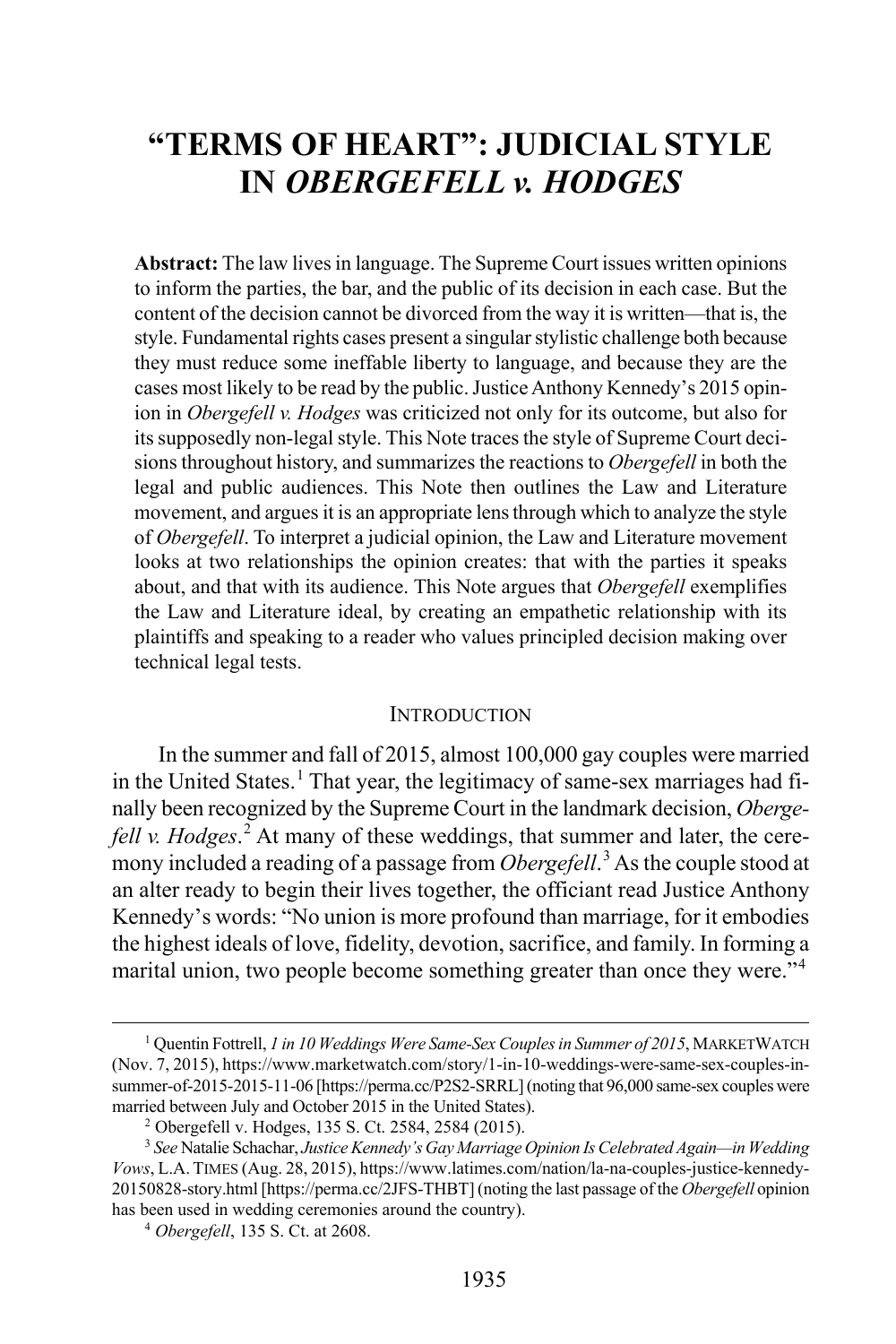<span id="page-2-9"></span><span id="page-2-8"></span><span id="page-2-0"></span>There was something about this passage. On the day the opinion was released, a screenshot of it went viral on the internet followed by the hashtag #lovewins.[5](#page-2-1) Millennials who had never so much as glanced at the writing of a legal opinion before posted it on Facebook and Instagram.<sup>[6](#page-2-2)</sup> Journalists, too, were captivated, calling the closing paragraph "one of the most beautiful passages you'll likely read in a court case."[7](#page-2-3) Jia Tolentino, a *New Yorker* staff writer, wrote that on the day the opinion was released, she was so ecstatic she went to a club, took psychedelic mushrooms, and read the decision's final paragraph "over and over as [she] cried."[8](#page-2-4) It wasn't just the result of the opinion—the recognition of a fundamental right to marry for gay people—but something about its writing that resonated with people as well.<sup>[9](#page-2-5)</sup>

<span id="page-2-10"></span>Not everyone, though, was so enamored. In his dissent, Justice Antonin Scalia called the writing of the majority opinion "straining-to-be-memorable," full of "showy profundities," and wrote that if he ever joined an opinion with such language he would "hide [his] head in a bag."<sup>[10](#page-2-6)</sup> Justice Scalia was not alone: other journalists thought the style was excessive<sup>[11](#page-2-7)</sup> and legal scholars

<span id="page-2-3"></span><sup>7</sup> Jordan Weissmann, *The Beautiful Closing Paragraph of Justice Kennedy's Gay Marriage Ruling*, SLATE (June 26, 2015), https://slate.com/news-and-politics/2015/06/supreme-court-legalizes-gaymarriage-kennedy-s-decision-ends-beautifully.html [https://perma.cc/ER9W-JH3W].

<span id="page-2-4"></span><sup>8</sup> JIA TOLENTINO, TRICK MIRROR: REFLECTIONS ON SELF-DELUSION 284 (2019) ("On the Friday that the decision was handed down, I'd planned on staying in, but then the news electrified me with such happiness that I went out, and ended up at the club on mushrooms. I remember standing still, people dancing all around me, my heart like Funfetti cake, reading the decision's final paragraph on my phone screen over and over as I cried.").

<span id="page-2-5"></span><sup>9</sup> *See, e.g.*, Aslam, *supra* not[e 5](#page-2-0) (noting the decision brought social media users to "virtual tears" as they commented on what they saw as a beautiful definition of marriage); Jay Yarrow, *This Paragraph from the Supreme Court on Marriage Is One of the Most Beautiful Things We've Ever Read*, BUS.INSID-ER (June 26, 2015), https://www.businessinsider.com/supreme-courts-beautiful-description-of-marriage-2015-6 [https://perma.cc/3MKK-M46M].

<span id="page-2-6"></span><sup>10</sup> *Obergefell*, 135 S. Ct. at 2628, 2630 & n.22 (Scalia, J., dissenting). Justice Scalia went on to say: "The world does not expect logic and precision in poetry or inspirational pop-philosophy; it demands them in the law. The stuff contained in today's opinion has to diminish this Court's reputation for clear thinking and sober analysis." *Id.* at 2630.

<span id="page-2-7"></span><sup>11</sup> *See, e.g.*, Michael Cobb, Opinion, *The Supreme Court's Lonely Hearts Club*, N.Y. TIMES, (June 30, 2015), https://www.nytimes.com/2015/06/30/opinion/the-supreme-courts-lonely-heartsclub.html [https://perma.cc/HVL3-2ZUM]. In the *New York Times* Opinion Section, Michael Cobb wrote:

Certainly Justice Kennedy's sense of marital "dignity" is over the top. But it's not just sentimental rhetoric: It's a kind of legal "term of heart" that can keep you up at night.

<span id="page-2-1"></span> <sup>5</sup> Yasmin Aslam, *#LoveWins on the Internet*, MSNBC (June 27, 2015), http://www.msnbc.com/ msnbc/love-wins-the-internet [https://perma.cc/E2U2-GMM6] (noting that a screenshot of the last paragraph went viral and the hashtag #lovewins was trending).

<span id="page-2-2"></span><sup>6</sup>  *See* Nick Corasaniti, *On Social Media, an Outpouring of Support*, N.Y.TIMES (June 26, 2015), https://www.nytimes.com/live/supreme-court-rulings/on-facebook-an-outpouring-of-support [https:// perma.cc/E9S2-469M] (noting that in the hour after the decision was released, 3.8 million people in the United States made 10.1 million Facebook likes, posts, comments, and shares about the opinion); *see also* KAREN PETROSKI, FICTION AND THE LANGUAGES OF LAW 1 (2018) (describing the online reaction to *Obergefell*).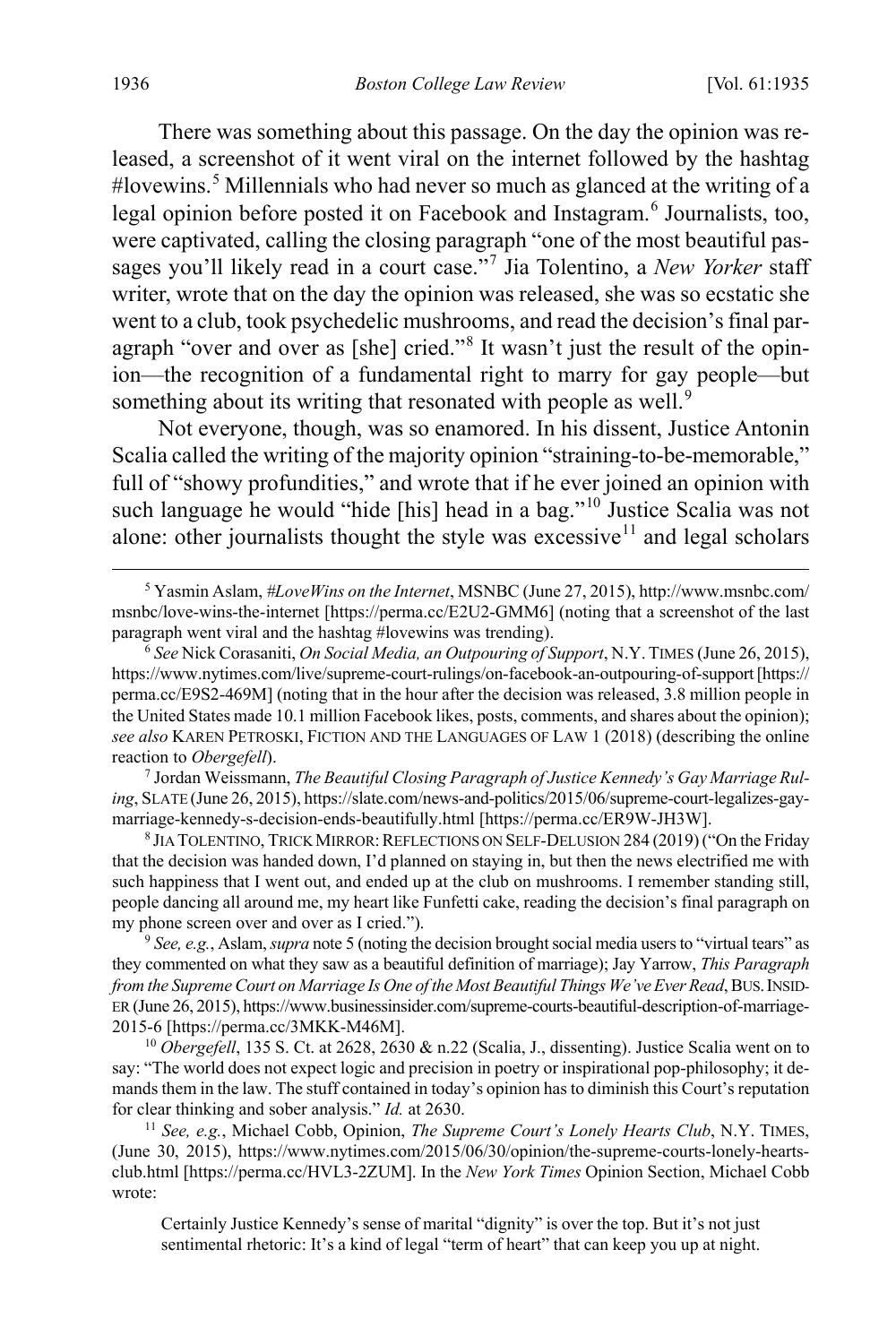who agreed with the result worried that the style of the opinion had eclipsed its content because it did not contain a rigorous explanation of the due process or equal protection rights upon which it based the decision.<sup>[12](#page-3-1)</sup>

<span id="page-3-9"></span><span id="page-3-0"></span>Arguments concerning the style of judicial opinions are not new.[13](#page-3-2) The law lives in and through language, and thus many lawyers, judges, and legal scholars have traced the evolution of the style of U.S. Supreme Court opinions over its history and wondered whether style was merely the "dressing" of an opinion or if it had some impact on the meaning of the law and precedent being written. $14$ 

<span id="page-3-6"></span>Fundamental rights cases present a singular stylistic challenge, both because they require reducing some ineffable right or liberty to language, and because they are the cases that the public is most likely to pay attention to.<sup>[15](#page-3-4)</sup> Many judges and scholars have pointed out that the public is a possible audience of U.S. Supreme Court opinions, and thus opinions should be accessible to the layperson.<sup>[16](#page-3-5)</sup> Scholars have posited that written opinions legitimize the power of unelected judges to write and change laws in a democracy: the need

<span id="page-3-8"></span><span id="page-3-7"></span> The words and the value they communicate are impossible to avoid, and often difficult to resist. It's as if the words of Justice Kennedy and my grandmother, who, on her deathbed, begged me to get married, have melded together in my head, declaring my life lacking emotions meet law and then throw me into a state of emotional insecurity.

#### *Id.*

<span id="page-3-1"></span><sup>12</sup> *See, e.g.*, Ilya Somin, *A Great Decision on Same-Sex Marriage—But Based on Dubious Reasoning*, WASH. POST (June 26, 2015), https://www.washingtonpost.com/news/volokh-conspiracy/wp/ 2015/06/26/a-great-decision-on-same-sex-marriage-but-based-on-dubious-reasoning/?utm\_term=. 2c1cb8ebb62c [https://perma.cc/26JE-QDE2] (agreeing with *Obergefell*'s result but worrying that it was based on questionable reasoning).

<span id="page-3-2"></span><sup>13</sup> *See generally, e.g.*, BENJAMIN N.CARDOZO,LAW AND LITERATURE AND OTHER ESSAYS AND ADDRESSES (1931) (discussing stylistic choices in judicial opinions). By "style," this Note refers to anything in an opinion that cannot be paraphrased. *See* WILLIAM D. POPKIN, EVOLUTION OF THE JU-DICIAL OPINION:INSTITUTIONAL AND INDIVIDUAL STYLES 143 (2007) (defining style as "whatever in the judicial opinion seeks to persuade beyond the paraphrasable content of the decision"); Richard A. Posner, *Judges' Writing Styles (and Do They Matter?)*, 62 U. CHI. L.REV. 1421, 1422 (1995) (defining style as "what is left out by paraphrase").

<span id="page-3-3"></span><sup>14</sup> *See, e.g.*, CARDOZO, *supra* note [13,](#page-3-0) at 6 (arguing that form "make[s] it what it is"); Erwin Chemerinsky, *The Rhetoric of Constitutional Law*, 100 MICH. L. REV. 2008, 2010 (2002) (arguing that analyzing the rhetoric of U.S. Supreme Court opinions is central to understanding American constitutional law); James Boyd White, *What's an Opinion For?*, 62 U. CHI. L. REV. 1363, 1367 (1995) ("The excellence of the opinion is not one of 'mere style,' but an excellence of thought, represented and enacted in language in such a way as to live in the minds of others.").

<span id="page-3-4"></span><sup>15</sup> *See, e.g.*, Adam J. Kolber, *Supreme Judicial Bullshit*, 50 ARIZ. ST.L.J. 141, 155 (2018) (calling substantive due process cases a "bullshit magnet"). Fundamental rights cases—also known as substantive due process cases—deal with fundamental liberties such as "protecting family autonomy, procreation, sexual activity and sexual orientation, medical care decision making, travel, voting, and access to the courts" as well as "[f]reedom of speech and religious freedom." ERWIN CHEMERINSKY, CONSTI-TUTIONAL LAW 949 (5th ed. 2017). 16 For example, Justice Breyer said in his Supreme Court confirmation hearings that he strived to

<span id="page-3-5"></span>write opinions that a high school student would be able to understand. BRYAN A. GARNER, GARNER ON LANGUAGE AND WRITING: SELECTED ESSAYS AND SPEECHES OF BRYAN A.GARNER 428 (2009).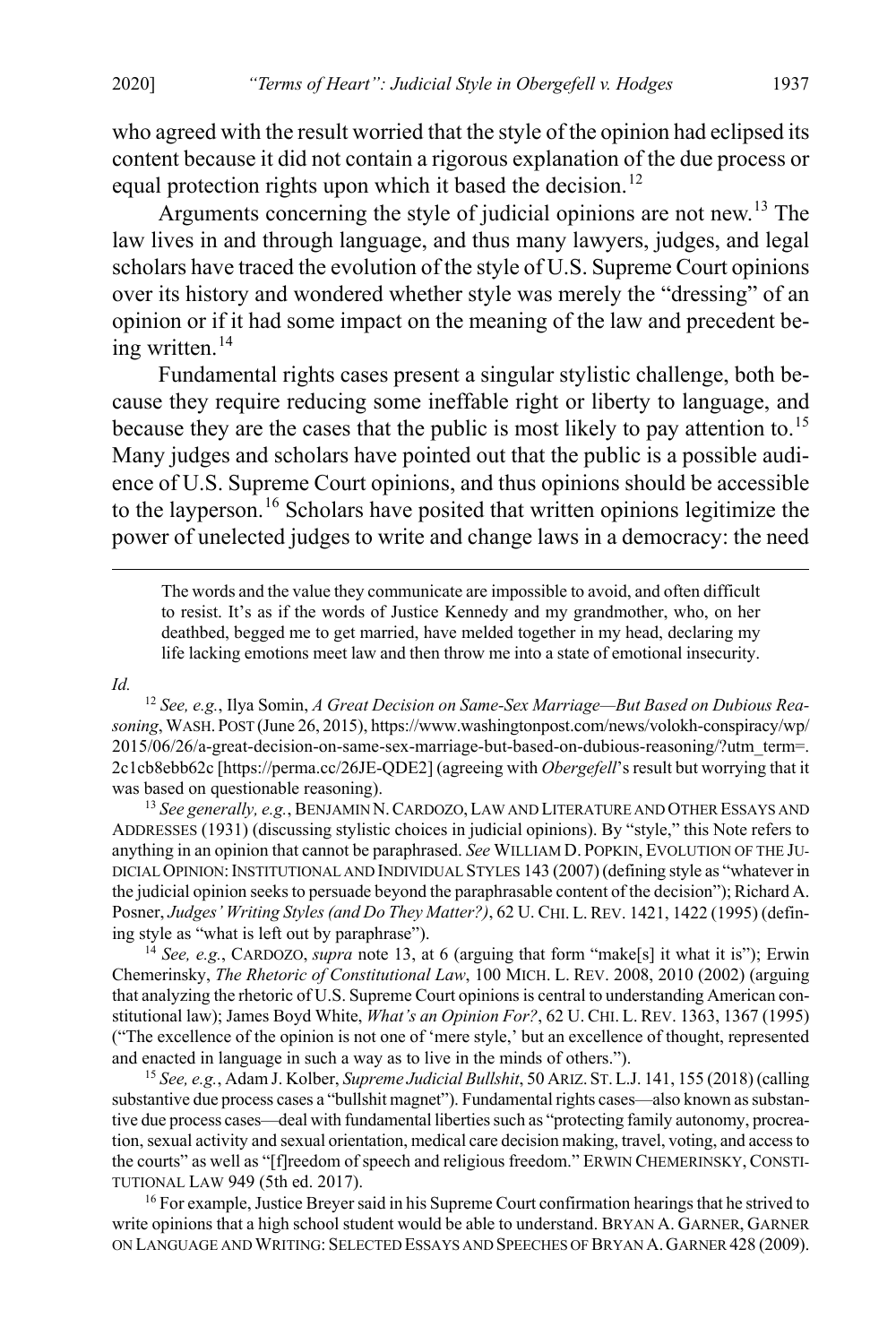<span id="page-4-10"></span>to write and explain their decision puts a necessary constraint on their power.<sup>[17](#page-4-0)</sup> Yet despite this ideal that judicial opinions—and especially those by the Supreme Court—should be publicly accessible, in years past it was infrequent, at best, that a layperson ever found herself reading a legal opinion.<sup>[18](#page-4-1)</sup>

<span id="page-4-12"></span><span id="page-4-11"></span>What is the relationship between Supreme Court opinions and the public? The Law and Literature movement, popular in the end of the twentieth century, provides one possible answer.<sup>[19](#page-4-2)</sup> The movement argues that tools of literary theory and criticism can help us understand legal texts, and moreover, that le-gal texts can be understood as creating community.<sup>[20](#page-4-3)</sup> In this Note, I analyze *Obergefell* through the lens of the Law and Literature movement.<sup>[21](#page-4-4)</sup> The Law and Literature movement is an appropriate framework because Justice Kennedy has stated his own concern with the audience of his opinions, and the Law and Literature movement looks at the audience of an opinion to understand its stylistic choices.[22](#page-4-5) I argue that under the Law and Literature framework, *Obergefell* creates an empathetic relationship with the petitioners and speaks to a reader who will respect a decision based on principle rather than on the appli-cation of a technical legal test.<sup>[23](#page-4-6)</sup>

In Part I of this Note, I provide an overview of the evolution of writing styles of U.S. Supreme Court opinions and look at the legal and public reactions to Justice Kennedy's opinions in *Planned Parenthood of Southeastern Pennsylvania v. Casey* and *Obergefell*. [24](#page-4-7) In Part II, I give an overview of the Law and Literature movement.<sup>[25](#page-4-8)</sup> In Part III, I apply the theories of the Law and Literature movement to *Obergefell* and argue that the opinion speaks to an au-dience that prioritizes principle over technical legal doctrine.<sup>[26](#page-4-9)</sup>

<span id="page-4-0"></span> <sup>17</sup> *See, e.g.*, Gerald Lebovits et al., *Ethical Judicial Opinion Writing*, 21 GEO. J. LEGAL ETHICS 237, 244 (2008) (noting that written opinions serve an important role in democracy).

<span id="page-4-1"></span><sup>18</sup> *See* Frederick Schauer, *Opinions as Rules*, 62 U. CHI. L. REV. 1455, 1463–64 (1995) (noting that most Americans do not read judicial opinions and that the only daily American newspaper that prints excerpts from judicial opinions is the *New York Times*); *see also* Chemerinsky, *supra* not[e 14,](#page-3-6) at 2030 (speculating that more people may read judicial opinions now that they are widely available online).<br><sup>19</sup> *See generally, e.g.*, JAMES BOYD WHITE, JUSTICE AS TRANSLATION: AN ESSAY IN CULTURAL

<span id="page-4-4"></span><span id="page-4-3"></span><span id="page-4-2"></span>AND LEGAL CRITICISM (1990) (using literary theory in legal analysis and analyzing legal texts' community-building function).

<sup>&</sup>lt;sup>20</sup> *See id.* at 100.<br><sup>21</sup> *See infra* Part III.

<span id="page-4-5"></span><sup>21</sup> *See infra* Part III. 22 *See infra* Part III. 23 *See infra* Part III. 24 *See infra* Part I.

<span id="page-4-7"></span><span id="page-4-6"></span>

<span id="page-4-8"></span><sup>25</sup> *See infra* Part II.

<span id="page-4-9"></span><sup>26</sup> *See infra* Part III.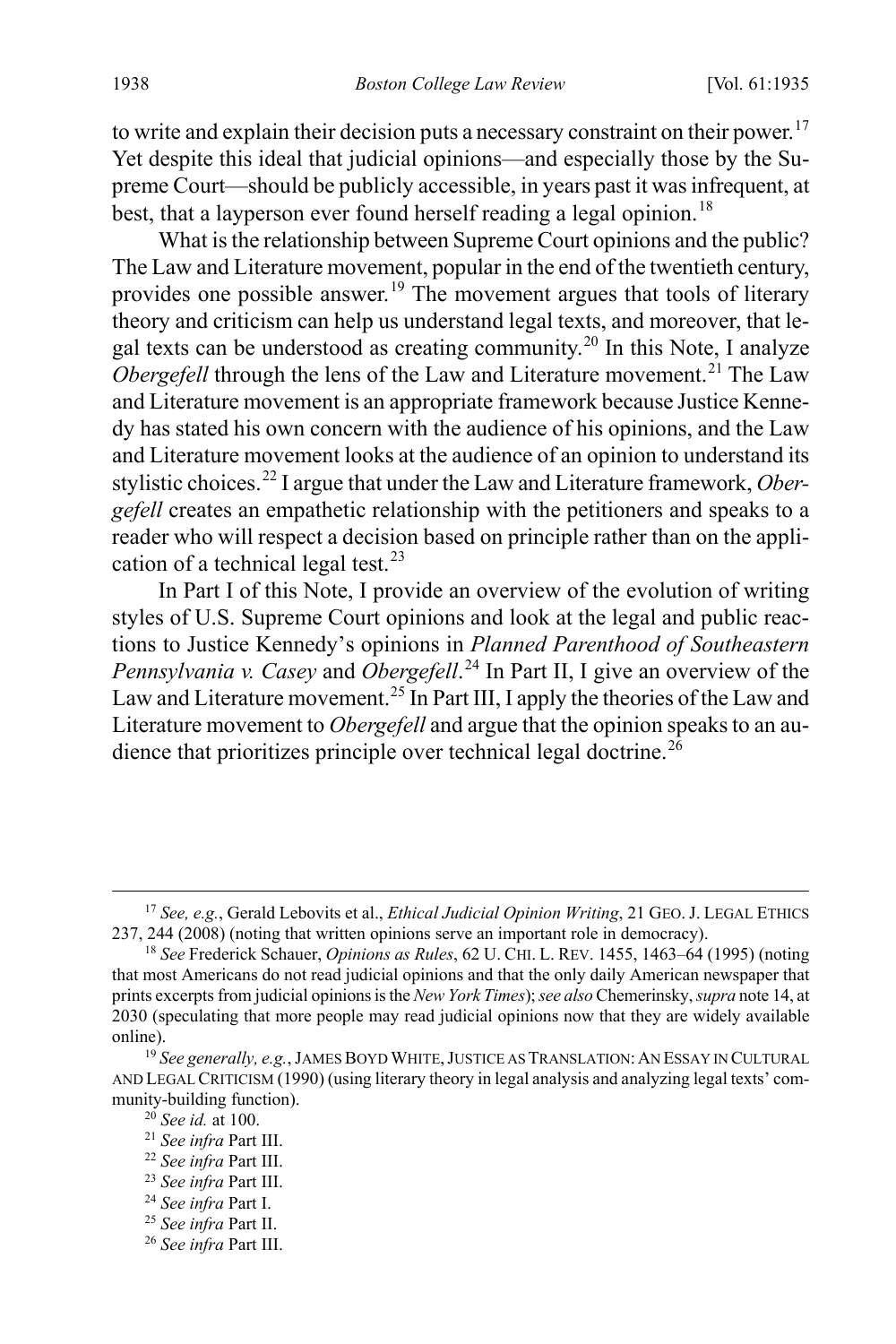#### I. UNITED STATES SUPREME COURT WRITING STYLE

Nothing in the U.S. Constitution requires that judges issue written opinions.[27](#page-5-0) Nonetheless, our legal system has evolved to be based on often lengthy opinions explaining a judge's reasoning that can be cited in future cases.<sup>[28](#page-5-1)</sup> Section A of this Part outlines a brief history of how U.S. Supreme Court opinions have evolved from the 1790s to the present.<sup>[29](#page-5-2)</sup> Section B explores existing aca-demic analyses of legal opinions.<sup>[30](#page-5-3)</sup> Finally, Section C discusses the singular style of Justice Anthony Kennedy's opinions.<sup>[31](#page-5-4)</sup>

## <span id="page-5-8"></span>*A. A Short History of the Evolution of United States Supreme Court Written Opinions*

In the early days of the U.S. Supreme Court, the justices only released written opinions in a small percentage of cases.<sup>[32](#page-5-5)</sup> Scholars have cited *Marbury v. Madison* as the first source to explicitly state the need for written judicial opinions.[33](#page-5-6) *Marbury* not only holds that it is "emphatically the province and duty of the judicial department to say what the law is," but also lays bare a re-quirement to "expound and interpret" as one does it.<sup>[34](#page-5-7)</sup> Chief Justice John Mar-

<span id="page-5-5"></span><span id="page-5-4"></span><span id="page-5-3"></span><span id="page-5-2"></span><span id="page-5-1"></span><span id="page-5-0"></span><sup>29</sup> See infra Part I.A.<br><sup>30</sup> See infra Part I.B.<br><sup>31</sup> See infra Part I.C.<br><sup>32</sup> See GARNER, *supra* not[e 16,](#page-3-7) at 440 (noting that in the Court's early years it issued written opinions in only the most consequential cases). For a detailed history of the evolution of U.S. Supreme Court writing style, see *id.* at 439–47. For a detailed account of the evolution of the written opinion dating back to its English roots, see POPKIN, *supra* note [13,](#page-3-0) at 6–32. *See generally* DAVID MELLINKOFF, THE LANGUAGE OF THE LAW (1963) (giving a history of legal language). In the early English legal system, each judge issued a separate oral opinion from the bench where he explained his reasoning to his colleagues. *See* Patricia M. Wald, *"How I Write" Essays*, 4 SCRIBES J.LEGAL WRIT-ING 55, 62 (1993) (calling early English oral opinions "stream-of-consciousness" style). The practice of regularly issuing written opinions slowly evolved from that custom. POPKIN, *supra* not[e 13,](#page-3-0) at 37. French courts, in contrast, issued anonymous and unanimous written opinions that contained short and obscure statements of reasons. *Id.* at 33–34; *see also* Michael Wells, *French and American Judicial Opinions*, 19 YALE J. INT'L L. 81, 84 (1994) (contrasting French opinions that are "uninformative syllogism[s] of a few hundred words" with American opinions that emphasize "reason and candor").

<span id="page-5-6"></span><sup>33</sup> 5 U.S. (1 Cranch) 137, 177 (1803);*see, e.g.*, POPKIN, *supra* not[e 13,](#page-3-0) at 57–58 (contextualizing *Marbury*'s notion of "judicial power" within a discussion of the evolution of American written opinions).<br><sup>34</sup> *Marbury*, 5 U.S. at 177 ("It is emphatically the province and duty of the judicial department to

<span id="page-5-7"></span>say what the law is. Those who apply the rule to particular cases, must of necessity expound and interpret the rule."); *see* Lebovits et al., *supra* note [17,](#page-4-10) at 243–44 (noting that *Marbury* dictates that judges must give reasoned opinions). Others have cited later Court orders and rules as requiring written opinions. *See, e.g.*, POPKIN, *supra* not[e 13,](#page-3-0) at 83. Some scholars cite to a Supreme Court order from 1834 that the reporter must "deliver opinions of the Court to the clerk for safekeeping" as an implicit requirement that the justices issue written opinions. *Id.* Ultimately, it became standard for the Supreme Court to issue written opinions, though to this day no authority explicitly requires them to. *Id.* at 84. U.S. Supreme Court Rule 41 requires "the Clerk of the Court to 'release' opinions immedi-

 <sup>27</sup> *See* GARNER, *supra* note [16,](#page-3-7) at 440.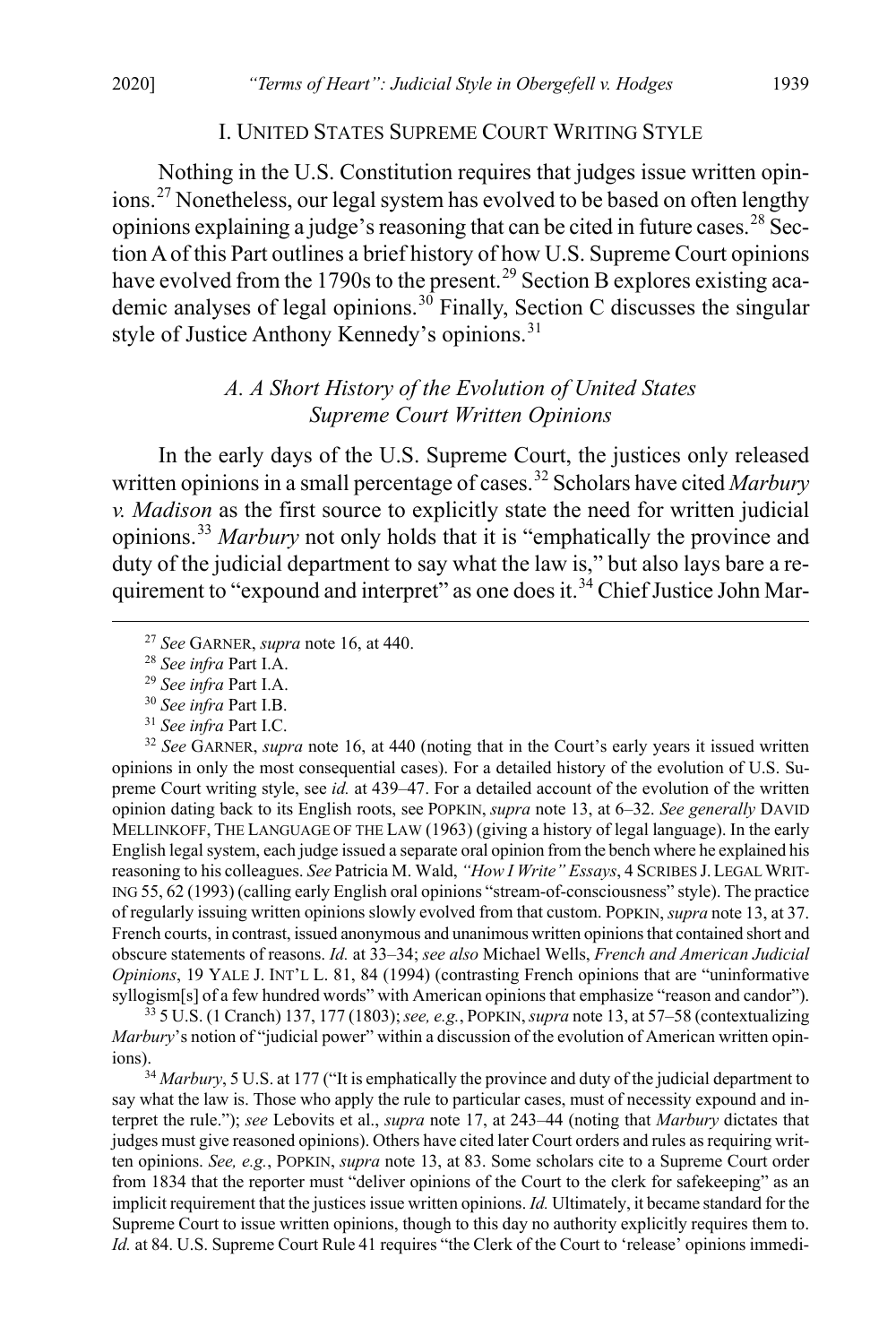shall also influenced the practice of issuing a single "opinion of the Court," as opposed to the separate opinions favored by English judges.<sup>[35](#page-6-0)</sup> He often encouraged the other members of the Court to join his majority opinions, eager to create the appearance of a strong, unified Court.<sup>[36](#page-6-1)</sup>

<span id="page-6-11"></span>Since *Marbury*, the dominant style of Supreme Court decisions has evolved and fluctuated.<sup>[37](#page-6-2)</sup> In the first half of the nineteenth century, the "grand" style" or "magisterial" style was popular.<sup>[38](#page-6-3)</sup> This style is exemplified in the opinions of Chief Justice Marshall, and characterized by grand pronouncements, a lack of explanation, and a view of judges as the "mouthpiece[s] of divinity."[39](#page-6-4) Chief Justice Marshall is often considered one of the best judicial stylists.[40](#page-6-5) After 1850, a more formal style became popular; it prioritized reason and precedent and resulted in opinions that were reliant on jargon and long string citations.<sup>[41](#page-6-6)</sup> Elements of the formal style live on today, for example, in the form of complex three- and four-part tests and standards.<sup>[42](#page-6-7)</sup>

<span id="page-6-12"></span>At the turn of the twentieth century, Justice Oliver Wendell Holmes's per-sonal style emerged.<sup>[43](#page-6-8)</sup> Justice Holmes was known for memorable, quotable language such as "[t]hree generations of imbeciles are enough."<sup>[44](#page-6-9)</sup> Although some critics have lauded Justice Holmes's pithy style, others have criticized it as reliant on rhetoric at the expense of clear reasoning.[45](#page-6-10)

Beginning in the early twentieth century, the popularity of the formal style waned and was replaced by opinions heavily influenced by the Legal Re-

<sup>41</sup> *Id.* at 439.

 $\overline{a}$ 

<span id="page-6-0"></span>ately after their announcement and to cause them to be issued in 'slip form,'" which scholars have noted may implicitly require written opinions. *Id.*

<sup>35</sup> GARNER, *supra* not[e 16,](#page-3-7) at 441; POPKIN, *supra* not[e 13,](#page-3-0) at 70–71.

<sup>36</sup> GARNER, *supra* not[e 16,](#page-3-7) at 441; POPKIN, *supra* not[e 13,](#page-3-0) at 70–71.

<span id="page-6-2"></span><span id="page-6-1"></span><sup>37</sup> *See* GARNER, *supra* note [16,](#page-3-7) at 439–45 (summarizing the evolution of Supreme Court style); POPKIN, *supra* not[e 13,](#page-3-0) at 86–178 (same).

<sup>38</sup> CARDOZO, *supra* not[e 13,](#page-3-0) at 10; GARNER, *supra* note [16,](#page-3-7) at 439.

<span id="page-6-4"></span><span id="page-6-3"></span><sup>39</sup> CARDOZO, *supra* note [13,](#page-3-0) at 10–16 (describing the "magisterial or imperative" and "grand" style as one that forgoes explanation in favor of grand pronouncements and that makes the reader "feel the mystery and the awe of inspired revelation"); GARNER, *supra* note [16,](#page-3-7) at 439 (describing the "grand style").

<sup>40</sup> GARNER, *supra* not[e 16,](#page-3-7) at 445.

<span id="page-6-7"></span><span id="page-6-6"></span><span id="page-6-5"></span><sup>42</sup> *Id.*; *see also* Morton J. Horwitz, *The Constitution of Change: Legal Fundamentality Without Fundamentalism*, 107 HARV. L.REV. 30, 98–99 (1993) (objecting to "three or four 'prong' tests everywhere and for everything").

<span id="page-6-8"></span><sup>43</sup> GARNER, *supra* note [16,](#page-3-7) at 439. Judge Posner cited Holmes's opinions as examples of "impure" style, because they are "personal and exploratory." POPKIN, *supra* note [13,](#page-3-0) at 152. Justice Cardozo, too, characterized Holmes's style as "personal" and wrote that it "make[s] us partners in the deliberative process." *Id.*

<span id="page-6-9"></span><sup>44</sup> Buck v. Bell, 274 U.S. 200, 207 (1927); *see, e.g.*, POPKIN, *supra* not[e 13,](#page-3-0) at 155 (characterizing Holmes's style as "pithy aphorisms to summarize legal conclusions").

<span id="page-6-10"></span><sup>45</sup> GARNER, *supra* not[e 16,](#page-3-7) at 445. The literary critic Edmund Wilson called Holmes's style "perfect." *Id.* In contrast, Judge Posner thought that Holmes's rhetorical devices merely eclipsed the lack of rigorous legal reasoning. *Id.*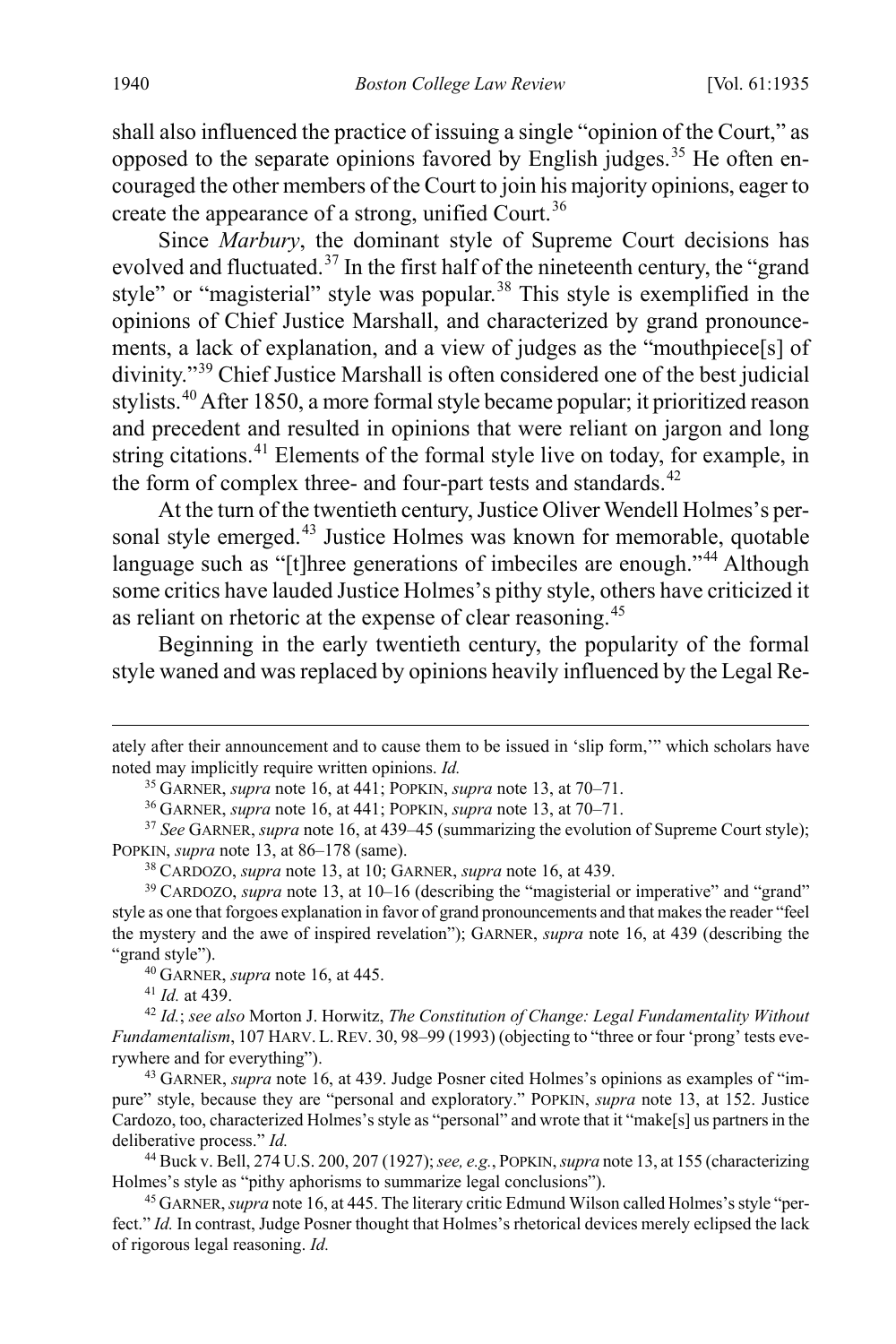alism movement.[46](#page-7-1) The Legal Realists rejected the formalist reliance on abstract principles, and instead acknowledged the impact of political, social, and economic pressures on judges' decisions.[47](#page-7-2) Critics have cited the Legal Realist movement as one factor influencing the increasing length of legal opinions and the increasing number of separate opinions.<sup>[48](#page-7-3)</sup>

<span id="page-7-7"></span><span id="page-7-0"></span>Indeed, over the last century, opinions have become more lengthy, and separate opinions have become more prevalent.<sup>[49](#page-7-4)</sup> In addition to the advent of Legal Realism, critics have attributed the shift toward lengthier opinions to the increase of cases about controversial issues and the fact that opinions are in-creasingly written by inexperienced law clerks who tend to overwrite.<sup>[50](#page-7-5)</sup> Scholars attribute the growing prevalence of separate opinions to the appearance of increasingly complicated cases, an ideologically divided Court, the rise in constitutional cases, and the modern style, which requires judges to address and explain every possible issue.<sup>[51](#page-7-6)</sup>

<span id="page-7-3"></span><sup>48</sup> POPKIN, *supra* not[e 13,](#page-3-0) at 116 (noting that Legal Realism encouraged separate opinions because its emphasis on political, social, and economic influences accounted for the idea that judges could disagree about the law because it was not based on unchanging legal principle).

<span id="page-7-4"></span><sup>49</sup> *See* Chemerinsky, *supra* not[e 14,](#page-3-6) at 2021 ("My sense of opinions today is that they are much longer than they used to be, far more extensively footnoted, and generally less well-written than those from earlier times."); Lebovits et al., *supra* not[e 17,](#page-4-10) at 254 (noting that between 1960 and 1980 the average word count of opinions from federal courts of appeals increased from 2,863 to 4,020); Abner J. Mikva, *For Whom Judges Write*, 61 S. CAL. L. REV. 1357, 1358 (1988) (noting that, in 1920, the average U.S. Supreme Court opinion was seven pages, and in 1989 it had grown to twenty pages); *see also* POPKIN, *supra* not[e 13,](#page-3-0) at 114 (noting there has been a considerable increase in separate opinions in the modern Court). Before 1940, only about 20% of Supreme Court cases resulted in separate opinions, but now about 60–80% of cases result in separate opinions. POPKIN, *supra* note [13,](#page-3-0) at 114.

<span id="page-7-5"></span>50 *See* GARNER, *supra* not[e 16,](#page-3-7) at 444 (noting commentators have attributed lengthening of opinions to the increase of "complex and ideologically heated issues"); Lebovits et al., *supra* not[e 17,](#page-4-10) at 255 (quoting one judge's criticism that law clerks tend to overwrite opinions). Many critics have noted the impact of law clerks on the style of judicial opinions, blaming the law clerks' indoctrination to so-called "law review style." *See, e.g.*, GARNER, *supra* not[e 16,](#page-3-7) at 443 (noting that because clerks are often former law review editors, clerk-written opinions often contain the most negative traits of law review style, namely, they are "diffuse, loaded with footnotes, impersonal in tone, and unimaginative in presentation"); RICHARD A. POSNER, LAW AND LITERATURE 13 (1988) (noting that the literary style of opinions is dwindling because they are commonly written by law clerks who are generally not "capable of literary expression"); Lebovits et al., *supra* note [17,](#page-4-10) at 304–07 (noting that modern law clerks generally write the first draft of an opinion and discussing the ethical implications); Mikva, *supra* not[e 49,](#page-7-0) at 1366 (blaming the lengthening of opinions on law clerks among other factors).

<span id="page-7-6"></span><sup>51</sup> GARNER, *supra* not[e 16,](#page-3-7) at 433, 442, 444 (explaining possible reasons for an influx of concurrences and dissents and noting that modern judges value writing that explicitly demonstrates each step in its analysis).

<span id="page-7-1"></span> <sup>46</sup> POPKIN, *supra* not[e 13,](#page-3-0) at 116–17 (describing the shift to Legal Realism and summarizing the Legal Realist movement).

<span id="page-7-2"></span><sup>47</sup> *See, e.g.*, BENJAMIN N.CARDOZO, THE NATURE OF THE JUDICIAL PROCESS 10, 19–20 (1921) (noting that a judicial decision should be a combination of precedent, consistency, custom, social welfare, and common morality); Roscoe Pound, *The Need of a Sociological Jurisprudence*, 19 GREEN BAG 607, 612 (1907) (rejecting "legal monks" who lived in an "atmosphere of pure law" in favor of examining how law relates to the real world); *see also* POPKIN, *supra* not[e 13,](#page-3-0) at 116–18 (summarizing legal realism).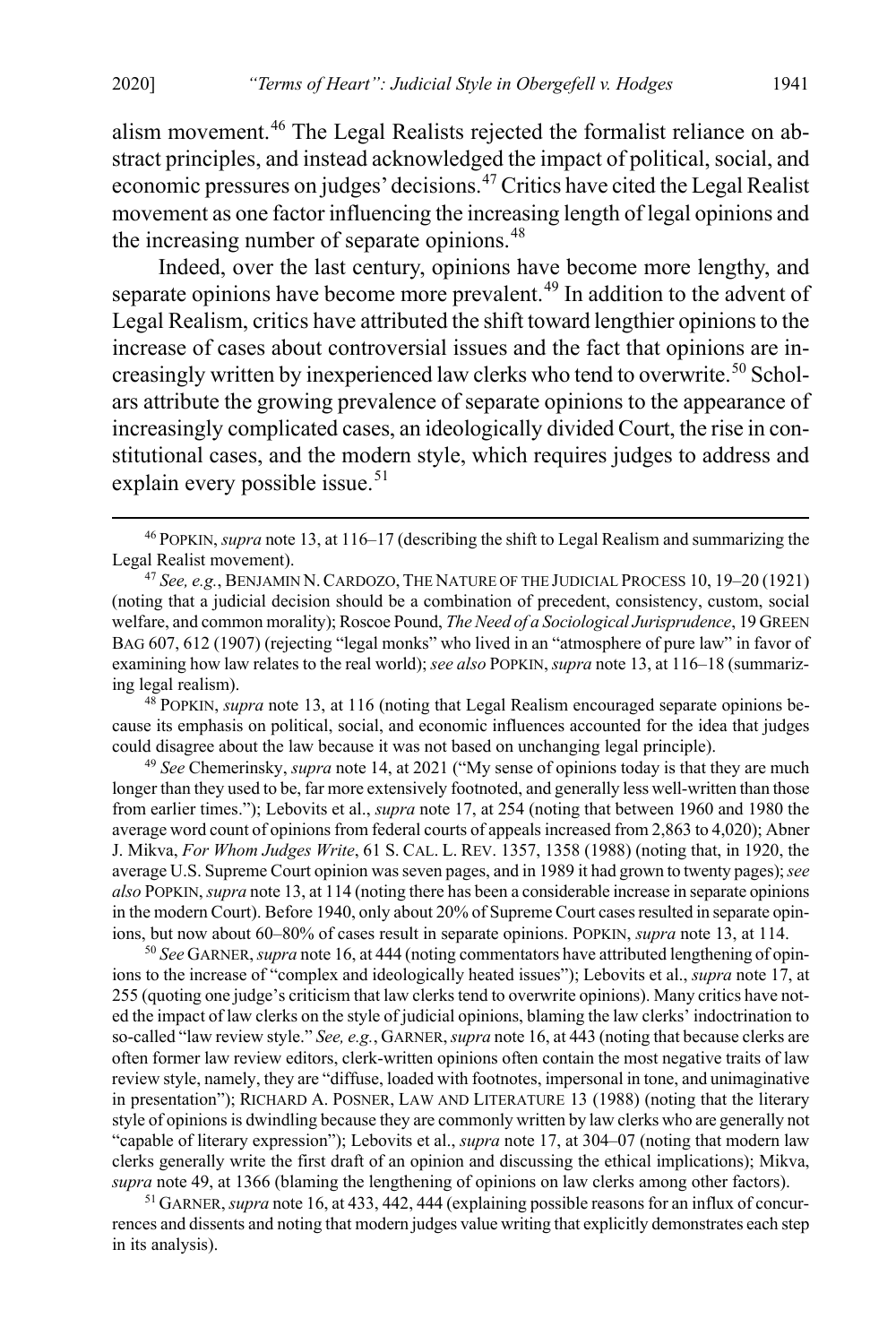In the second half of the twentieth century, a new rhetorical movement that prioritized "plain language" became popular.<sup>[52](#page-8-2)</sup> The movement advocated for a departure from legalese, and instead promoted the idea that legal documents should be written in language that was accessible not only to a lawyer, but also to any ordinary person of average intelligence.<sup>[53](#page-8-3)</sup> Legalese does not refer to terms of art such as "habeas corpus" or "indemnity" that have precise meanings that cannot be paraphrased.<sup>[54](#page-8-4)</sup> Rather, legalese refers to unnecessary jargon such as "hereinbefore stated," "instant case," or "such claims" that has no precise referent, but rather serves only to make the document sound legal.<sup>[55](#page-8-5)</sup> Although the Plain Language Movement applied to all types of legal writing, it focused predominately on documents that ordinary people would most often need to interpret, such as statutes, contracts, and jury instructions.<sup>[56](#page-8-6)</sup>

### <span id="page-8-13"></span><span id="page-8-0"></span>*B. Academic Studies of Legal Opinions*

<span id="page-8-1"></span>The style of judicial opinions has increasingly become an area of academic study.[57](#page-8-7) In 1995, the *University of Chicago Law Review* published a sympo-sium issue entitled Judicial Opinion Writing.<sup>[58](#page-8-8)</sup> In the introduction, legal scholar James Boyd White asked whether it matters how judicial opinions are writ-ten, and if so, why.<sup>[59](#page-8-9)</sup> The symposium issue also contained Judge Richard Posner's definitions of "pure" and "impure" style, which have since been adopted by other critics.<sup>[60](#page-8-10)</sup> Posner defined style as that which cannot be paraphrased.<sup>[61](#page-8-11)</sup> He noted that "pure" style is characterized by serious and polished rhetoric, as well as the use of technical legal terms without explaining them in layperson's terms.[62](#page-8-12) In contrast, the less common "impure" style is addressed to "a hypo-

<span id="page-8-2"></span> <sup>52</sup> *See generally* MELLINKOFF, *supra* not[e 32](#page-5-8) (arguing there is no reason for legal language to differ from ordinary language); RICHARD C. WYDICK, PLAIN ENGLISH FOR LAWYERS (5th ed. 2005) (noting the legal writing reforms of the late twentieth century and arguing for use of plain English).

<span id="page-8-3"></span><sup>53</sup> *See, e.g.*, WYDICK, *supra* not[e 52,](#page-8-0) at 2–3 (noting issues that arise when jurors do not understand jury instructions, or parties to a contract do not understand the terms).

<sup>54</sup> GARNER, *supra* not[e 16,](#page-3-7) at 308.

<sup>55</sup> *Id.*

<span id="page-8-6"></span><span id="page-8-5"></span><span id="page-8-4"></span><sup>56</sup> *See, e.g.*, PETER M. TIERSMA,LEGAL LANGUAGE 211– 40 (1999)(analyzing plain language in statutes, consumer documents, and jury instructions).

<span id="page-8-7"></span><sup>57</sup> *See generally, e.g.*, ROBERT A. LEFLAR, APPELLATE JUDICIAL OPINIONS (1974) (collecting wisdom of great jurists on opinion writing); POPKIN, *supra* not[e 13](#page-3-0) (discussing the evolution of judicial opinion style); Symposium, *Judicial Opinion Writing*, 62 U.CHI.L.REV. 1363 (1995) (discussing style of judicial opinions).<br><sup>58</sup> Symposium, *supra* note 57.

<sup>&</sup>lt;sup>59</sup> White, *supra* not[e 14,](#page-3-6) at 1363.

<span id="page-8-12"></span><span id="page-8-11"></span><span id="page-8-10"></span><span id="page-8-9"></span><span id="page-8-8"></span><sup>60</sup> Posner,*supra* not[e 13,](#page-3-0) at 1421–32. *See generally, e.g.*, Lebovits et al., *supra* note [17,](#page-4-10) at 250–52 (discussing the ethical questions posed by Posner's "pure" and "impure" style).

<sup>61</sup> Posner, *supra* not[e 13,](#page-3-0) at 1422 (defining "style").

<sup>62</sup> *Id.* at 1429.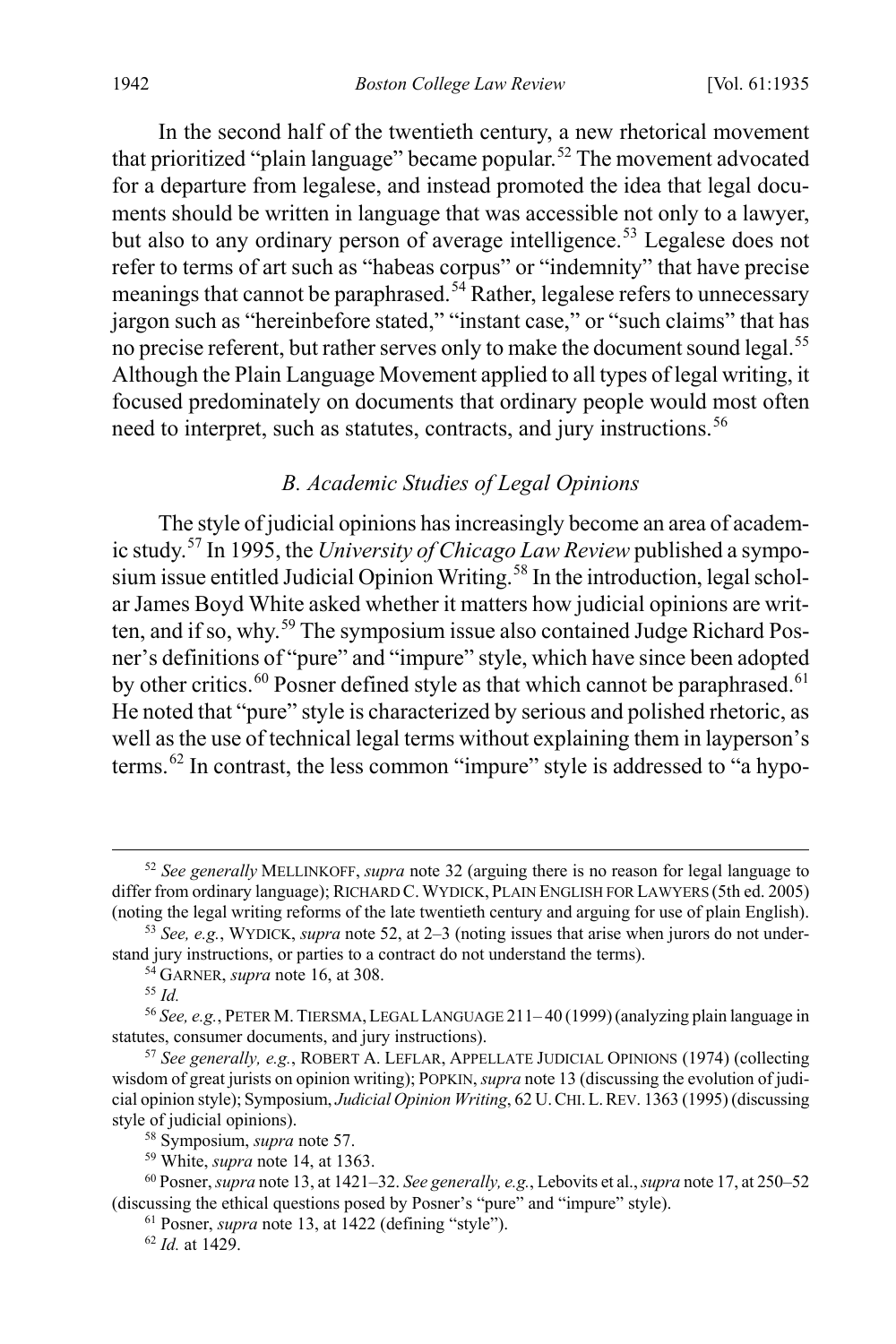<span id="page-9-7"></span>thetical audience of laypersons," and replaces legal jargon with a candid, con-versational tone.<sup>[63](#page-9-0)</sup>

Critics have also noted the disparate audiences for judicial opinions.<sup>[64](#page-9-1)</sup> Frequently cited audiences for Supreme Court opinions are lower courts, members of the bar, the litigants from the case, professional critics, and the public.[65](#page-9-2) Many scholars have cited the democratic process as a justification for the need for written opinions: the need to explain the reasoning behind one's decision making lends credibility to the power of an unelected judiciary.<sup>[66](#page-9-3)</sup> Further, scholars have noted that the idea that an opinion should be readable by a layperson is uniquely American.<sup>[67](#page-9-4)</sup> In years past, however, the idea of the pub-lic as an audience for opinions was largely hypothetical.<sup>[68](#page-9-5)</sup> Before the age of the internet, it was relatively rare that a member of the public would come across the text of a judicial opinion.<sup>[69](#page-9-6)</sup> Critics have noted, however, that the advent of the internet has increased the accessibility of written opinions, and

<span id="page-9-3"></span><sup>66</sup> *See, e.g.*, POPKIN, *supra* not[e 13,](#page-3-0) at 83 (noting that written opinions give public accountability for judges' decisions); Lebovits et al., *supra* not[e 17,](#page-4-10) at 244 (quoting George R. Smith, *A Primer of Opinion Writing, for Four New Judges*, 21 ARK. L. REV. 197, 200–01 (1967)) ("Above all else to expose the court's decision to public scrutiny, to nail it up on the wall for all to see. In no other way can it be known whether the law needs revision, whether the court is doing its job, whether a particular judge is competent."). 67 *See, e.g.*, Lebovits et al., *supra* not[e 17,](#page-4-10) at 247 (contrasting U.S. judicial style of accountability

<span id="page-9-4"></span>to the public with the English belief that the judiciary is accountable primarily to the litigants); *see also* Mikva, *supra* not[e 49,](#page-7-0) at 1365 ("[T]he provisions for written opinions seem also to have reflected popular antagonism toward judges—the public's desire to enforce intellectual honesty on the bench and to ensure that judges did their job.") Erwin Chemerinsky describes prominent judges and professors who have based their theories of constitutional interpretation on the Court's need to safeguard its legitimacy with the public. Chemerinsky, *supra* not[e 14,](#page-3-6) at 2028. Chemerinsky goes on to note, however, that this concern is largely baseless: the modern Court's credibility has been consistently high, and even the controversy surrounding *Bush v. Gore* showed that the Court's credibility is not fragile. *Id.* at 2029–30. Chemerinsky concludes that, though the public's support of the Court is not fragile, the public is nonetheless an important audience and important rulings on controversial issues should be written such that the public will understand them. *Id.* at 2030. *But see* Schauer, *supra* not[e 18,](#page-4-11) at 1462–63 (arguing the opinions serve a function similar to written statutes or regulations, and need not be accessible to the public).

<span id="page-9-5"></span><sup>68</sup> Mikva, *supra* note [49,](#page-7-0) at 1365 (noting that until the late twentieth century, it was unlikely that members of the public ever read judicial opinions). Judge Posner notes that the primary "implied audience" of the "impure" style includes laypeople who can "'see through' the artifice of judicial pretension." Posner, *supra* not[e 13,](#page-3-0) at 1431. Judge Posner goes on to describe Justice Holmes's stance that he wrote for the "one in a thousand." *Id.* Garner describes the tendency to write to an "ordinary reader"—that is a person of average intelligence—"as a useful fiction." GARNER, *supra* not[e 16,](#page-3-7) at 428.

<span id="page-9-6"></span>69 Schauer, *supra* not[e 18,](#page-4-11) at 1463–64 (noting that, at the time, the only daily American newspaper that printed excerpts from judicial opinions was the *New York Times*).

<span id="page-9-0"></span> <sup>63</sup> *Id.* at 1430; *see also* GARNER, *supra* not[e 16,](#page-3-7) at 429 (noting that impure style has been called the "mystery-novel approach").

<sup>64</sup> *See, e.g.*, Lebovits et al., *supra* note [17,](#page-4-10) at 246–48 (discussing possible audiences).

<span id="page-9-2"></span><span id="page-9-1"></span><sup>65</sup> GARNER, *supra* not[e 16,](#page-3-7) at 428 (describing possible audiences); Chemerinsky, *supra* not[e 14,](#page-3-6) at 2022–23 (same); Lebovits et al., *supra* not[e 17,](#page-4-10) at 246 (same).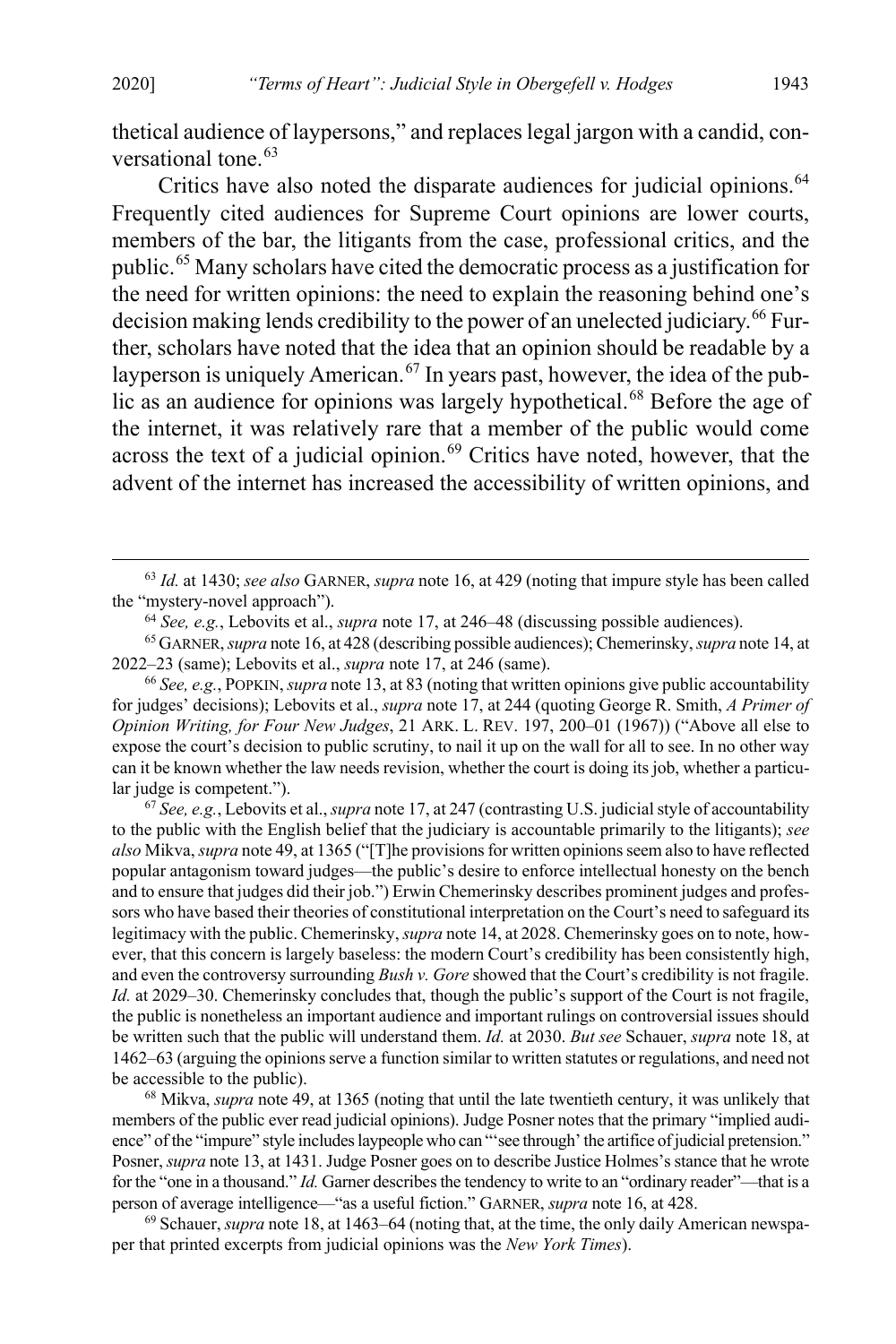thus has perhaps increased numbers of laypeople who read opinions, or at least excerpts from them.<sup>[70](#page-10-1)</sup>

<span id="page-10-11"></span><span id="page-10-0"></span>In recent years, scholars have begun to study public understandings of judicial opinions—not just in theory, but in practice—and have asked whether written court decisions affect public opinion.<sup>[71](#page-10-2)</sup> In 2011, two researchers conducted a study specifically about how the style of a decision affected public opinion of the issue.<sup>[72](#page-10-3)</sup> In that study, non-lawyers were presented with judicial opinions containing different modes of argument, and were asked to assess the legitimacy of the opinion.<sup>[73](#page-10-4)</sup> The study found that participants tended to give high scores to opinions where they agreed with the outcome, and low scores to those with which they disagreed.<sup>[74](#page-10-5)</sup> In other words, they found that the opinion's style and mode of reasoning did not have a strong impact on the public's agreement or disagreement with the decision.<sup>[75](#page-10-6)</sup>

Another popular method of analysis of judicial style in recent years has been quantitative analysis.[76](#page-10-7) In the field of literary analysis, scholars have long used computer programming to analyze the prevalence of certain words or phrases in novels.<sup>[77](#page-10-8)</sup> In recent years, the legal community has sought to apply this method to judicial texts, using coding to identify certain linguistic devices.[78](#page-10-9) The methodology has even appeared in popular media: in 2014, *Slate* published an article that used a quantitative analysis to compare the vocabulary of various Supreme Court justices to that of famous rappers.<sup>[79](#page-10-10)</sup>

<span id="page-10-1"></span> <sup>70</sup> *See, e.g.*, Chemerinsky, *supra* note [14,](#page-3-6) at 2030 (speculating that the internet will increase the number of people who actually read Supreme Court opinions); *see also* Lebovits et al., *supra* note [17,](#page-4-10) at 246–47 (noting that keeping the public in mind as an audience is especially important now that opinions are widely accessible via the internet).

<span id="page-10-2"></span><sup>71</sup> *See, e.g.*, VALERIE J. HOEKSTRA, PUBLIC REACTION TO SUPREME COURT DECISIONS (2003) (studying media reporting and public opinion about four Supreme Court cases in the region where each controversy took place); Nicholas Scurich, *Styles of Argumentation in Judicial Opinions (Legitimating Judicial Decisions*), 14 ANN. REV. L. & SOC. SCI. 205, 205 (2018) ("The study of public reactions to judicial opinions is important and in its infancy.").

<span id="page-10-3"></span><sup>72</sup> *See generally* Dan Simon & Nicholas Scurich, *Lay Judgments of Judicial Decision Making*, 8 J. EMPIRICAL L. STUD. 709 (2011).

<span id="page-10-4"></span><sup>73</sup> Simon & Scurich, *supra* not[e 72,](#page-10-0) at 712–13. The study did not examine writing styles specifically, but rather modes of reasoning: it compared opinions that avowed unequivocal endorsement for a certain side with ones that are honest about the difficulty and indeterminacy of the legal question. *See id.* at 710. Namely, it compared four disparate modes of reasoning: (1) no reasoning supporting the decision; (2) a single reason supporting the decision; (3) multiple reasons supporting the decision; and (4) multiple reasons that supported both sides of the issue. *Id.* at 712.

<sup>74</sup> *Id.* at 709.

<sup>75</sup> *Id.*

<span id="page-10-8"></span><span id="page-10-7"></span><span id="page-10-6"></span><span id="page-10-5"></span><sup>76</sup> *See* Keith Carlson et al., *A Quantitative Analysis of Writing Style on the U.S. Supreme Court*, 93 WASH. U. L. REV. 1461, 1472–73 (2016) (summarizing scholarship in the area).

<sup>77</sup> *Id.* at 1471 n.59 (giving an overview of the history of quantitative literary analysis).

<sup>78</sup> *Id.* at 1472–73.

<span id="page-10-10"></span><span id="page-10-9"></span><sup>79</sup> *See* Adam Chilton et al., *Rappers v. SCOTUS: Who Uses a Bigger Vocabulary, Jay Z or Scalia?*, SLATE (June 12, 2014), https://slate.com/news-and-politics/2014/06/supreme-court-and-rappers-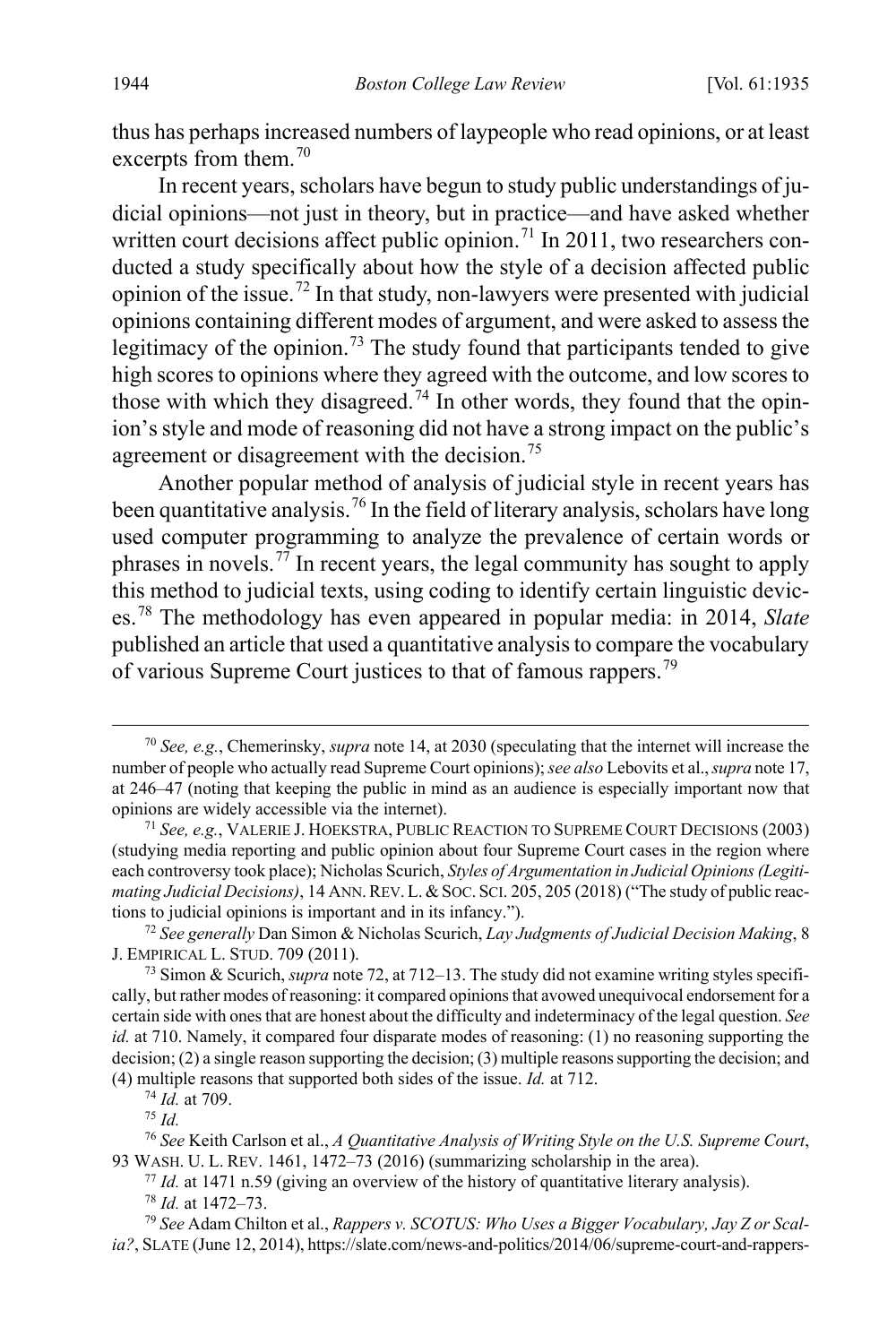With the increased scrutiny on writing style has come strong opinions about the styles of contemporary Supreme Court justices.<sup>[80](#page-11-1)</sup> Justices John Roberts, Antonin Scalia, Ruth Bader Ginsburg, and Stephen Breyer are commonly considered the most effective writers.<sup>[81](#page-11-2)</sup> Justice Scalia is known for his clear language and biting wit. $82$  Recently, Justice Gorsuch has made waves by using contractions in majority opinions.<sup>[83](#page-11-4)</sup> Though Justice Anthony Kennedy's writing style is the topic of frequent debate, he is generally not considered a great—or even a good—writer.<sup>[84](#page-11-5)</sup>

### <span id="page-11-8"></span><span id="page-11-0"></span>*C. Justice Anthony Kennedy's Writing Style*

<span id="page-11-9"></span>Justice Kennedy is known not only for his place as the swing vote, but also for a grandiose writing style that is sometimes sparse in traditional legal analysis.<sup>[85](#page-11-6)</sup> His rhetoric is often criticized—and quite harshly.<sup>[86](#page-11-7)</sup> The word "phi-

<sup>81</sup> GARNER, *supra* not[e 16,](#page-3-7) at 434.

 $\overline{a}$ 

<span id="page-11-3"></span><span id="page-11-2"></span><sup>82</sup> Ann Gerhart & Philip Rucker, *Kagan Has Many Achievements, but Her World Has Been Relatively Narrow*, WASH. POST (June 10, 2010), http://www.washingtonpost.com/wp-dyn/content/article/ 2010/06/09/AR2010060906240.html [https://perma.cc/9YVT-MGQN]. Justice Kagan once called Justice Scalia "the most colorful, most intellectually playful, the most provocative member of the [C]ourt, and he is indubitably its greatest writer." *Id.*

<span id="page-11-4"></span><sup>83</sup> Liptak, *supra* not[e 80.](#page-11-0) Bryan Garner, in his first book with Justice Scalia, has also advocated for the use of contractions in legal writing: "You might well have heard that contractions don't belong in legal writing. The view seems to be that they aren't professional. But that's just a shibboleth. In fact, the decision whether to use a contraction often boils down to this: do I want to sound natural, or do I want to sound stuffy?" ANTONIN SCALIA & BRYAN A. GARNER, MAKING YOUR CASE: THE ART OF PERSUADING JUDGES 115 (2008).

<span id="page-11-5"></span><sup>84</sup> *See, e.g.*, Ed Whelan, *Justice Kennedy and Ernest Hemingway*, NAT'L REV. (Oct. 9, 2014), https://www.nationalreview.com/bench-memos/justice-kennedy-and-ernest-hemingway-ed-whelan [https://perma.cc/VS8H-TDSW] ("Anthony Kennedy is a painfully bad writer. I'd think that's a proposition that would earn a consensus across the ideological spectrum.").

<span id="page-11-6"></span><sup>85</sup> *See* HELEN J. KNOWLES, THE TIE GOES TO FREEDOM: JUSTICE ANTHONY M. KENNEDY ON LIBERTY 4, 181 (2009) (noting that Justice Kennedy was known as the swing vote and that he was known for "elitist" and "pompous" writing); JEFFREY TOOBIN, THE NINE: INSIDE THE SECRET WORLD OF THE SUPREME COURT 66 (2007) ("Kennedy had a weakness for high-flown, sometimes rather meaningless rhetoric . . . .").

<span id="page-11-7"></span><sup>86</sup> *See, e.g.*, Packingham v. North Carolina, 137 S. Ct. 1730, 1738 (2017) (Alito, J., dissenting) (refusing to join the majority opinion because of Justice Kennedy's "undisciplined dicta"); *Obergefell*, 135 S. Ct. at 2630 n.22 (Scalia, J., dissenting) ("The Supreme Court of the United States has descended from the disciplined legal reasoning of John Marshall and Joseph Story to the mystical aphorisms of the fortune cookie."); Jeffrey Rosen, *Strong Opinions*, NEW REPUBLIC (July 28, 2011), https:// newrepublic.com/article/92773/elena-kagan-writings [https://perma.cc/9TKA-YSN9] ("[Justice Kennedy is] arguably, the most painful writer. His prose alternates between bureaucratic and grandiose, resulting in sentences that manage to be pompous and clueless at the same time."); *see also* Michael

who-uses-a-bigger-vocabulary-jay-z-or-scalia.html [https://perma.cc/MCR7-SQ5L] (finding, among other things, that Justice Scalia had a more complex vocabulary than Shakespeare).

<span id="page-11-1"></span><sup>80</sup> *See, e.g.*, Adam Liptak, *#GorsuchStyle Garners a Gusher of Groans. But Is His Writing Really That Bad?*, N.Y.TIMES (Apr. 30, 2018), https://www.nytimes.com/2018/04/30/us/politics/justice-neilgorsuch-writing-style.html [https://perma.cc/4YJ3-5LKK] (noting that the Twitter hashtag #GorsuchStyle is used to mock Justice Gorsuch's proclivity to make grand pronouncements).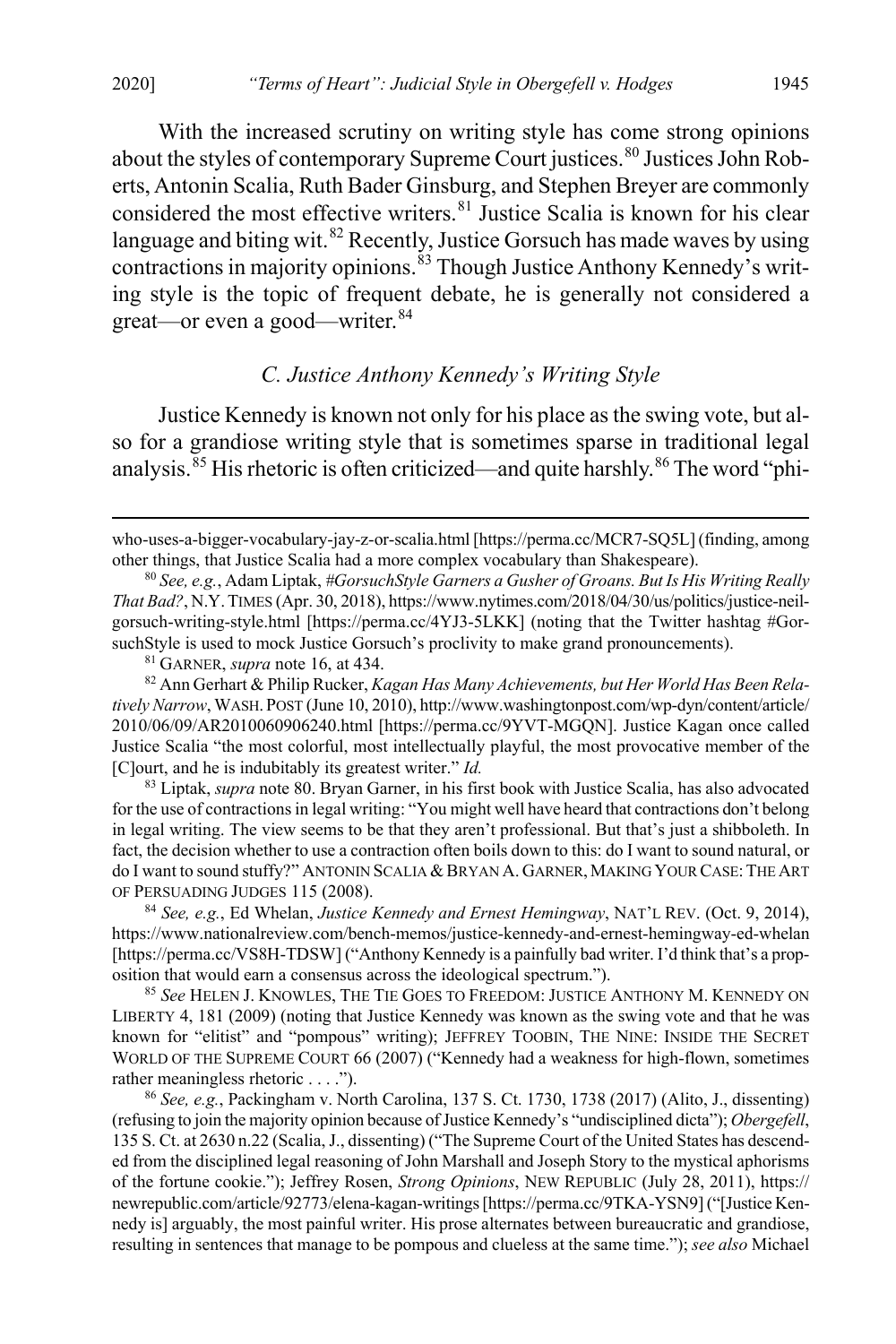<span id="page-12-11"></span><span id="page-12-9"></span>losopher king" is thrown around pejoratively. $87$  His flowery language has sometimes been tied to a concern with audience and his explicit goal of using his opinions to "teach" the Constitution to the public.<sup>[88](#page-12-2)</sup> Justice Kennedy has also spoken publicly about his pet peeves in writing, and among those who care about this kind of thing, he is known for a hatred of adverbs.<sup>[89](#page-12-3)</sup> His signa-ture writing style is most evident in his fundamental rights opinions.<sup>[90](#page-12-4)</sup> This Section will outline the existing analysis and criticism of Justice Kennedy's writing style in *Planned Parenthood of Southeastern Pennsylvania v. Casey* and *Obergefell v. Hodges*. [91](#page-12-5)

<span id="page-12-0"></span>A frequently cited example of Justice Kennedy's grandiose language is the opinion in *Casey*. [92](#page-12-6) *Casey*, decided in 1992, reaffirmed the central holding of *Roe v. Wade* that women have a fundamental right to seek an abortion.<sup>[93](#page-12-7)</sup> Though the majority opinion was jointly authored by Justices O'Connor, Kennedy, and Souter, critics have attributed both the first line and the "mystery of human life" passage to Justice Kennedy.<sup>[94](#page-12-8)</sup> The opinion begins: "Liberty finds

<span id="page-12-1"></span><sup>87</sup> *Justice Kennedy's Writing Style* at 00:09:09, C-SPAN (Oct. 10, 2018), https://www.c-span.org/

<sup>88</sup> See infra note[s 117](#page-15-0)[–121](#page-16-0) (discussing Justice Kennedy's concern with audience).

<span id="page-12-3"></span><span id="page-12-2"></span><sup>89</sup> *See Justice Anthony M. Kennedy*, 13 SCRIBES J.LEGAL WRITING 79, 92–93 (2010) (stating that Justice Kennedy thinks adverbs are a "cop-out"); *see, e.g.*, Jacob Gershman, *Why Adverbs, Maligned by Many, Flourish in the American Legal System*, WALL ST.J. (Oct. 8, 2014), https://www.wsj.com/ articles/why-adverbs-maligned-by-many-flourish-in-the-american-legal-system-1412735402 [https:// perma.cc/YQ6R-SHGB] (noting Justice Kennedy's dislike of adverbs); Adam Liptak, *Keep the Briefs Brief, Literary Justices Advise*, N.Y. TIMES (May 20, 2011), https://nytimes.com/2011/05/21/us/ politics/21court.html [https://perma.cc/G6WL-WSV4] (same); Whelan, *supra* note [84](#page-11-8) (noting that Justice Kennedy instructs his clerks to avoid using adverbs).

<span id="page-12-4"></span><sup>90</sup> *See, e.g.*, TOOBIN, *supra* not[e 85,](#page-11-9) at 56 (noting Justice Kennedy's writing style was "at his airy best (or worst) in *Casey*"); *see also, e.g.*, Planned Parenthood of Se. Pa. v. Casey, 505 U.S. 833, 846– 47 (1992) (affirming that abortion is a fundamental right).

<sup>91</sup> *See infra* note[s 92–](#page-12-0)[149](#page-20-0) and accompanying text.

<span id="page-12-6"></span><span id="page-12-5"></span><sup>92</sup> 505 U.S. at 833; KNOWLES, *supra* not[e 85,](#page-11-9) at 182 (noting that Part II of *Casey* consisted of the type of "grand phrases and philosophical musings . . . that drive[] conservatives bananas").

<sup>93</sup> *Casey*, 505 U.S. at 846; Roe v. Wade, 410 U.S. 113, 113 (1973).

<span id="page-12-8"></span><span id="page-12-7"></span><sup>94</sup> *Casey*, 505 U.S. at 833; *see* KNOWLES, *supra* not[e 85,](#page-11-9) at 181 (Justice Kennedy authored the first sentence of the joint opinion in *Casey*); Trent L. Pepper, *The "Mystery of Life" in the Lower Courts: The Influence of the Mystery Passage on American Jurisprudence*, 51 HOW. L.J. 335, 338 n.21 (2008) (noting Justice Kennedy supposedly wrote the mystery passage). Before analyzing the writing style of Justice Kennedy's opinions, it is also worth noting the role of law clerks in crafting Supreme Court opinions. *See supra* not[e 50](#page-7-7) (citing sources that discuss the impact of law clerks on judicial style). Critics have pointed out, however, that despite the substantial latitude he gives to his law clerks, Justice Kennedy's signature writing style is a product of him, not his clerks. *See* KNOWLES, *supra* not[e 85,](#page-11-9) at 14–15 (comparing the writing style of Justice Kennedy's opinions to that of his speeches and noting that Justice Kennedy is known to give freedom to his clerks when drafting). Further, James Boyd White posited that the *Casey* opinion was written predominately by the

<span id="page-12-10"></span> $\overline{a}$ 

C. Dorf, *Jeffrey Rosen on Justice Kennedy*, DORF ON LAW (June 16, 2007, 8:45 AM), http://www. dorfonlaw.org/2007/06/jeffrey-rosen-on-justice-kennedy.html [https://perma.cc/5ZBF-NPUB] (noting that Rosen's criticism is "so over the top that one wonders whether Rosen believes that Kennedy personally harmed Rosen in some way").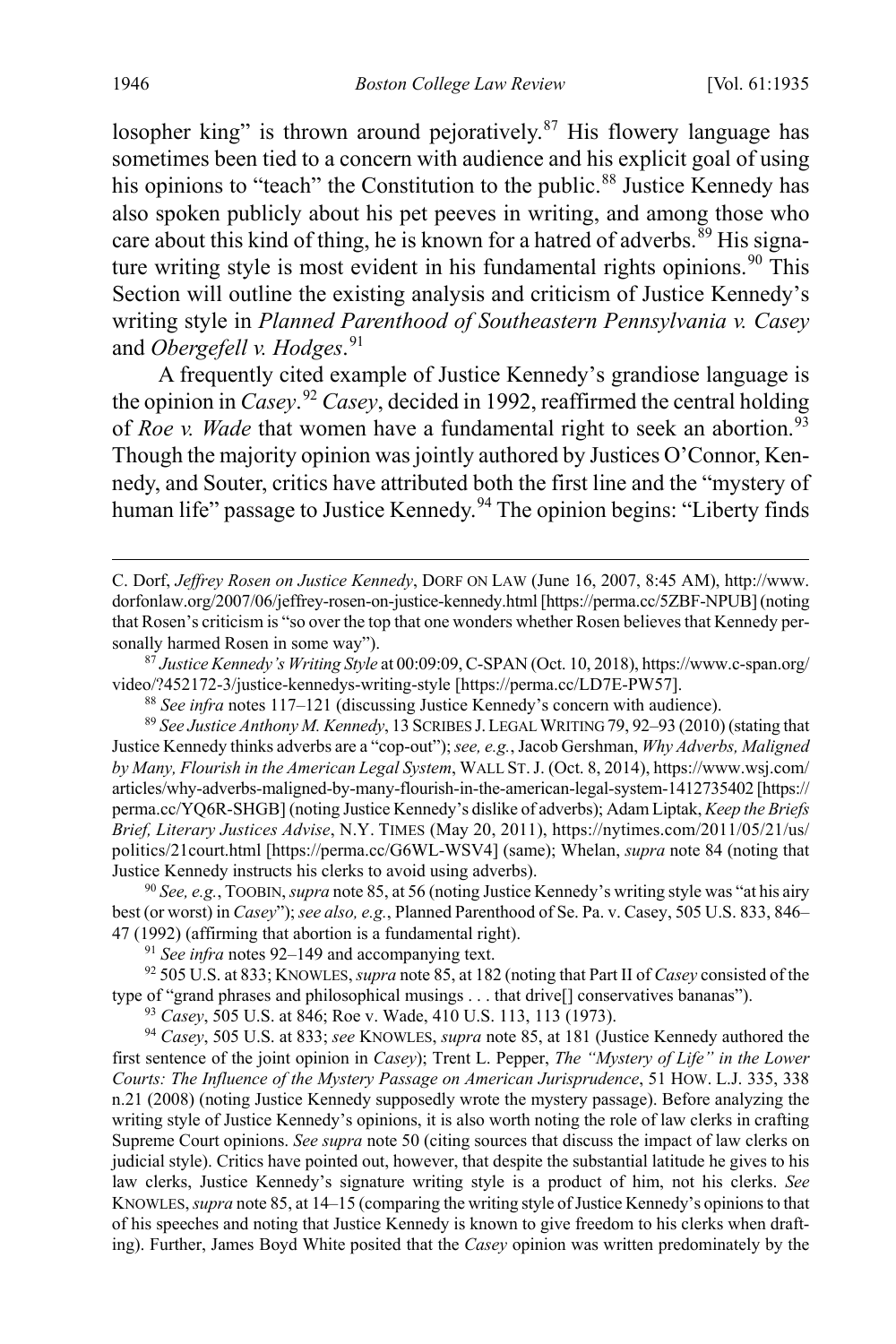no refuge in a jurisprudence of doubt."[95](#page-13-0) Critics have tried to dissect what ex-actly this line is supposed to mean.<sup>[96](#page-13-1)</sup> Justice Scalia shared this skepticism, and mocked the phrase in his dissent, stating, "[r]eason finds no refuge in this ju-risprudence of confusion."<sup>[97](#page-13-2)</sup>

An even more paradigmatic example of Justice Kennedy's rhetorical style from *Casey* is the "mystery passage."<sup>[98](#page-13-3)</sup> It reads:

At the heart of liberty is the right to define one's own concept of existence, of meaning, of the universe, and of the mystery of human life. Beliefs about these matters could not define the attributes of personhood were they formed under compulsion of the State.<sup>[99](#page-13-4)</sup>

The passage was later cited in *Washington v. Glucksberg*<sup>[100](#page-13-5)</sup> and *Lawrence v. Texas*, [101](#page-13-6) as well as in various lower court cases.[102](#page-13-7) *Lawrence*, decided in 2003 and authored by Justice Kennedy, held that a Texas statute criminalizing sodomy was unconstitutional.[103](#page-13-8) In his biting dissent in *Lawrence*, Justice Scalia called the mystery passage the "famed sweet-mystery-of-life passage" and contended that it "casts some doubt upon either the totality of our jurispru-dence or else (presumably the right answer) nothing at all."<sup>[104](#page-13-9)</sup> Critics, too, had a field day with the passage, calling it, for example, "a bad freshman philoso-phy paper"<sup>[105](#page-13-10)</sup> and an "embarrassing muddle."<sup>[106](#page-13-11)</sup>

Not only did members of the legal community criticize the passage's flowery rhetoric, but they also attempted to figure out what the passage actual-

 $\overline{a}$ 

<sup>105</sup> John H. Garvey, *Control Freaks*, 47 DRAKE L. REV. 1, 3 (1998).

justices themselves, and not by their clerks. JAMES BOYD WHITE, ACTS OF HOPE: CREATING AU-THORITY IN LITERATURE, LAW, AND POLITICS 168 n.19 (1994) (arguing *Casey* was likely written by the justices themselves due to the importance of the issue, the difficulty of the negotiations, and the fact that it is written in easily distinguishable voices).

<span id="page-13-1"></span><span id="page-13-0"></span><sup>95</sup> *Casey*, 505 U.S. at 844. 96 *See, e.g.*, Kolber, *supra* note [15,](#page-3-8) at 164–65 (wondering what exactly the "jurisprudence of doubt" refers to, and arguing both that it would have been more clear to note that the jurisprudence surrounding reproductive rights was *in* doubt and further, that actually liberty *does* find some refuge in the jurisprudence of doubt).

<sup>97</sup> *Casey*, 505 U.S. at 984, 993 (Scalia, J., dissenting).

<span id="page-13-4"></span><span id="page-13-3"></span><span id="page-13-2"></span><sup>98</sup> *Justice Kennedy's Writing Style*, *supra* note [87,](#page-12-9) at 00:00:56 (noting the "mystery of human life" passage is Justice Kennedy's most famous, or infamous, passage).

<sup>99</sup> *Casey*, 505 U.S. at 851.

<sup>100</sup> 521 U.S. 702, 726–27 (1997).

<sup>101</sup> 539 U.S. 558, 574 (2003).

<span id="page-13-8"></span><span id="page-13-7"></span><span id="page-13-6"></span><span id="page-13-5"></span><sup>&</sup>lt;sup>102</sup> See Pepper, *supra* note [94,](#page-12-10) at 343 nn.44–46 (citing lower court cases that quote the mystery passage).<br><sup>103</sup> 539 U.S. at 558.

<sup>&</sup>lt;sup>104</sup> *Id.* at 588 (Scalia, J., dissenting) (internal quotation marks omitted).

<span id="page-13-11"></span><span id="page-13-10"></span><span id="page-13-9"></span><sup>106</sup> Richard D. Mohr, *The Shag-a-Delic Supreme Court: "Anal Sex," "Mystery," "Destiny," and the "Transcendent" in* Lawrence v. Texas, 10 CARDOZO WOMEN'S L.J. 365, 379 (2004); *see also* Pepper, *supra* note [94,](#page-12-10) at 335 (quoting Mohr, *supra*, at 379).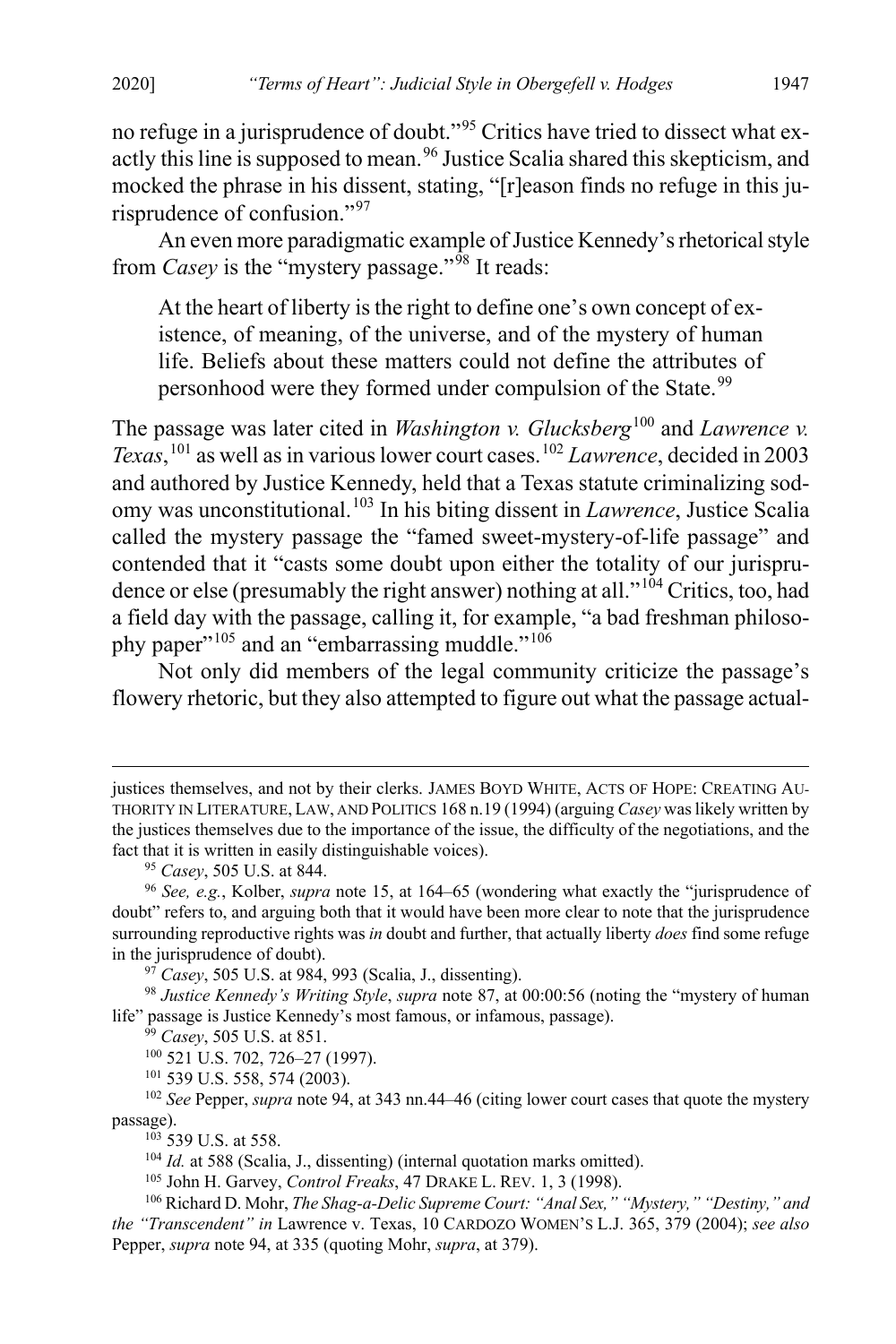ly meant.<sup>[107](#page-14-0)</sup> For example, the plain words of the passage seem to state that what is at stake is the right to define a concept, not the right to actually do any-thing based on that concept.<sup>[108](#page-14-1)</sup> But, as Justice Scalia noted in his dissent in *Lawrence*, a case that protected only people's right to define concepts would be relatively meaningless, while a case that protected any actions based on a self-defined concept would be incomprehensibly broad.<sup>[109](#page-14-2)</sup>

Despite the seemingly singular ire the "mystery passage" has inspired, Justice Kennedy's baroque style may not be so unusual among Supreme Court opinions.[110](#page-14-3) One scholar compared the mystery passage to Justice Brandeis's dissent in *Olmstead v. United States* where he also sought to explain just what the word "liberty" signified.<sup>[111](#page-14-4)</sup> Others have compared Kennedy's writing style to that of Justice David Souter and Judge Posner.<sup>[112](#page-14-5)</sup>

<span id="page-14-7"></span>Indeed, the mystery passage exemplifies not only Justice Kennedy's magniloquent language, but also a judicial philosophy that some argue under-relies on traditional legal doctrine.<sup>[113](#page-14-6)</sup> Professor Michael Dorf, a former Kennedy clerk, posited that Justice Kennedy's opinions are characterized both by

<span id="page-14-3"></span><sup>110</sup> *See, e.g.*, Mary Anne Case, *Of "This" and "That" in* Lawrence v. Texas, 2003 SUP.CT.REV. 75, 119 (comparing the mystery passage to a passage by Brandeis).

<span id="page-14-4"></span><sup>111</sup> *See id.* (noting that the lineage of the mystery passage is rarely recognized and comparing the passage to Brandeis's dissent in *Olmstead v. United States*). In *Olmstead*, Justice Brandeis wrote:

The makers of our Constitution undertook to secure conditions favorable to the pursuit of happiness. They recognized the significance of man's spiritual nature, of his feelings and of his intellect. They knew that only a part of the pain, pleasure and satisfactions of life are to be found in material things. They sought to protect Americans in their beliefs, their thoughts, their emotions and their sensations.

Olmstead v. United States, 277 U.S. 438, 478 (1928) (Brandeis, J., dissenting). *See* Poe v. Ullman, 367 U.S. 497, 550 (1961) (Harlan, J., dissenting) (quoting Brandeis's dissent in *Olmstead* and calling it "[p]erhaps the most comprehensive statement of the principle of liberty underlying these aspects of the Constitution"); WHITE,*supra* not[e 94,](#page-12-10) at 172 (comparing the mystery passage to Harlan's opinion in *Poe* in which Harlan refused to reduce due process to a code).

<span id="page-14-5"></span><sup>112</sup> *See Justice Kennedy's Writing Style*, *supra* not[e 87,](#page-12-9) at 00:32:50–00:34:10, 01:00:15–01:00:45 (positing that Justice Kennedy hid behind doctrine in a way similar to Judge Posner and wondering why Justice Souter never received as much criticism for using baroque language as Justice Kennedy did); *see also* PETROSKI,*supra* note [6,](#page-2-8) at 2 (arguing that *Obergefell*'s rhetoric was not unique among judicial style).

<span id="page-14-6"></span><sup>113</sup> *See, e.g.*, FRANK J. COLUCCI, JUSTICE KENNEDY'S JURISPRUDENCE, at ix (2009) (noting scholars frequently criticize Justice Kennedy's opinions for being under-theorized); KNOWLES, *supra* not[e 85,](#page-11-9) at 2 (noting that Justice Kennedy's opinions are considered deficient in their use of judicial tests frequently used by the Court).

<span id="page-14-0"></span> <sup>107</sup> Kolber, *supra* not[e 15,](#page-3-8) at 142–43 (analyzing the mystery passage and calling it an example of "judicial bullshit").

<span id="page-14-1"></span><sup>108</sup> *Casey*, 505 U.S. at 851; *see* Kolber, *supra* not[e 15,](#page-3-8) at 143 ("If *Casey* were merely about rights to define concepts, it would be of greater interest to metaphysicians than actual physicians.").

<span id="page-14-2"></span><sup>109</sup> *See* 539 U.S. at 588 (Scalia, J., dissenting) ("I have never heard of a law that attempted to restrict one's 'right to define' certain concepts; and if the passage calls into question the government's power to regulate *actions based on* one's self-defined 'concept of existence, etc.,' it is the passage that ate the rule of law.").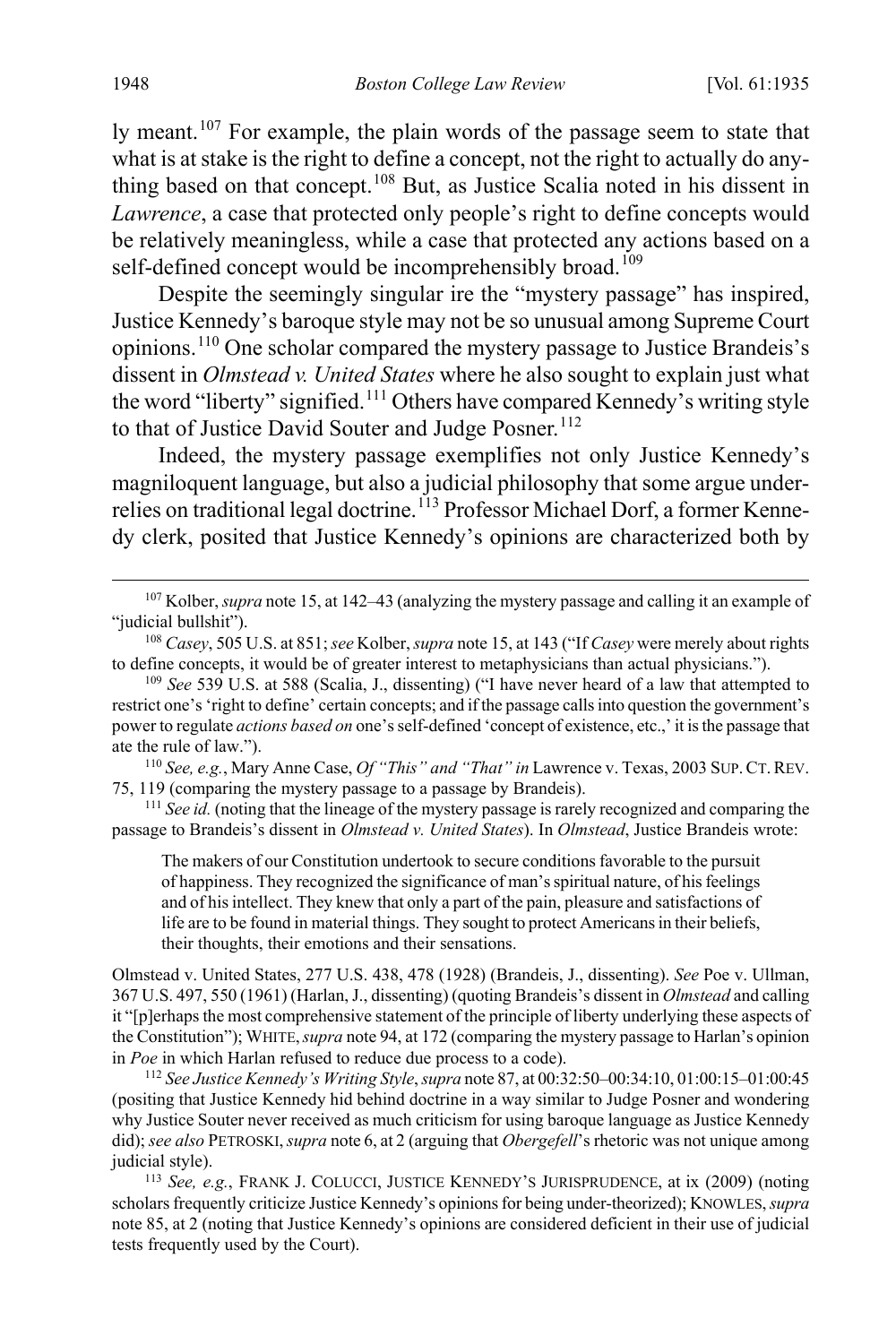<span id="page-15-8"></span><span id="page-15-6"></span>their grandiose rhetoric and their deviation from standard doctrine.<sup>[114](#page-15-1)</sup> Others have criticized Justice Kennedy for deciding more from his gut or his heart than from a rigorous application of precedent.<sup>[115](#page-15-2)</sup> Not everyone, though, agrees with this criticism, and some critics have argued that, despite his reputation for being unpredictable, Justice Kennedy's opinions showcase a consistent and coherent judicial philosophy based on liberty, dignity, and the limits of gov-ernment power.<sup>[116](#page-15-3)</sup>

In addition to his soaring language and departure from traditional legal doctrine, another signature trait of Justice Kennedy's opinions—at least in cases of public importance—is a concern with audience.  $^{117}$  $^{117}$  $^{117}$  In his interview with legal writing expert and plain language advocate Bryan Garner, Justice Kennedy gave a hint of how he thinks about the audience of his opinions:

<span id="page-15-0"></span>[G]ood writing—great writing—is one which captures the imagination and allows you, the reader, to become part of the text. Now, I think it would be presumptuous and arrogant to say that this is what we can do or should do with judicial opinions . . . . And if it's a case of public importance, you have a different and much more difficult objective. You must command allegiance to your opinion. You must command allegiance to the judgment of the Court. This is the common-law tradition. It is quite different in this respect than the Continental tradition. If you read a judgment of a European court in the civil-law tradition in a civil-law jurisdiction, it would strike you as being rather uninteresting. It is digested. It is almost like a headnote in West Digest, whereas if you look at an opinion of the Supreme Court, say in a case of public importance, it has a rhetorical, almost an emotive quality about it designed to instill this allegiance of which I speak. $118$ 

<span id="page-15-7"></span>Not only has Justice Kennedy stated that in cases of public importance he believes emotional rhetoric can be important in eliciting public allegiance to a

<span id="page-15-1"></span> <sup>114</sup> Michael C. Dorf, *Justice Kennedy's Writing Style and First Amendment Jurisprudence*, DORF ON LAW (Oct. 5, 2018, 10:36 AM), http://www.dorfonlaw.org/2018/10/justice-kennedy-and-first-amendmentand.html [https://perma.cc/Q6AF-N4SX].

<span id="page-15-2"></span><sup>115</sup> *See, e.g.*, Jeffrey Rosen, *Supreme Leader: On the Arrogance of Anthony Kennedy*, NEW REPUBLIC (June 16, 2007), https://newrepublic.com/article/60925/supreme-leader-the-arrogance-anthony-kennedy [https://perma.cc/BG7C-XMFX] (criticizing Justice Kennedy's opinions for being based more on his instincts about fairness than on strict legal analysis). 116 *See, e.g.*, COLUCCI, *supra* not[e 113,](#page-14-7) at 7 (challenging the popular view of Justice Kennedy as

<span id="page-15-3"></span>inconsistent, and arguing that his opinions display a coherent approach to constitutional interpretation based on liberty, dignity, and limited government power); KNOWLES, *supra* not[e 85,](#page-11-9) at 2 (challenging the conclusion that Justice Kennedy's opinions do not demonstrate well-defined legal doctrine).

<span id="page-15-5"></span><span id="page-15-4"></span><sup>117</sup> *See Justice Anthony M. Kennedy*, *supra* not[e 89,](#page-12-11) at 80, 84–85 (describing how Justice Kennedy thinks about audience).

<sup>118</sup> *Id.*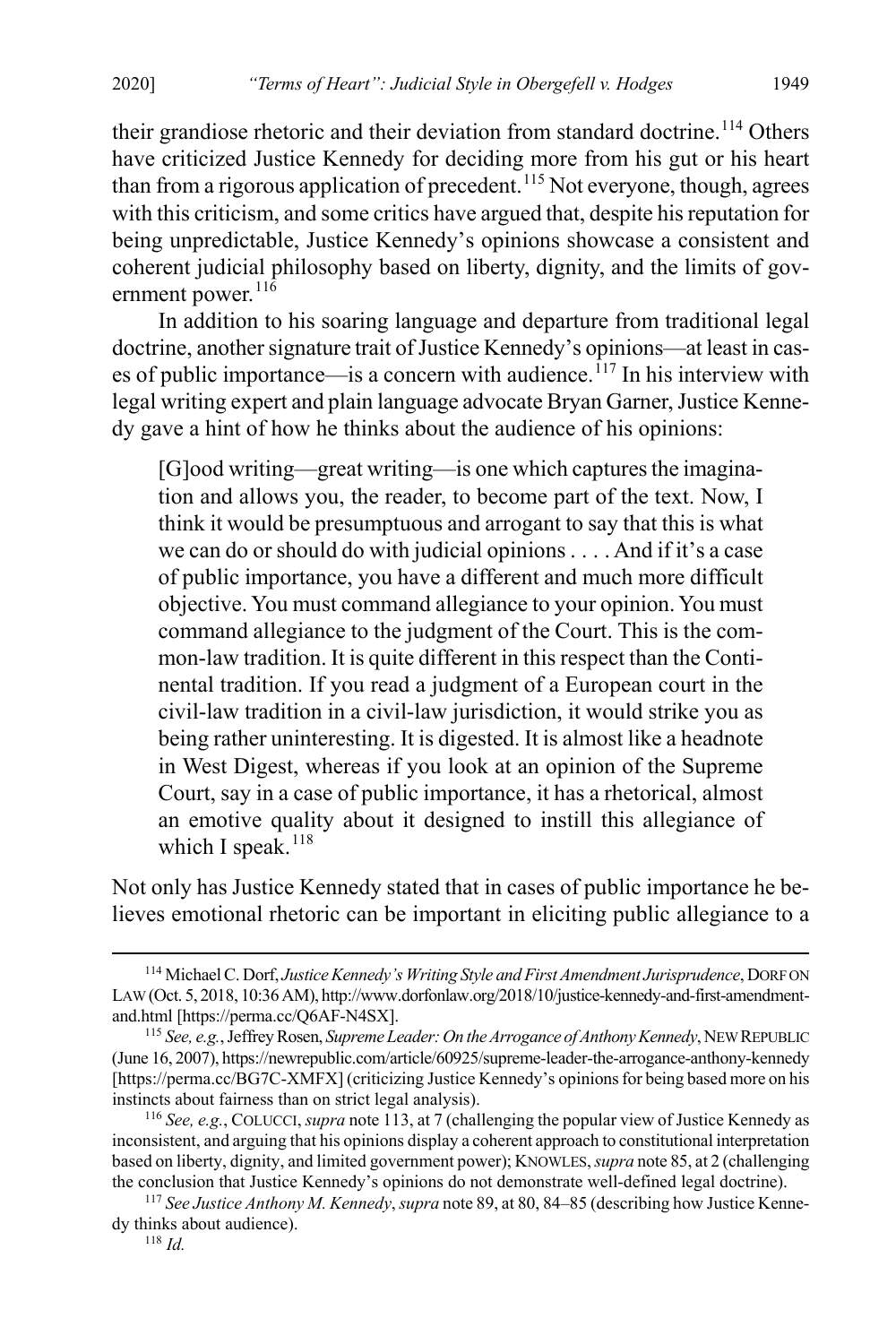<span id="page-16-1"></span>court's decision, but he has also spoken about the justices' duty to "teach" the Constitution to the public.<sup>[119](#page-16-2)</sup> Critics, too, have recognized Justice Kennedy's concern with an audience that includes not only the parties and members of the bar, but members of the public as well.<sup>[120](#page-16-3)</sup> Professor Dorf noted Justice Kennedy's goal of communicating with those outside of the legal community, but wondered whether his ornate language actually achieved this effect, or whether plain language would have better communicated to the public.<sup>[121](#page-16-4)</sup>

<span id="page-16-10"></span><span id="page-16-0"></span>Critics have noted that each of Justice Kennedy's signature rhetorical quirks is apparent in his 2015 opinion in *Obergefell*: its doctrinal analysis is thin at best, it uses grand language, and it seems to be written with a greater public audience in mind.[122](#page-16-5) Many critics—even those who agreed with *Obergefell*'s result—have criticized the opinion's doctrinal analysis, or lack there-of.<sup>[123](#page-16-6)</sup> *Obergefell*'s holding is based on both due process and equal protection grounds.<sup>[124](#page-16-7)</sup> Critics worry that the due process analysis is incoherent in its application of the test from *Glucksberg*, which identifies fundamental rights as based on their history and tradition.<sup>[125](#page-16-8)</sup> Critics argue the equal protection analysis is similarly obscure, and criticize the opinion for not stating explicitly that sexual orientation is a suspect class subject to a higher level of scrutiny, and indeed, for not stating what level of scrutiny it applies at all.<sup>[126](#page-16-9)</sup> Other academ-

<span id="page-16-3"></span>importance, Justice Kennedy was writing to "the people," meaning readers of the *New York Times*).

<span id="page-16-4"></span><sup>121</sup> *See* Dorf, *supra* note [114](#page-15-6) (noting Justice Kennedy's inclination towards highbrow rhetoric, and wondering whether he would have better connected with the public by valuing plain language).

<span id="page-16-5"></span><sup>122</sup> 135 S. Ct. at 2585. In *Obergefell*, the Supreme Court held that same-sex couples have the fundamental right to marry. *Id.* The decision came after intense political debate over marriage equality. *See* Schacter, *supra* note [119,](#page-16-1) at 1013–15 (summarizing the political context of *Obergefell*). In 2003, the Massachusetts Supreme Judicial Court had become the first state to hold there was a state constitutional right to same-sex marriage. *Id.* at 1013; *see* Goodridge v. Dep't of Pub. Health, 798 N.E.2d 941, 941 (Mass. 2003). Interestingly, the Supreme Judicial Court's decision in *Goodridge*  cited *Casey* in its definition of individual liberty. *See Goodridge*, 798 N.E.2d at 959 (citing *Casey*).

<span id="page-16-6"></span><sup>123</sup> Professor Laurence Tribe noted that in certain circles, it has been in vogue to speak of the *Obergefell* opinion with a "knowing condescension." Laurence H. Tribe, *Equal Dignity: Speaking Its Name*, 129 HARV.L.REV. F. 16, 16 (2015), https://harvardlawreview.org/wp-content/uploads/2015/ 11/vol129\_Tribe.pdf [https://perma.cc/6TSL-CP2E]; *see also* Somin, *supra* not[e 12](#page-3-9) (agreeing with *Obergefell*'s result but worrying that it was based on questionable reasoning).

<span id="page-16-8"></span><span id="page-16-7"></span><sup>125</sup> See, e.g., Somin, *supra* not[e 12](#page-3-9) (noting the confusion of Justice Kennedy's due process analysis); *see also Glucksberg*, 521 U.S. at 720–21 (describing substantive due process framework).

<span id="page-16-9"></span><sup>126</sup> *See, e.g.*, Somin, *supra* not[e 12](#page-3-9) (noting the confusion of Justice Kennedy's equal protection analysis). Laws that discriminate based on race or national origin are generally subject to strict scruti-

<span id="page-16-2"></span> <sup>119</sup> Lani Guinier, *The Supreme Court, 2007 Term—Foreword: Demosprudence Through Dissent*, 122 HARV. L. REV. 4, 7 (2008) (quoting Justice Kennedy); *Justice Anthony M. Kennedy*, *supra* note [89,](#page-12-11) at 80, 84–85. In 2008, Justice Kennedy responded to a student's question by saying: "The Constitution is the enduring and common link that we have as Americans and it is something that we must teach to and transmit to the next generation. Judges are teachers. By our opinions, we teach." Guinier, *supra*, at 7; *see also* Jane S. Schacter, Obergefell*'s Audiences*, 77 OHIO ST. L.J. 1011, 1022 (2016) (citing Guinier, *supra*, at 7). 120 *Justice Kennedy's Writing Style*, *supra* not[e 87,](#page-12-9) at 00:05:17 (noting that in cases of public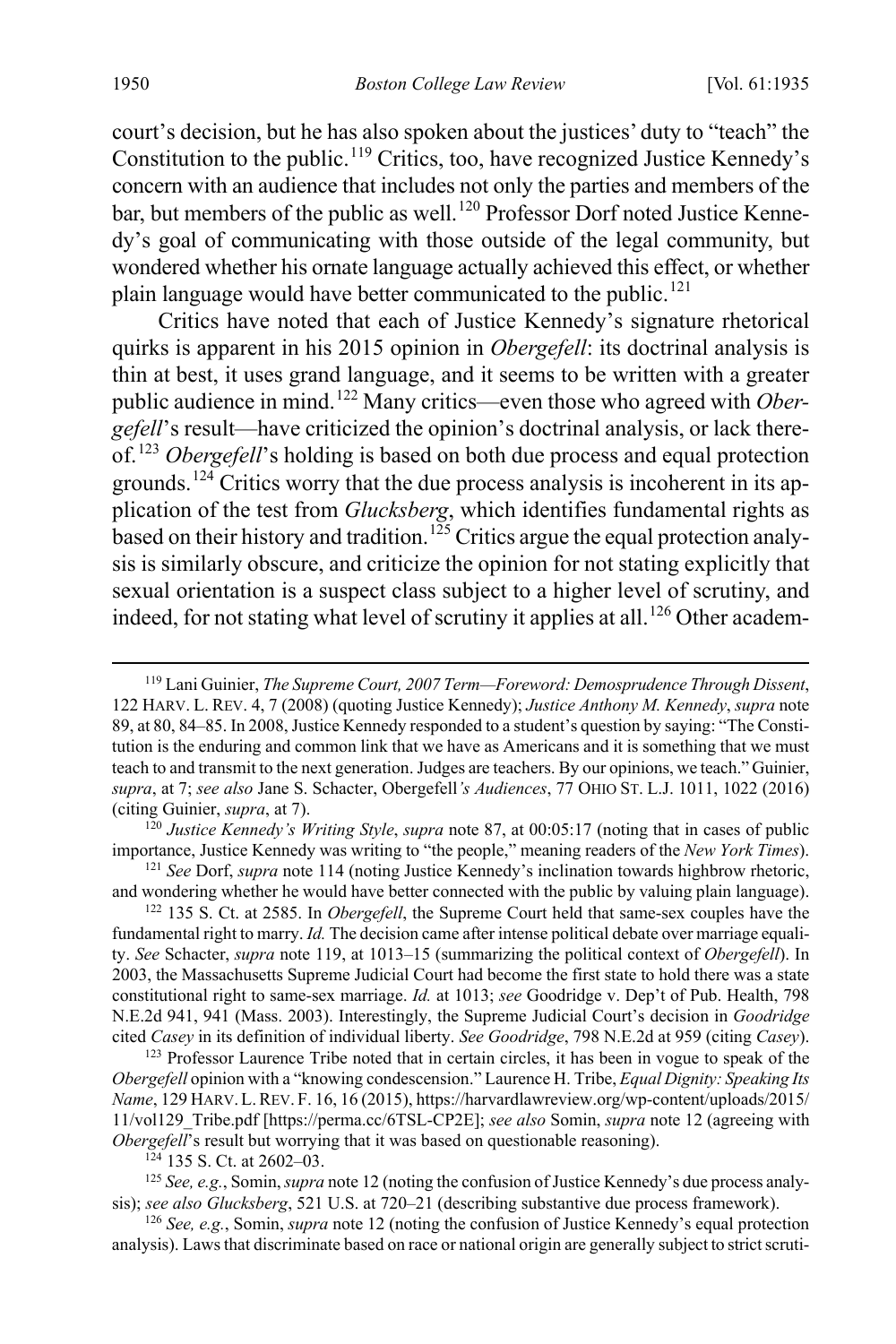<span id="page-17-8"></span>ics, though, have disagreed, arguing that *Obergefell* does important doctrinal work by exhibiting a new approach to fundamental rights cases.<sup>[127](#page-17-1)</sup>

Critics have waged similar criticisms at *Obergefell* as they did at the "mystery passage" in *Casey*. [128](#page-17-2) Justice Scalia famously analogized the majority opinion in *Obergefell* to "the mystical aphorisms of the fortune cookie," and wrote that the majority opinion was "couched in a style that is as pretentious as its content is egotistic."[129](#page-17-3) Even the less scathing Chief Justice John Roberts accused the majority opinion of hiding behind a "shiny rhetorical gloss."<sup>[130](#page-17-4)</sup>

In contrast to the legal community, though, much of the public was enamored with *Obergefell*'s style.<sup>[131](#page-17-5)</sup> Journalists called it "one of the most beautiful passages you'll likely read in a court case"<sup>[132](#page-17-6)</sup> and "one of the most beautiful things we've ever read."[133](#page-17-7) Much of the focus was on the final paragraph, which read:

<span id="page-17-0"></span>No union is more profound than marriage, for it embodies the highest ideals of love, fidelity, devotion, sacrifice, and family. In forming a marital union, two people become something greater than once they were. As some of the petitioners in these cases demonstrate, marriage embodies a love that may endure even past death. It would misunderstand these men and women to say they disrespect the idea of marriage. Their plea is that they do respect it, respect it so deeply

 $\overline{a}$ 

ny. *See* CHEMERINSKY, *supra* not[e 15,](#page-3-8) at 727. Those laws will only be upheld if the government can show that they are "necessary to achieve a compelling purpose." *Id.* Laws that discriminate based on gender are generally subject to intermediate scrutiny, meaning they will be upheld if they are "substantially related to an important government purpose." *Id.* Other forms of discrimination will be subject to rational basis review. *Id.* at 728. Those laws will be upheld if they are "rationally related to a legitimate government purpose." *Id.*

<span id="page-17-1"></span><sup>127</sup> *See, e.g.*, Tribe, *supra* not[e 123,](#page-16-10) at 17 (arguing *Obergefell*'s combination of Due Process and Equal Protection into a doctrine of "equal dignity" is an achievement); Kenji Yoshino, *The Supreme Court, 2014 Term—Comment: A New Birth of Freedom?:* Obergefell v. Hodges, 129 HARV. L.REV. 147, 169 (2015) (arguing that *Obergefell* offers a new approach to fundamental rights, replacing the *Glucksberg* due process analysis with a framework based on Justice Harlan's dissent in *Poe*).

<span id="page-17-2"></span><sup>128</sup> *See, e.g.*, Schacter, *supra* not[e 119,](#page-16-1) at 1017 (noting that *Obergefell* contains grandiose language). 129 *Obergefell*, 135 S. Ct. at 2630, 2630 n.22 (Scalia, J., dissenting) ("The Supreme Court of the

<span id="page-17-3"></span>United States has descended from the disciplined legal reasoning of John Marshall and Joseph Story to the mystical aphorisms of the fortune cookie."). Justice Scalia went on to ridicule how incoherent the opinion's "showy profundities" were. *Id.* at 2630. In response to a line in the majority opinion stating "The nature of marriage is that, through its enduring bond, two persons together can find other freedoms, such as expression, intimacy, and spirituality," Justice Scalia wrote, "Really? Who ever thought that intimacy and spirituality [whatever that means] were freedoms? And if intimacy is, one would think Freedom of Intimacy is abridged rather than expanded by marriage. Ask the nearest hippie." *Id.*

<span id="page-17-4"></span><sup>&</sup>lt;sup>130</sup> *Id.* at 2616 (Roberts, C.J., dissenting).

<span id="page-17-5"></span><sup>131</sup> *See infra* notes [133–](#page-17-0)[136](#page-18-0) and accompanying text.

<span id="page-17-7"></span><span id="page-17-6"></span><sup>132</sup> Weissmann, *supra* not[e 7.](#page-2-9) 133 Yarrow, *supra* not[e 9.](#page-2-10)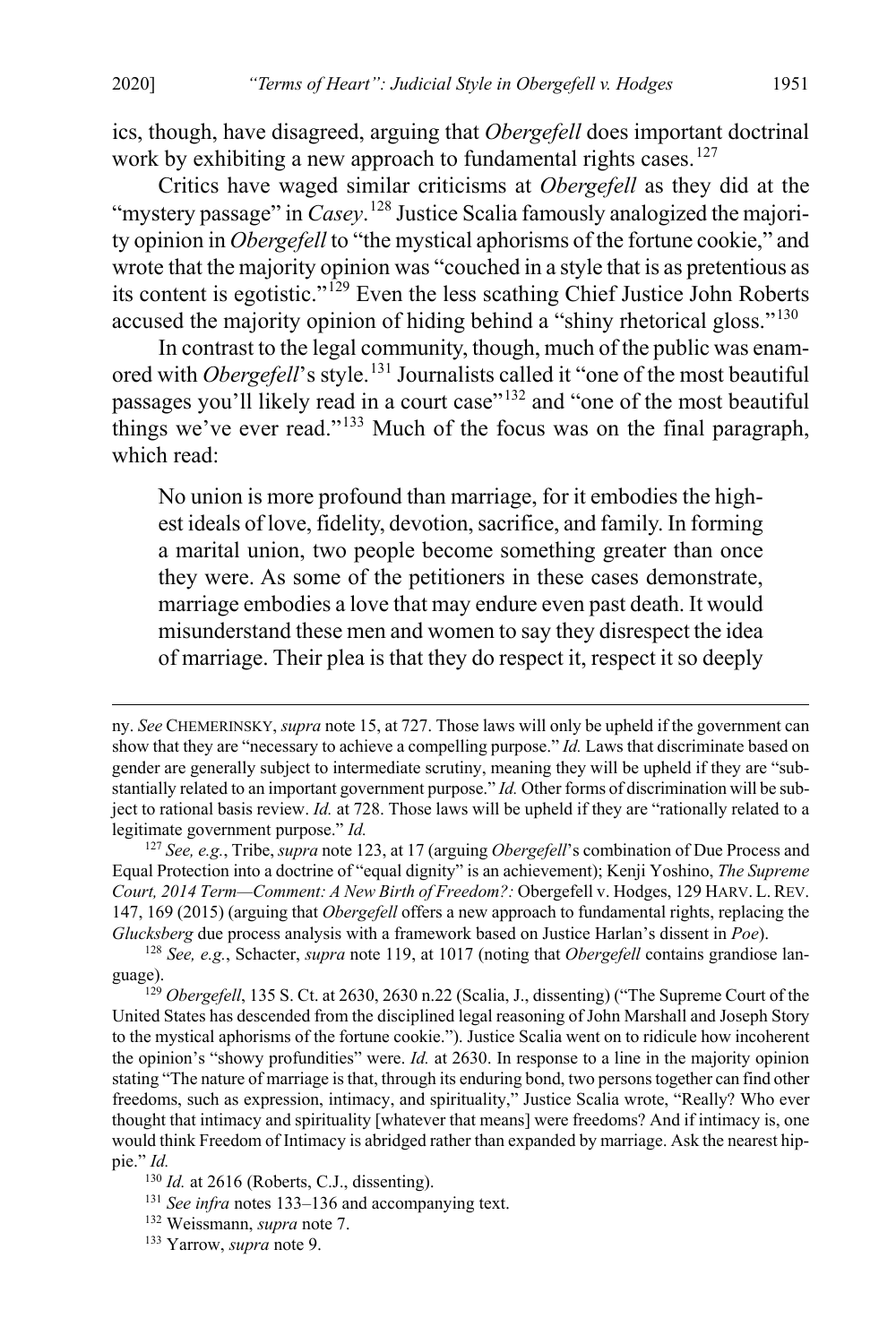<span id="page-18-0"></span>that they seek to find its fulfillment for themselves. Their hope is not to be condemned to live in loneliness, excluded from one of civilization's oldest institutions. They ask for equal dignity in the eyes of the law. The Constitution grants them that right. $134$ 

The final paragraph of Justice Kennedy's majority opinion described marriage in grandiose terms as the "highest ideal[] of love," that had the power to turn two people into "something greater than once they were."[135](#page-18-2) The public shared the passage on Facebook and read it at marriage ceremonies.<sup>[136](#page-18-3)</sup>

Despite the reverence with which the liberal media and much of the public regarded *Obergefell*'s style, there was one aspect of the opinion they could not quite get behind: are non-married people, of whatever sexual orientation, really "condemned to live in loneliness?"<sup>[137](#page-18-4)</sup> Not only did the otherwise perfect last paragraph imply that the unmarried are necessarily lonely, but the middle of the opinion contained the following line: "Marriage responds to the universal fear that a lonely person might call out only to find no one there."[138](#page-18-5) Critics bristled: yes, they wanted same-sex couples afforded the right to marry, but they did not want single people taken down in the process.<sup>[139](#page-18-6)</sup>

Finally, scholars have analyzed *Obergefell*'s relationship to its audi-ence.<sup>[140](#page-18-7)</sup> Unlike in years past when Supreme Court opinions were largely inaccessible to members of the public, *Obergefell* was released in the age of social media, and within hours, passages of the opinion were liked, shared, tweeted,

<span id="page-18-4"></span><sup>137</sup> *See Obergefell*, 135 S. Ct. at 2608; *see also supra* notes [7](#page-2-9)[–9](#page-2-10) (citing examples of journalists' love for *Obergefell*).<br><sup>138</sup> *Obergefell*, 135 S. Ct. at 2600.

<span id="page-18-6"></span><span id="page-18-5"></span><sup>139</sup> See, e.g., Lisa Bonos, *Hey, Justice Kennedy: You Don't Need to Shame Singles to Uphold Marriage*, WASH.POST (June 26, 2015), https://www.washingtonpost.com/news/soloish/wp/2015/06/ 26/hey-justice-kennedy-you-dont-need-to-shame-singles-to-uphold-marriage/?utm\_term=.4006857 68e10 [https://perma.cc/5DDX-VX4L] (arguing *Obergefell* engages in single-shaming). *See generally* Albertina Antognini, *The Law of Nonmarriage*, 58 B.C. L. REV. 1 (2017) (arguing legal scholarship has largely ignored the way nonmarital relationships are regulated). 140 *See, e.g.*, Schacter, *supra* not[e 119,](#page-16-1) at 1012 (analyzing *Obergefell*'s relationship to both the

<span id="page-18-7"></span>legal community and the public at large).

 <sup>134</sup> *Obergefell*, 135 S. Ct. at 2608.

<sup>135</sup> *Id.*

<span id="page-18-3"></span><span id="page-18-2"></span><span id="page-18-1"></span><sup>136</sup> Schachar, *supra* not[e 3](#page-1-4) (noting *Obergefell*'s use in wedding ceremonies); *see* Corasaniti, *supra* not[e 6 \(](#page-2-8)noting *Obergefell*'s likes and shares on social media). *Obergefell* was not the first court case to find its way into marriage ceremonies. *See* Sasha Issenberg, *With These Words*, N.Y. MAG. (July 27, 2012), http://nymag.com/news/intelligencer/goodridge-same-sex-marriage-2012-8 [https://perma.cc/ 4JRZ-U49N]. After the Massachusetts Supreme Judicial Court held in 2003 that there was a state constitutional right to same-sex marriage, many couples, both straight and gay, began reading passages from *Goodridge* at their wedding ceremonies. *Id.* Passages from *Loving v. Virginia*, the case declaring that bans on interracial marriage were unconstitutional, have also been a favorite for wedding ceremonies. *See, e.g.*, Catherine Clark, *Stirring Quotes from* Loving v. Virginia *to Include in Your Ceremony*, OFFBEAT BRIDE (Mar. 6, 2017), https://offbeatbride.com/quotes-from-loving-v-virginia/ [https://perma.cc/26C2-ZBMR] (suggesting passages from *Loving* for a wedding ceremony).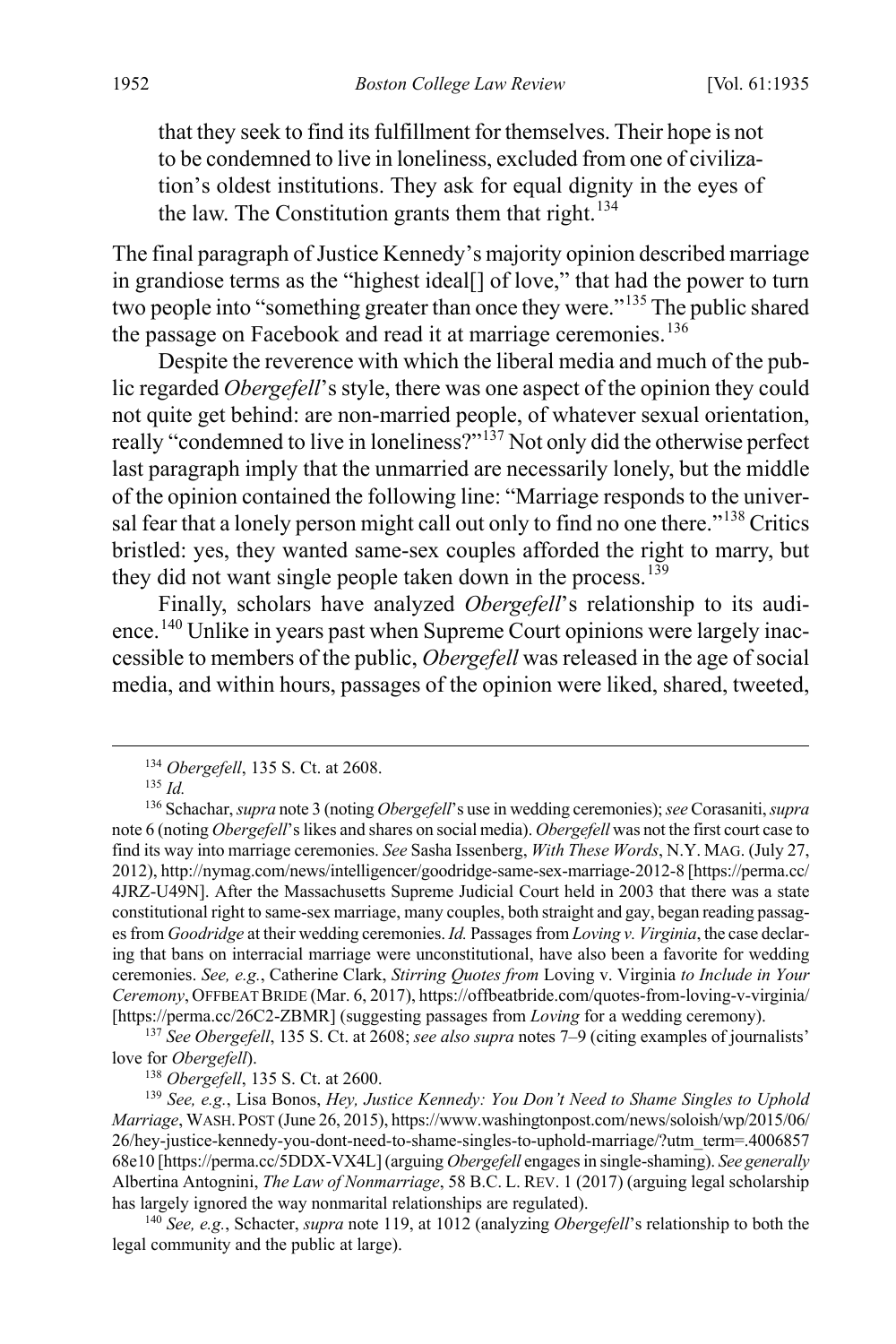and instagrammed by some ten million people.<sup>[141](#page-19-0)</sup> The idea that a layperson would read a Supreme Court opinion was no longer largely hypothetical; it was a reality.[142](#page-19-1) Critics have analyzed how the justices' awareness of a public audience might have affected the way they crafted the majority and dissenting opinions.[143](#page-19-2) One critic noted that Justice Kennedy's emphasis on style over substance was likely an attempt to speak to the non-legal public.<sup>[144](#page-19-3)</sup> The critic also noted how some passages of the majority opinion seem to be addressed to readers who would not have been as pleased with the outcome, for example, the line: "Many who deem same-sex marriage to be wrong reach that conclu-sion based on decent and honorable . . . premises."<sup>[145](#page-19-4)</sup> Not only did Justice Kennedy use grandiose language to energize and inspire those who would have agreed with the result, but he also seemed to address portions of the decision to those who did not agree, assuring them their beliefs were nonetheless based on a "decent and honorable" foundation.<sup>[146](#page-19-5)</sup>

The majority opinion was not alone, however, in apparently addressing the general public.<sup>[147](#page-19-6)</sup> Chief Justice Roberts' dissenting opinion contained a passage that critics have noted is explicitly addressed to a portion of the public:

If you are among the many Americans—of whatever sexual orientation—who favor expanding same-sex marriage, by all means celebrate today's decision. Celebrate the achievement of a desired goal. Celebrate the opportunity for a new expression of commitment to a

<span id="page-19-0"></span><sup>&</sup>lt;sup>141</sup> See id. at 1029 (noting that in the first hour after the opinion was released, 3.8 million people used Facebook to communicate about it, and between 9:30 am and 5:30 pm that day, there were over ten million Tweets about it); Schauer, *supra* note [18,](#page-4-11) at 1463–64 (noting that before the internet, the only daily newspaper that ever published Supreme Court opinions was the *New York Times*).

<span id="page-19-1"></span><sup>142</sup> *See* Schacter, *supra* note [119,](#page-16-1) at 1024 (noting the internet's role and the public interest towards the *Obergefell* opinion). 143 *See generally id.* (providing a comprehensive study on the effect of audience on *Obergefell*'s

<span id="page-19-2"></span>style); *see also* PETROSKI, *supra* note 6, at 2 (noting that *Obergefell* was one of the unusual instances in which the rhetorical style of an opinion mattered to a wider public audience, and arguing that this audience affected how the justices crafted their opinions).

<sup>144</sup> Schacter, *supra* note [119,](#page-16-1) at 1022.

<span id="page-19-4"></span><span id="page-19-3"></span><sup>145</sup> *Obergefell*, 135 S. Ct. at 2602; Schacter, *supra* not[e 119,](#page-16-1) at 1022–23. Schacter also posits that Justice Kennedy's purpose in addressing a public audience was similar to Chief Justice Earl Warren and Justice Felix Frankfurter's decision in *Brown v. Board of Education*, where they intended to address the general public. Schacter, *supra* note [119,](#page-16-1) at 1022–23; *see also* JOSEPH GOLDSTEIN, THE INTELLIGIBLE CONSTITUTION: THE SUPREME COURT'S OBLIGATION TO MAINTAIN THE CONSTITU-TION AS SOMETHING WE THE PEOPLE CAN UNDERSTAND 58 (1992) (noting that Chief Justice Warren wrote a memo to fellow members of the Court urging that the desegregation opinions be "short, readable by the lay public, non-rhetorical, unemotional and, above all, non-accusatory").

<span id="page-19-6"></span><span id="page-19-5"></span><sup>146</sup> *Obergefell*, 135 S. Ct. at 2602; Schacter, *supra* not[e 119,](#page-16-1) at 1022–23. 147 Schacter, *supra* note 119, at 1022.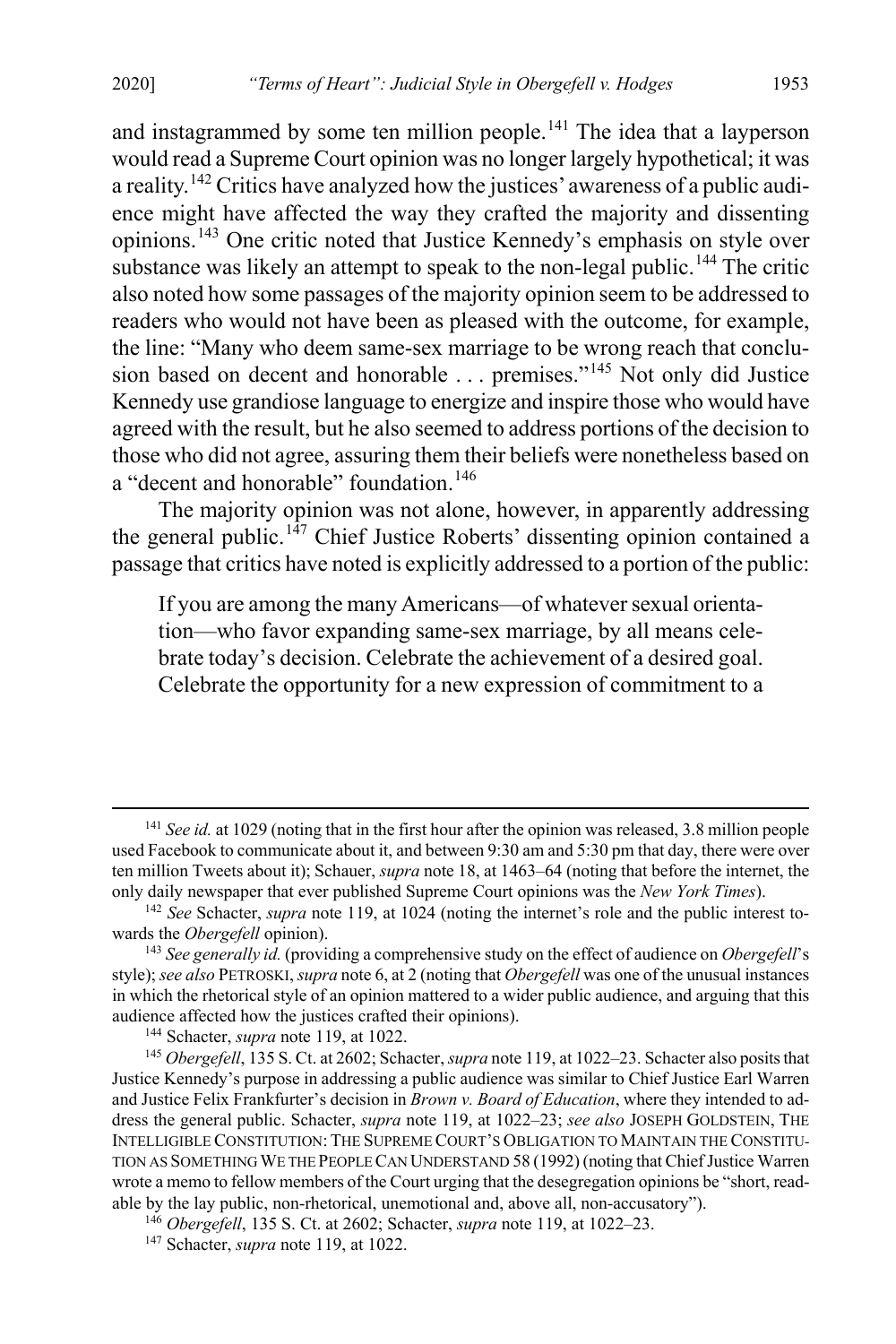partner. Celebrate the availability of new benefits. But do not cele-brate the Constitution. It had nothing to do with it.<sup>[148](#page-20-3)</sup>

The Chief Justice's dissent explicitly addressed the celebrating public—the thousands of people getting married, dancing in the streets, putting a rainbow filter on their Facebook photo—and rebuked them.<sup>[149](#page-20-4)</sup>

#### <span id="page-20-2"></span><span id="page-20-1"></span><span id="page-20-0"></span>II. THE LAW AND LITERATURE MOVEMENT

The Law and Literature movement, which was born in the early 1970s and popular through the late twentieth century, provides one frame of reference for the analysis of judicial opinions.<sup>[150](#page-20-5)</sup> The movement advocated for the application of the tools of literary theory and criticism to legal texts, and argued that studying literature was useful for understanding the ethical dimension of law.<sup>[151](#page-20-6)</sup>

The genesis of the Law and Literature movement is commonly traced to the 1973 publication of *The Legal Imagination* by James Boyd White.<sup>[152](#page-20-7)</sup> White advocated for the inclusion of the "great books" of literature in the law curriculum, and argued that the tools of literary theory and criticism had something to bear on the study and interpretation of legal texts.[153](#page-20-8) *The Legal Imagination* is structured as a textbook for law students, interweaves legal texts with poetry and fiction, and gives students written assignments to complete.<sup>[154](#page-20-9)</sup>

<span id="page-20-11"></span>Critics have posited that the beginning of the movement was catalyzed by the Law and Economics movement, the influence of late twentieth century literary theory, and the transfer of graduate students in the humanities to law school.<sup>[155](#page-20-10)</sup> The Law and Literature movement arose in part in reaction to the then-popular Law and Economics movement, which sought to apply economic

<span id="page-20-3"></span> <sup>148</sup> *Obergefell*, 135 S. Ct. at 2626 (Roberts, C.J., dissenting); *see, e.g.*, Schacter, *supra* not[e 119,](#page-16-1) at 1022–23 (noting Chief Justice Roberts is explicitly addressing the public with this passage). 149 *Obergefell*, 135 S. Ct. at 2626 (Roberts, C.J., dissenting); *see* Alex Dickinson, *Here's How Amer-*

<span id="page-20-4"></span>*ica Celebrated the Supreme Court Gay Marriage Decision*, BLOOMBERG (June 26, 2015), https:// www.bloomberg.com/news/photo-essays/2015-06-26/here-s-how-america-celebrated-the-supremecourt-gay-marriage-decision [https://perma.cc/K8PX-DQKY] (showing celebration after *Obergefell* was released).

<span id="page-20-5"></span><sup>&</sup>lt;sup>150</sup> GARY MINDA, POSTMODERN LEGAL MOVEMENTS 149 (1995) (noting that the Law and Literature movement began in 1973 with the publication of *The Legal Imagination* by James Boyd White). <sup>151</sup> *Id.*

<span id="page-20-7"></span><span id="page-20-6"></span><sup>&</sup>lt;sup>152</sup> *See id.*; JAMES BOYD WHITE, THE LEGAL IMAGINATION: STUDIES IN THE NATURE OF LEGAL THOUGHT AND EXPRESSION (1973).

<span id="page-20-8"></span><sup>&</sup>lt;sup>153</sup> See MINDA, *supra* note [150,](#page-20-1) at 149–50 (describing "great books" approach); WHITE, *supra* note 152, at xxxi-xxxv.

<span id="page-20-10"></span><span id="page-20-9"></span><sup>&</sup>lt;sup>154</sup> WHITE, *supra* note [152,](#page-20-2) at xxxi–xxxv.<br><sup>155</sup> See Peter Brooks, *Literature as Law's Other*, 22 YALE J.L. & HUMAN. 349, 349–50 (2010) (noting the influence of the law and economics movement, literary theory, and humanities graduate students).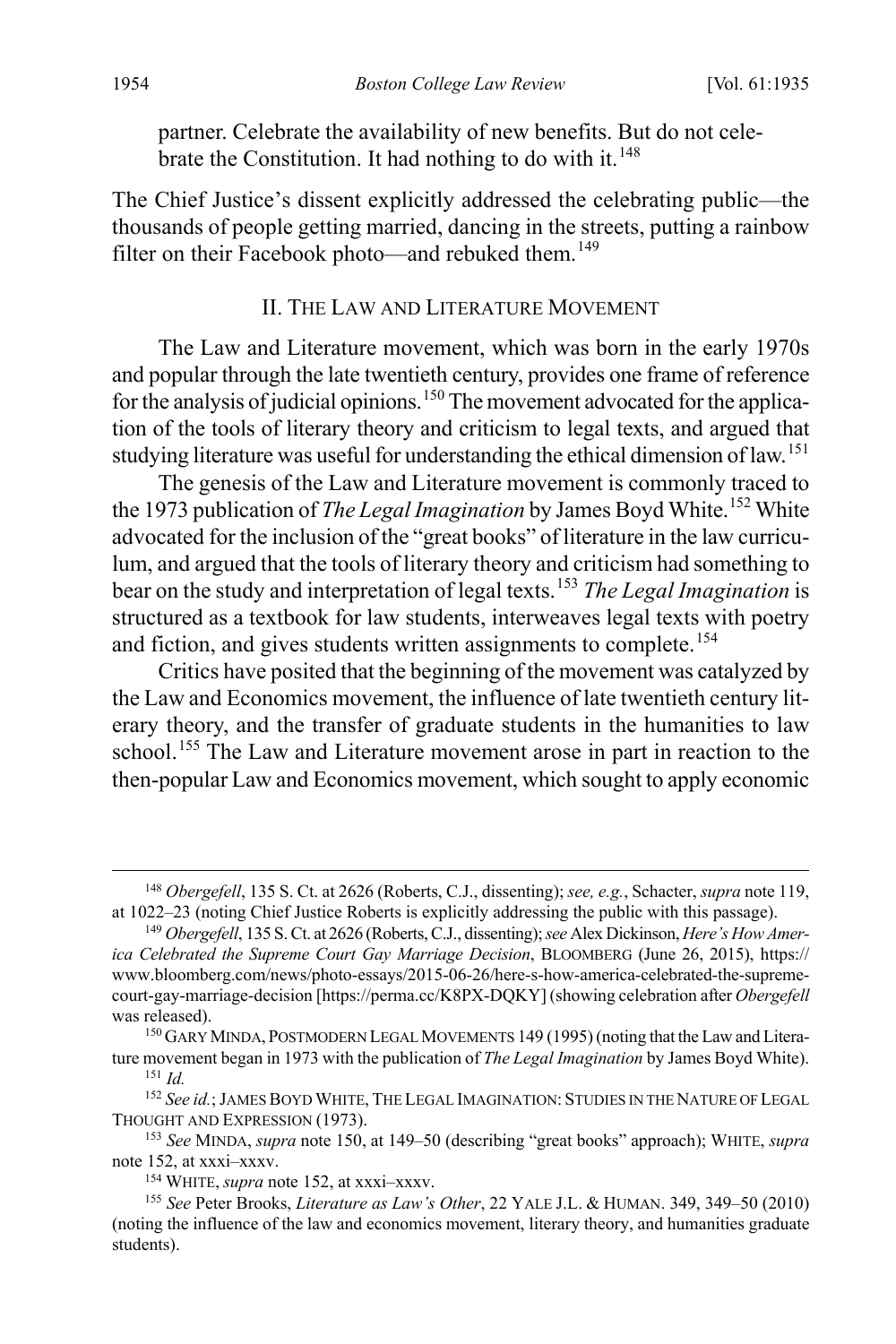concepts such as efficiency and maximization to the study of law.[156](#page-21-1) In response to an understanding of the world that worshipped efficiency, proponents of Law and Literature argued the tools of literature might assist us in understanding something about what it means to be human, and argued that un-derstanding was crucial to the study of law.<sup>[157](#page-21-2)</sup> In addition, twentieth century literary theory, which deals with themes of language, meaning, and semiotics, led legal scholars to begin to analyze their application to legal texts.<sup>[158](#page-21-3)</sup> Finally, around this time many graduate students in the humanities were faced with dismal job prospects and transferred to law school, and in doing so they brought the spirit of the humanities with them.<sup>[159](#page-21-4)</sup>

<span id="page-21-0"></span>The Law and Literature movement has often been subdivided into two separate categories: law *in* literature and law *as* literature.<sup>[160](#page-21-5)</sup> The law *in* literature faction argued for the inclusion in the law school curriculum of literary classics that depicted legal proceedings, such as Kafka's *The Trial* or Melville's *Billy Budd, Sailor*. [161](#page-21-6) These scholars argued that the study of such literature could teach students about ethical themes that would be important to the practice of law.[162](#page-21-7)

<span id="page-21-10"></span>In contrast, the law *as* literature perspective advocated for using the methods of literary criticism to interpret legal texts.<sup>[163](#page-21-8)</sup> These scholars were less concerned with literature per se, but rather with the understanding of law as a creative art and legal texts as "aesthetic, ethical, and political."[164](#page-21-9) James Boyd White, the author of *The Legal Imagination*, was one of the foremost proponents of the law *as* literature approach, and focused only secondarily on law *in*

<span id="page-21-1"></span> <sup>156</sup> *See* Brooks, *supra* not[e 155,](#page-20-11) at 349 (noting that the Law and Literature movement was born in reaction to the law and economics movement). *See generally, e.g.*, ROBERT COOTER & THOMAS ULEN, LAW & ECONOMICS (6th ed. 2012) (arguing that fundamental economic concepts such as maximization, equilibrium, and efficiency are essential to understanding and explaining the law).

<span id="page-21-11"></span><sup>157</sup> MINDA, *supra* not[e 150,](#page-20-1) at 152.

<span id="page-21-3"></span><span id="page-21-2"></span><sup>158</sup> *See, e.g.*, IAN WARD, LAW AND LITERATURE: POSSIBILITIES AND PERSPECTIVES 15 (1995) (noting that law journals began to publish articles about figures such as Derrida, Foucault, Heidegger, and Wittgenstein); Brooks, *supra* note [155,](#page-20-11) at 350 (calling late twentieth century literary theory an "export commodity").

<span id="page-21-4"></span><sup>&</sup>lt;sup>159</sup> POSNER, *supra* not[e 50,](#page-7-7) at 12 (noting that in the 1970s many humanities graduate students without good job prospects went to law school); Brooks, *supra* note [155,](#page-20-11) at 349.

<span id="page-21-5"></span><sup>160</sup> MINDA, *supra* not[e 150,](#page-20-1) at 150; WARD, *supra* not[e 158,](#page-21-0) at 3. Other scholars, however, have rejected the subdivision into the dichotomy of "law *in* literature" versus "law *as* literature." *See, e.g.*, Richard H. Weisberg, *Family Feud: A Response to Robert Weisberg on Law and Literature*, 1 YALE J.L. & HUMAN. 69, 76 (1988).

<span id="page-21-6"></span><sup>161</sup> *See* MINDA, *supra* not[e 150,](#page-20-1) at 150 (describing "great books" approach of law *in* literature"); Robert Weisberg, *The Law-Literature Enterprise*, 1 YALE J.L. & HUMAN. 1, 1 (1988) (describing "law *in* literature" as regarding legal themes or actors in fiction or drama).

<sup>162</sup> MINDA, *supra* not[e 150,](#page-20-1) at 150.

<sup>163</sup> WARD, *supra* not[e 158,](#page-21-0) at 3, 16.

<span id="page-21-9"></span><span id="page-21-8"></span><span id="page-21-7"></span><sup>164</sup> *See, e.g.*, *id.* at 19 (noting White saw legal texts as "aesthetic, ethical, and political"); JAMES BOYD WHITE, HERACLES' BOW, at ix–xiv (1985) (analogizing law to drama, poetry, rhetoric, and narrative).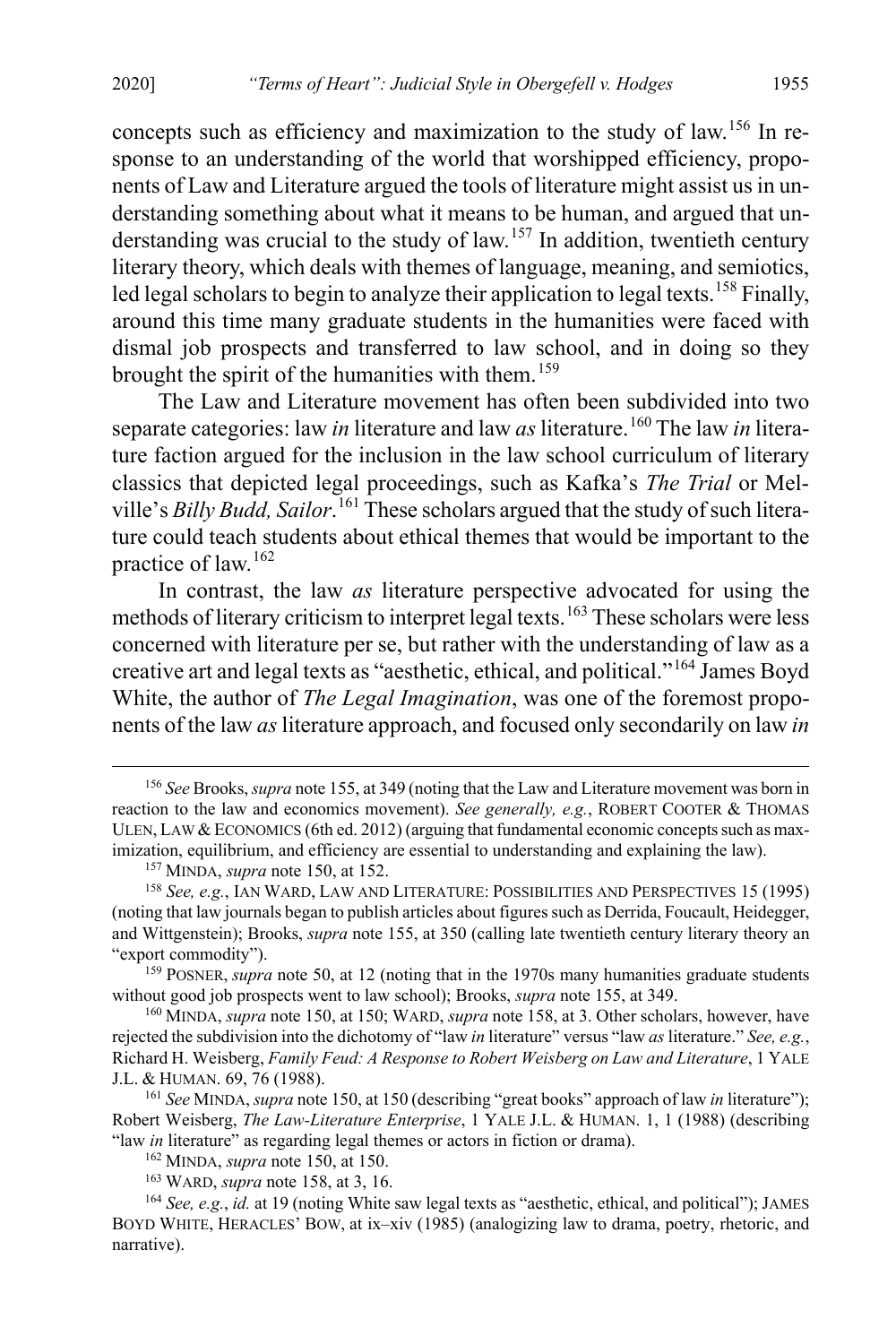literature.<sup>[165](#page-22-1)</sup> White applied literary theory to the study of law, and argued that reading legal texts is a "shared process" similar to the study of literature.<sup>[166](#page-22-2)</sup>

White applied his theory to the analysis of judicial opinions, asking how we should judge the writing of legal opinions.<sup>[167](#page-22-3)</sup> In *Justice as Translation*, White analyzes the writing style of several Supreme Court opinions that focused on the rights of the disempowered.[168](#page-22-4) He looks at the way each opinion created community through analysis of the "Ideal Reader" it conjured.<sup>[169](#page-22-5)</sup> The ideal reader is not whomever the actual readers of the opinion may be, but rather, the hypothetical reader the opinion invokes—and who the opinion will invite its actual readers to become.<sup>[170](#page-22-6)</sup> White believed that through the implicit invocation of an ideal reader, legal texts—and especially judicial opinions could create community.[171](#page-22-7)

<span id="page-22-11"></span><span id="page-22-10"></span><span id="page-22-0"></span>White exhibited his theory through close readings of Supreme Court opinions.[172](#page-22-8) His reading of Chief Justice Marshall's opinion in *McCulloch v. Maryland* demonstrates his notion that a judge must be in some sense a poet.<sup>[173](#page-22-9)</sup> White notes that in *McCulloch*, Chief Justice Marshall is making a claim for the power of the judiciary by arguing that the Court can give the nation a body

<span id="page-22-1"></span> 165 WARD, *supra* not[e 158,](#page-21-0) at 18 (noting that White was the most committed to the law *as* literature approach).

<span id="page-22-4"></span><sup>168</sup> *See id.* at 102–80 (analyzing various Fourth Amendment cases as well as cases dealing with the Fugitive Slave Act).

<span id="page-22-5"></span><sup>169</sup> *Id.* at 100 ("The kind of community a text creates can range from the relationship of two that is implied in the making of any text to a set of relationships that create a whole world.").

<span id="page-22-6"></span><sup>170</sup> *Id.* (defining ideal reader as "the version of himself or herself that [the opinion] asks each of its readers to become").

<span id="page-22-8"></span><sup>172</sup> *See, e.g.*, WHITE, *supra* note [94,](#page-12-10) at 153–83 (reading *Planned Parenthood of Southeastern Pennsylvania v. Casey*); WHITE,*supra* not[e 19,](#page-4-12) at 141–214 (reading various Fourth Amendment cases); JAMES BOYD WHITE, WHEN WORDS LOSE THEIR MEANING 231–74 (1984) [hereinafter WHITE, WORDS] (reading *McCulloch v. Maryland*).

<span id="page-22-9"></span><sup>173</sup> McCulloch v. Maryland, 17 U.S. (4 Wheat.) 316, 407 (1819); see WHITE, WORDS, supra note [172,](#page-22-0) at 269 ("[T]he judge must intend to be something of a poet. He mustspeak as one who has something to learn.").

<span id="page-22-2"></span><sup>166</sup> *Id.*; WHITE,*supra* not[e 19,](#page-4-12) at 91 ("I will be making a claim for the character of law itself, as a way of reading, comparing, and criticizing authoritative texts, and, in so doing, as a way of constituting, through conversation, a community and a culture of a certain kind.").

<span id="page-22-3"></span><sup>167</sup> WHITE,*supra* not[e 19,](#page-4-12) at xv ("My hope is to work out a way of talking about what we should admire and condemn in judicial opinions, which is also a way of asking more generally how we should criticize—how [we should] understand and judge—what judges do.").

<span id="page-22-7"></span><sup>&</sup>lt;sup>171</sup> *Id.* at 101 ("I am thus suggesting a way of reading a text as rhetorically constitutive: as an act of expression that reconstitutes its own resources of language and in doing so constitutes a community, directly with its reader and indirectly with those others in the world about whom it speaks (or towards whom it invites its reader to take one attitude or another) . . . . Is this an authoritarian text, one that demands simple and total obedience of its reader, or does it define the reader as a person with a mind, with a heart—as a free agent—who in reading the text is encouraged to activate these capacities in certain ways?"); James Boyd White, *Law as Language: Reading Law and Reading Literature*, 60 TEX. L. REV. 415, 435 (1982) ("[W]e can ask what it means in a different way: how would the ideal reader contemplated by this document, indeed constituted by it, understand its bearing in the present circumstances?").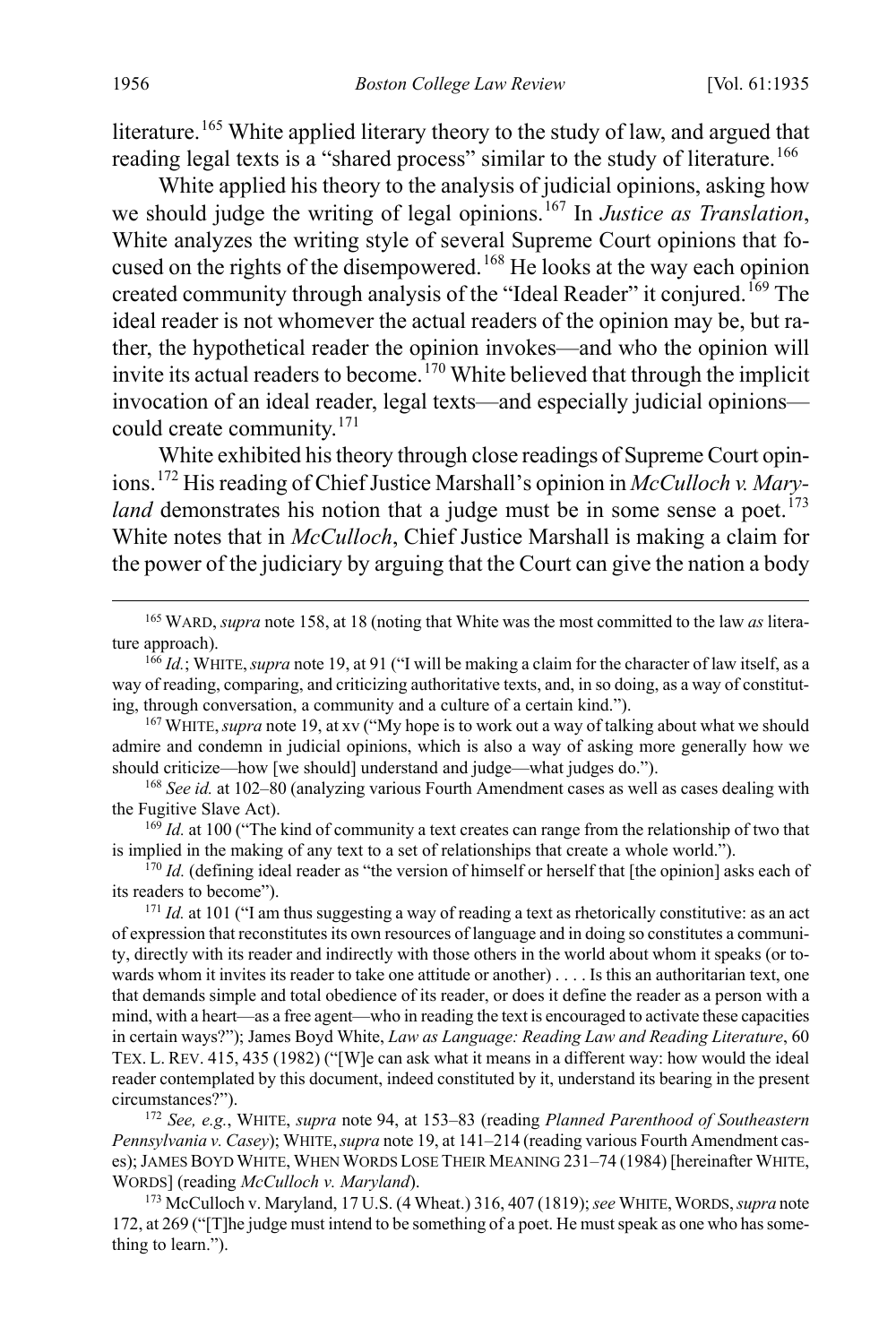of discourse that will unite its audience and create community.[174](#page-23-1) Further, Chief Justice Marshall defines the very nature of a constitution not as a lengthy and technical legal code, but as something intelligible to the public: Chief Justice Marshall notes, famously, that "[W]e must never forget that it is a *constitution* we are expounding."[175](#page-23-2) White notes that one aspect of Justice Marshall's "expounding" is his magisterial voice, in which his reasoning sounds more like decisive axioms.[176](#page-23-3) Finally, White looks at Chief Justice Marshall's reading of the word "necessary" in the Necessary and Proper Clause, and argues that the word should be understood not strictly—i.e. "absolutely necessary"—but in-stead figuratively or in accordance with its common usage.<sup>[177](#page-23-4)</sup> White argues this shows that Chief Justice Marshall regards the Constitution and judicial opinions not as existing in a distinct sphere of life, but rather as a part of the culture in which they sit.<sup>[178](#page-23-5)</sup> In that sense, then, White argued that judicial opinions can work to constitute a community.[179](#page-23-6)

<span id="page-23-12"></span>Another emphasis of the Law and Literature movement has been on literature's ability to teach empathy, and that this empathy creates better lawyers.[180](#page-23-7) For example, Professor Martha Nussbaum argued that one can engage in "poetic judging" by recounting the facts of a case in an empathetic way, because it gives the reader an opportunity to genuinely imagine what it would feel like to be in the plaintiff's shoes.<sup>[181](#page-23-8)</sup> Nussbaum argued that the incorporation of literature into the legal curriculum would teach students the empathy necessary to engage in this work.<sup>[182](#page-23-9)</sup>

As popular as the Law and Literature movement was, it was not without its critics.<sup>[183](#page-23-10)</sup> Judge Richard Posner famously critiqued the movement specifically the law *in* literature contingent—arguing the legal and literary texts should be read in fundamentally different ways, and that conflating the two would add no value to our understanding of the law.<sup>[184](#page-23-11)</sup> Judge Posner did, however, find some merit in the law *as* literature segment, and noted that a

<sup>181</sup> *Id.* (analyzing two opinions that are successful examples of poetic judging).

<sup>182</sup> *Id.* at 11–12.

<span id="page-23-1"></span><span id="page-23-0"></span> <sup>174</sup> WHITE, WORDS, *supra* note [172,](#page-22-0) at 251.

<span id="page-23-2"></span><sup>175</sup> *McCulloch*, 17 U.S. at 407; WHITE, WORDS, *supra* not[e 172,](#page-22-0) at 255.

<sup>176</sup> WHITE, WORDS, *supra* note [172,](#page-22-0) at 256.

<sup>177</sup> *Id.* at 260.

<sup>178</sup> *Id.*

<sup>179</sup> *Id.* at 271.

<span id="page-23-8"></span><span id="page-23-7"></span><span id="page-23-6"></span><span id="page-23-5"></span><span id="page-23-4"></span><span id="page-23-3"></span><sup>180</sup> *See, e.g.*, MARTHA C. NUSSBAUM, POETIC JUSTICE: THE LITERARY IMAGINATION AND PUB-LIC LIFE 99–121 (1995) (arguing that thinking of people's lives with the specificity and empathy of a novelist is an important tool for judges).

<sup>&</sup>lt;sup>183</sup> See infra notes [184–](#page-23-0)[188](#page-24-0) and accompanying text.

<span id="page-23-11"></span><span id="page-23-10"></span><span id="page-23-9"></span><sup>184</sup> POSNER, *supra* note 50, at 302 ("The literary should be a sphere apart."); WARD, *supra* note [158,](#page-21-0) at 11–12 (describing Posner's attack on law and literature theorists); Brooks, *supra* not[e 155,](#page-20-11) at 351 (describing Posner's view that interpretation of legal texts should be attentive to context and the "explicit or implicit original intent of the Constitution, of statutes, and of prior decisionmaking," whereas "literary criticism should be free to construe texts in a 'New Critical' manner").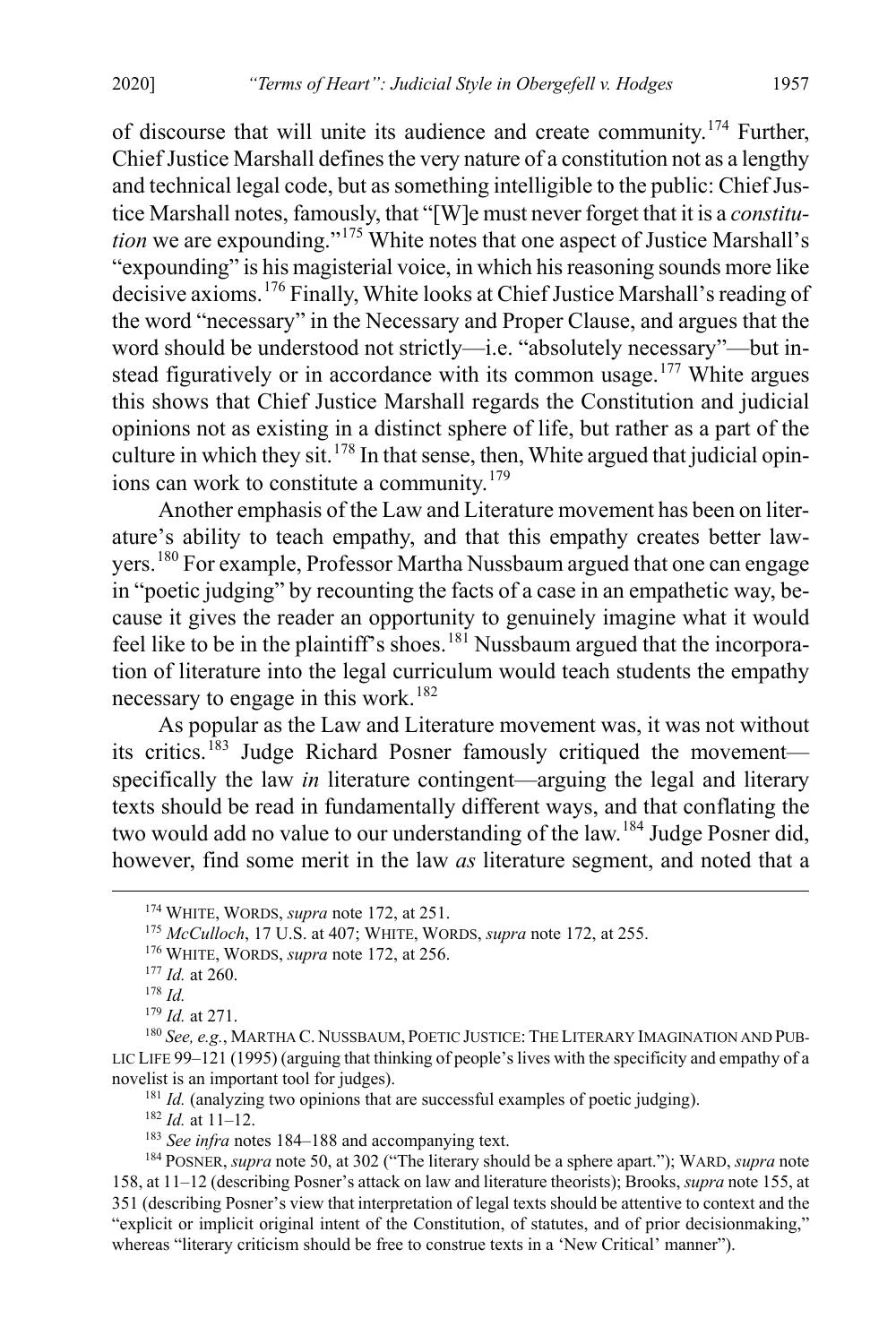more valuable direction for the Law and Literature movement would be the literary analysis of judicial opinions.<sup>[185](#page-24-1)</sup> Academic Robert Weisberg echoed and expanded upon Judge Posner's critique, arguing that the Law and Literature movement was unduly precious, and that a judge's deftness with language did not necessarily correlate with a deftness in making moral judgments.<sup>[186](#page-24-2)</sup> Indeed, he argued that a well-described plaintiff or recitation of the facts might not only be irrelevant to the ethical issues in the case, but that by creating the impres-sion of a just decision, it might disguise a decision lacking sound reasoning.<sup>[187](#page-24-3)</sup> Weisberg also argued that White's work was ahistorical and did not adequately address the power relations within which each category of texts is written.<sup>[188](#page-24-4)</sup>

<span id="page-24-0"></span>Other critics worried that Law and Literature might be unduly academic, and not adequately take on power dynamics or genuine political struggles.<sup>[189](#page-24-5)</sup> Indeed, according to some, this is what became of the movement: it provoked excitement and debate between legal scholars in the 1980s and 1990s, but ultimately failed to effect any substantive change in the legal world and was rel-egated to the halls of academia.<sup>[190](#page-24-6)</sup> The movement had fractured, unable to identify a common purpose or agenda.<sup>[191](#page-24-7)</sup> In recent years, though, some scholars have attempted to resurrect the movement, noting despite the follies and missteps it took in the past, the general thrust of the movement and its concern with textual interpretation is still relevant.<sup>[192](#page-24-8)</sup>

<sup>187</sup> *Id.* at 39–40.

<sup>188</sup> *Id.* at 54–55.

<span id="page-24-7"></span><sup>191</sup> *See* Jane B. Baron, *Law, Literature, and the Problems of Interdisciplinarity*, 108 YALE L.J. 1059, 1061–62 (1999) (arguing that the Law and Literature movement has become so fractured so as to "undermine itself from within").

<span id="page-24-8"></span><sup>192</sup> *See, e.g.*, Brooks, *supra* not[e 155,](#page-20-11) at 349, 352–53 (noting that despite the fact that the movement had "strayed from its most productive paths of inquiry" it should nonetheless matter, and applying its principles to an interpretation of the "torture memo" as well as several recent Supreme Court cases).

<span id="page-24-1"></span> <sup>185</sup> POSNER, *supra* not[e 50,](#page-7-7) at 17. Robert Weisberg noted that the analysis of judicial rhetoric was the one area where Posner "falls prey to the preciousness of the general run of law-and-literature writing that he otherwise so properly criticizes." Weisberg, *supra* not[e 161,](#page-21-10) at 37 n.126. 186 To illustrate this point, Weisberg describes Cardozo's writing. Weisberg, *supra* not[e 161,](#page-21-10) at

<span id="page-24-2"></span><sup>38.</sup> Cardozo's style has often been praised, but Weisberg argues that "align[ing] linguistic precision with sensitivity to moral value . . . is not a compellingly necessary alignment." *Id.* He pointed out that abstract moral reasoning could display just as much as, if not more, ethical power. *Id.*

<span id="page-24-5"></span><span id="page-24-4"></span><span id="page-24-3"></span><sup>&</sup>lt;sup>189</sup> WARD, *supra* not[e 158,](#page-21-0) at 11 (describing West's critique of Law and Literature as "a distraction from real political struggles"); ROBIN WEST, NARRATIVE, AUTHORITY AND LAW 96 (1993) (noting that the Law and Literature movement does not engage in "a truly radical critique of power").

<span id="page-24-6"></span><sup>190</sup> Brooks, *supra* not[e 155,](#page-20-11) at 349 ("Others have already written the obituary of a movement that seems to have lost its original radical force, to become one more academic field."). Many scholars had forewarned such a fate: for example, in 1995, Ian Ward noted that Law and Literature was "haunted by a very familiar ghost" of the Critical Legal Studies movement, which had begun with a promise of radical transformation to the legal system but ended "by going round in ever-decreasing circles, using up its dissipating energies in a multitude of various internecine disputes, and in the invention of increasingly pretentious and ultimately useless language which, rather than educating, serves only to mystify and then to alienate all but the most fervent of believers." WARD, *supra* not[e 158,](#page-21-0) at 22.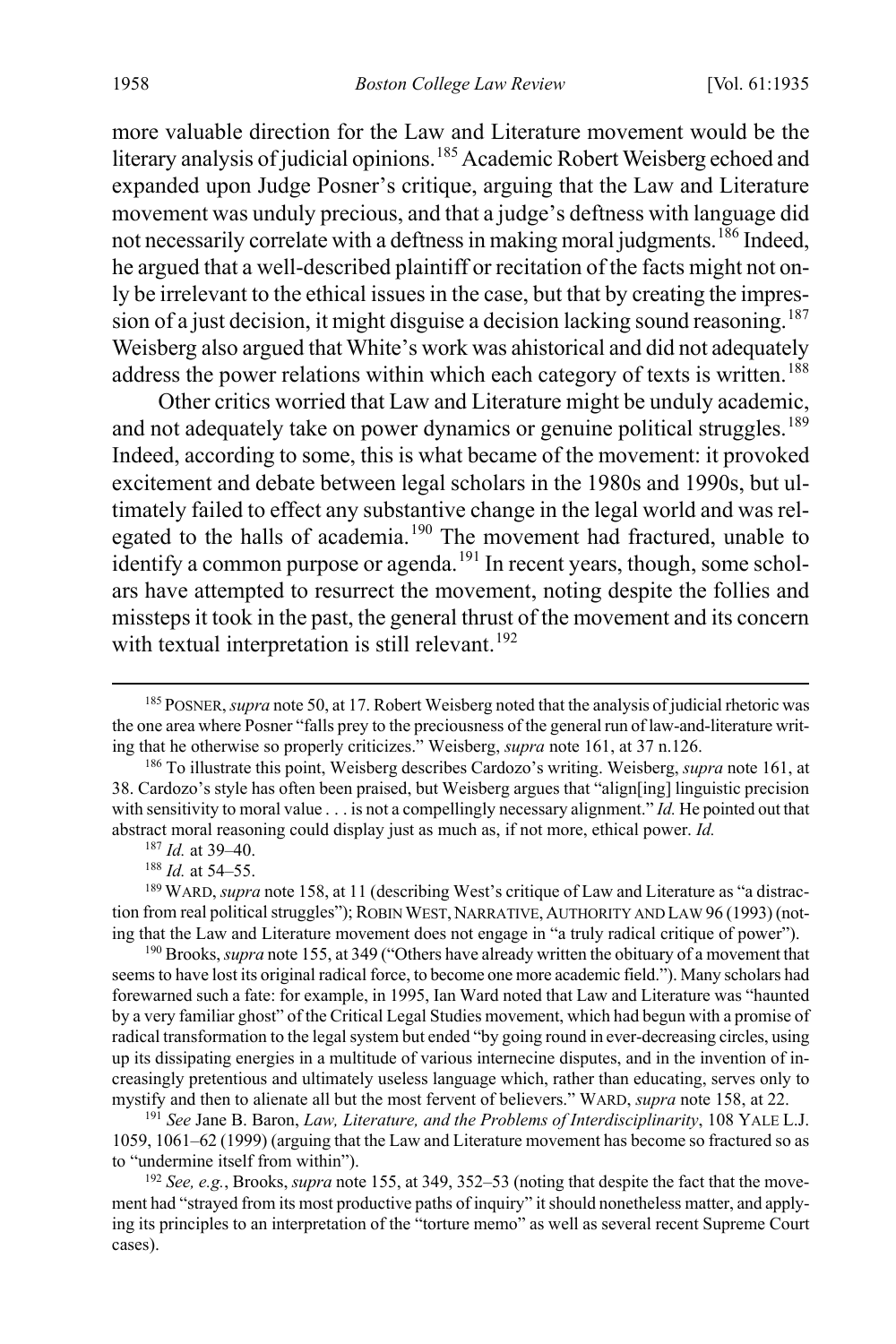#### III. A LAW AND LITERATURE READING OF *OBERGEFELL V. HODGES*

<span id="page-25-0"></span>The Law and Literature movement provides a fitting framework with which to analyze *Obergefell v. Hodges* because it brings style to the forefront.[193](#page-25-1) Much of the tension between the majority opinion and the dissents of *Obergefell* is explicitly about style.<sup>[194](#page-25-2)</sup> Justice Scalia analogized Justice Kennedy's opinion to "the mystical aphorisms of the fortune cookie."[195](#page-25-3) Even the more level-headed Chief Justice Roberts accused the majority opinion of hiding behind "shiny rhetorical gloss."[196](#page-25-4) Therefore, to understand what *Obergefell* means, one must not solely analyze the substantive impact of the decision, but also the style.<sup>[197](#page-25-5)</sup> In Section A of this Part, I engage in a Law and Literature reading of *Obergefell*, and I examine the relationship the opinion creates with both the plaintiffs and the audience.<sup>[198](#page-25-6)</sup> In Section B, I examine the implications of the *Obergefell* style.<sup>[199](#page-25-7)</sup>

#### *A. The Relationships* Obergefell *Creates with the Plaintiffs and Its Readers*

Legal scholar James Boyd White argues that it is not the paraphraseable message of an opinion that is most important, but rather the experience of reading it creates through its style.<sup>[200](#page-25-8)</sup> Under White's rubric, then, what experience does *Obergefell* create for its reader?<sup>[201](#page-25-9)</sup> White looks at two sets of relationships an opinion creates: the relationship with the people the opinion talks about, and the relationship with the opinion's reader.<sup>[202](#page-25-10)</sup>

<sup>196</sup> *Id.* at 2616 (Roberts, C.J., dissenting).

<span id="page-25-1"></span> <sup>193</sup> Obergefell v. Hodges, 135 S. Ct. 2584, 2584 (2015); *see, e.g.*, JAMES BOYD WHITE, *The Judicial Opinion and the Poem: Ways of Reading, Ways of Life*, *in* HERACLES' BOW, *supra* not[e 164,](#page-21-11) at 107, 117 (arguing that the experience style creates for the reader is more important than the main idea). 194 *See, e.g.*, *Obergefell*, 135 S. Ct. at 2630 n.22 (Scalia, J., dissenting) (criticizing the style of the

<span id="page-25-3"></span><span id="page-25-2"></span>majority opinion).

<sup>195</sup> *Id.*

<span id="page-25-5"></span><span id="page-25-4"></span><sup>197</sup> *See, e.g.*, White, *supra* not[e 14,](#page-3-6) at 1367 ("The excellence of the opinion is not one of 'mere style,' but an excellence of thought, represented and enacted in language in such a way as to live in the minds of others."). For compelling analyses of the substantive impact of *Obergefell*, see Yoshino, *supra* not[e 127,](#page-17-8) at 148 (analyzing the "intertwined nature of liberty and equality" apparent in *Obergefell*) and Tribe, *supra* note [123,](#page-16-10) at 16–17 (responding to Yoshino and arguing *Obergefell* combined equal protection and due process analysis into a new doctrine of "equal dignity").

<span id="page-25-8"></span><span id="page-25-7"></span><span id="page-25-6"></span><sup>&</sup>lt;sup>198</sup> *See infra* Part III.A.<br><sup>199</sup> *See infra* Part III.B.<br><sup>200</sup> *See* WHITE, *supra* not[e 193,](#page-25-0) at 117 ("It is therefore never enough to read a poem or an opinion for its main idea, which is often, when simply stated, simply trite or meaningless . . . . It is not the restatable message that is the most important meaning of the poem or the judicial opinion, but the reader's experience of the life of the text itself.").

<span id="page-25-9"></span><sup>201</sup> *See id.*

<span id="page-25-10"></span><sup>202</sup> WHITE, *supra* not[e 19,](#page-4-12) at 216.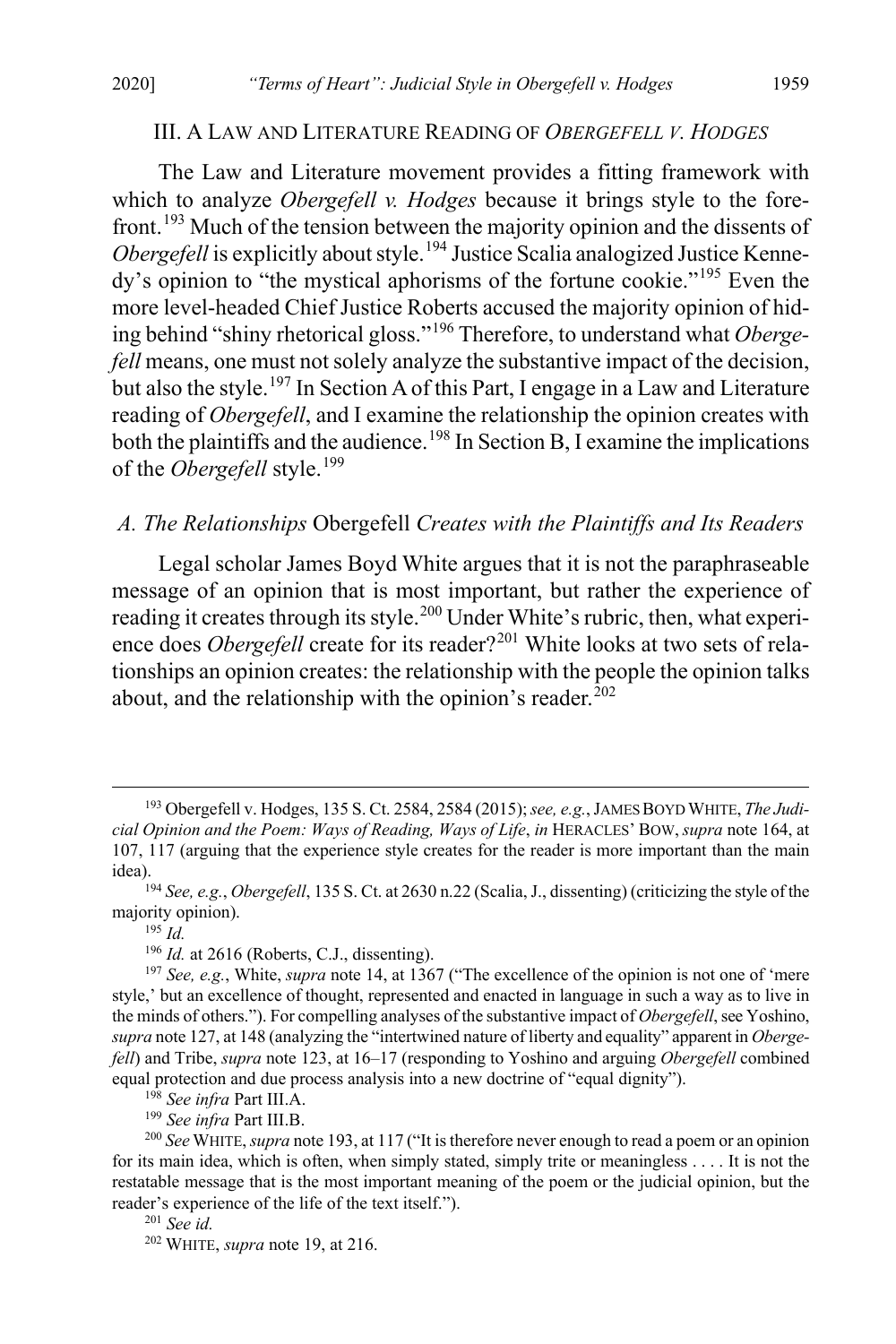First, the facts section of *Obergefell* creates an empathetic relationship with the people it describes: the plaintiffs.<sup>[203](#page-26-0)</sup> *Obergefell* was the consolidation of multiple lower-court cases from states that did not allow same-sex marriage.[204](#page-26-1) Justice Kennedy's recitation of the facts from the lower-court cases exhibits his empathy towards the petitioners, and therefore enacts what Profes-sor Martha Nussbaum called "poetic judging."<sup>[205](#page-26-2)</sup> Justice Kennedy's description of the named petitioner's circumstances merits quoting at length:

Petitioner James Obergefell, a plaintiff in the Ohio case, met John Arthur over two decades ago. They fell in love and started a life together, establishing a lasting, committed relation. In 2011, however, Arthur was diagnosed with amyotrophic lateral sclerosis, or ALS. This debilitating disease is progressive, with no known cure. Two years ago, Obergefell and Arthur decided to commit to one another, resolving to marry before Arthur died. To fulfill their mutual promise, they traveled from Ohio to Maryland, where same-sex marriage was legal. It was difficult for Arthur to move, and so the couple were wed inside a medical transport plane as it remained on the tarmac in Baltimore. Three months later, Arthur died. Ohio law does not permit Obergefell to be listed as the surviving spouse on Arthur's death certificate. By statute, they must remain strangers even in death, a state-imposed separation Obergefell deems "hurtful for the rest of time." $206$ 

Petitioner Obergefell's story is heart-wrenching: he and his partner of twenty years were married on a medical transport plane three months before his partner's death.[207](#page-26-4) Justice Kennedy's rendition of their experience both shows his own empathy toward the petitioners, as well as elicits empathy from the reader.[208](#page-26-5)

<span id="page-26-5"></span><span id="page-26-4"></span><sup>208</sup> See id.; NUSSBAUM, *supra* not[e 180,](#page-23-12) at 99–120 (illustrating the importance of judicial empathy). Justice Kennedy did not, however, invent this rhetoric entirely on his own. Teresa Godwin Phelps, *The Evolving Rhetoric of the Gay Rights and Same-Sex Marriage Debate*, *in* RHETORICAL PROCESSES AND LEGAL JUDGMENTS 54, 82 (Austin Sarat ed., 2016). Phelps details how gay activists'

<span id="page-26-0"></span> <sup>203</sup> *See* 135 S. Ct. at 2594–95 (reciting facts); NUSSBAUM, *supra* not[e 180,](#page-23-12) at 99–120 (describing "poetic judging" as containing empathy).

<sup>&</sup>lt;sup>204</sup> 135 S. Ct. at 2593.

<span id="page-26-2"></span><span id="page-26-1"></span><sup>205</sup> *See* NUSSBAUM, *supra* not[e 180,](#page-23-12) at 99–120 (describing one feature of "poetic judging" as allowing the reader to imagine what it would be like to be in the complainant's shoes).

<span id="page-26-3"></span><sup>206</sup> *Obergefell*, 135 S. Ct. at 2594–95;*see also id.* at 2595 (describing plaintiffs April DeBoer and Jayne Rowse's journey adopting two foster children with special needs and Ijpe DeKoe and Thomas Kostura's difficulty being deployed for the U.S. Army when some states did not recognize their marriage). In contrast, consider, for example, the decidedly un-empathetic recitation of facts in *Buck v. Bell*: "Carrie Buck is a feeble-minded white woman who was committed to the State Colony . . . in due form. She is the daughter of a feeble-minded mother in the same institution, and the mother of an illegitimate feeble-minded child." 274 U.S. 200, 205 (1927).<br><sup>207</sup> See Obergefell, 135 S. Ct. at 2594–95.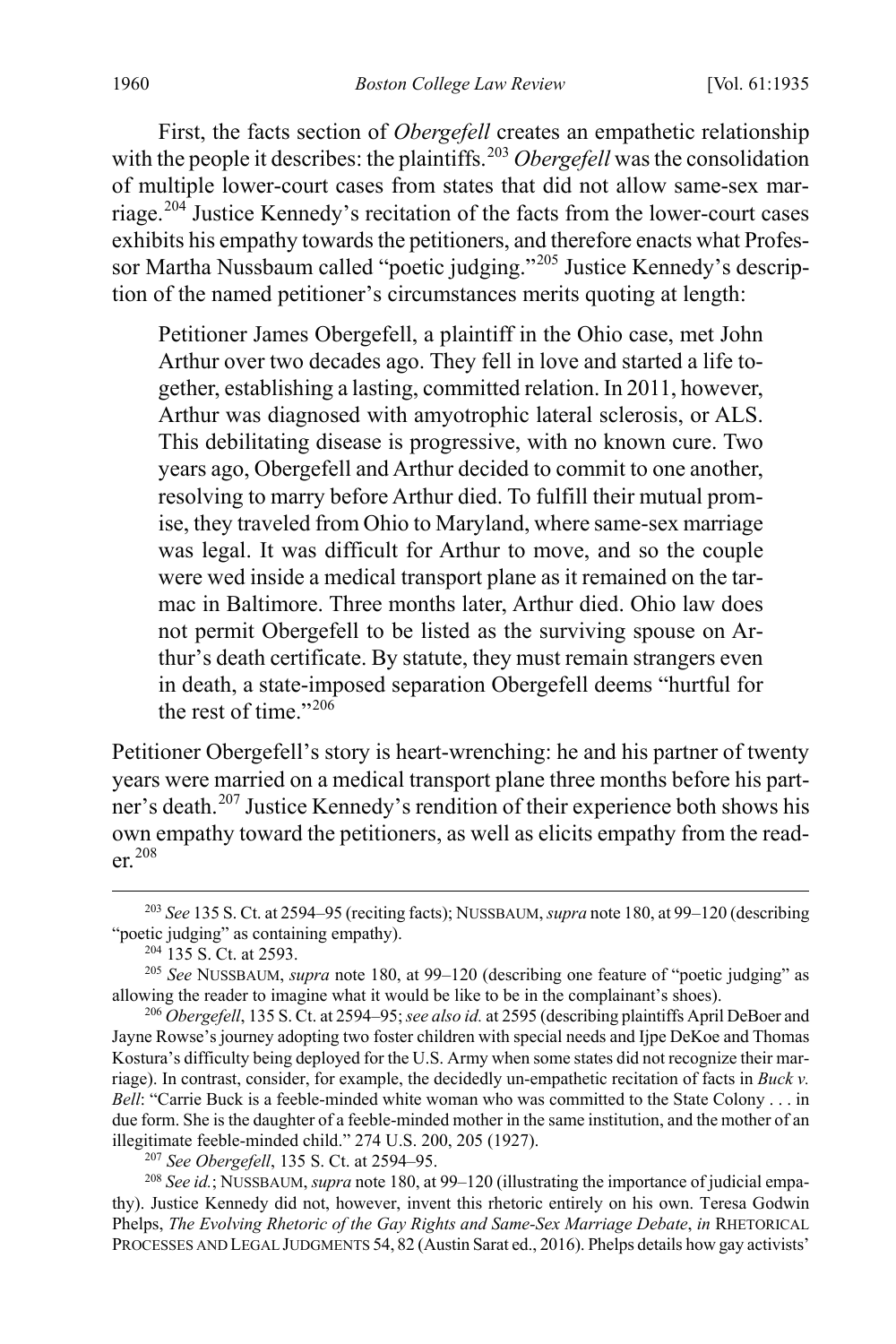Second, *Obergefell*'s style conjures an "ideal reader" much like the one White theorized.<sup>[209](#page-27-0)</sup> White uses the hypothetical "ideal reader" as a method of understanding the meaning of an opinion.<sup>[210](#page-27-1)</sup> The ideal reader is the version of the reader, not as she is, but as the text invites her to become.<sup>[211](#page-27-2)</sup> By identifying the ideal reader of an opinion, for example, White argues, we can learn some-thing about the text itself.<sup>[212](#page-27-3)</sup> He argues that the relationship the text establishes between itself and its readers also serves to create a textual community among its readers.<sup>[213](#page-27-4)</sup>

Thus, who is the ideal reader conjured by *Obergefell*? As discussed in Part I, Justice Kennedy seemed to have a particular concern with audience.<sup>[214](#page-27-5)</sup> And yet *Obergefell* is not apparently written in the "plain language" that legal scholars posit is most intelligible to the non-legal audience.<sup>[215](#page-27-6)</sup> Indeed, it is written in a lofty style, speaking of "the highest ideals of love, fidelity, devotion, sacrifice, and family."[216](#page-27-7) It is akin to Chief Justice Marshall's opinions of the eighteenth century, in which the justice spoke as the "mouthpiece of divini-ty."<sup>[217](#page-27-8)</sup> It is not written in the more casual, "impure" style that critics assert will resonate with popular audiences.<sup>[218](#page-27-9)</sup> One of Justice Kennedy's former clerks, Professor Michael Dorf, posited that the Justice might have better achieved his goal of connecting with non-lawyers if he wrote not in lofty rhetoric but in plain English.[219](#page-27-10)

<sup>209</sup> See WHITE, WORDS, *supra* note [173,](#page-22-10) at 271 (explaining the "ideal reader").

<span id="page-27-3"></span><sup>212</sup> *Id.* at 101 ("Of the opinion and statute alike, then, we can ask what relation it establishes with its reader: Is this an authoritarian text, one that demands simple and total obedience of its reader, or does it define the reader as a person with a mind, with a heart—as a free agent—who in reading the text is encouraged to activate these capacities in certain ways?").

<span id="page-27-4"></span><sup>213</sup> White, *supra* not[e 171,](#page-22-11) at 434 ("[A] legal text speaks directly to its reader, as other texts do, [but] the textual community it establishes with the individual reader is also a way of making another community, a community among its readers.").

<span id="page-27-5"></span><sup>214</sup> *See supra* not[e 118](#page-15-7) and accompanying text (quoting Justice Kennedy's interview with legal writing scholar Bryan Garner in which he states that in cases of public importance, an opinion must command its readers' allegiance, and that sometimes this is best done in an emotive style).

<span id="page-27-6"></span><sup>215</sup> *See, e.g.*, GARNER, *supra* not[e 16,](#page-3-7) at 428 (advocating for use of plain language so that an opinion may be intelligible to the non-legal audience).

 $\overline{a}$ 

intentional rhetorical choices impacted the way the Court viewed the plaintiffs in each case. *Id.*; *see also* PETROSKI, *supra* note [6,](#page-2-8) at § 6.3.2 (discussing Justice Kennedy's recitation of the facts in *Obergefell*).

<span id="page-27-1"></span><span id="page-27-0"></span><sup>&</sup>lt;sup>210</sup> *Id.* ("How would the ideal reader contemplated by this document, indeed, constituted by it, understand its bearing on the present circumstances?").

<span id="page-27-2"></span><sup>&</sup>lt;sup>211</sup> WHITE, *supra* not[e 19,](#page-4-12) at 100. For example, White says, the Ideal Reader of an advertisement for men's cologne will buy and use the product it advertises. *Id.* The Ideal Reader of a novel might feel her sympathies extended, or might find herself holding contrasting positions in her mind. *Id.*

<sup>216</sup> *Obergefell*, 135 S. Ct. at 2608.

<sup>&</sup>lt;sup>217</sup> See supra not[e 39](#page-6-11) and accompanying text (summarizing Justice Marshall's style).

<span id="page-27-10"></span><span id="page-27-9"></span><span id="page-27-8"></span><span id="page-27-7"></span><sup>218</sup> *See supra* note[s 60](#page-8-13)[–63](#page-9-7) and accompanying text (describing Richard Posner's contrast of "pure" versus "impure" style).

<sup>219</sup> Dorf, *supra* note [114.](#page-15-6)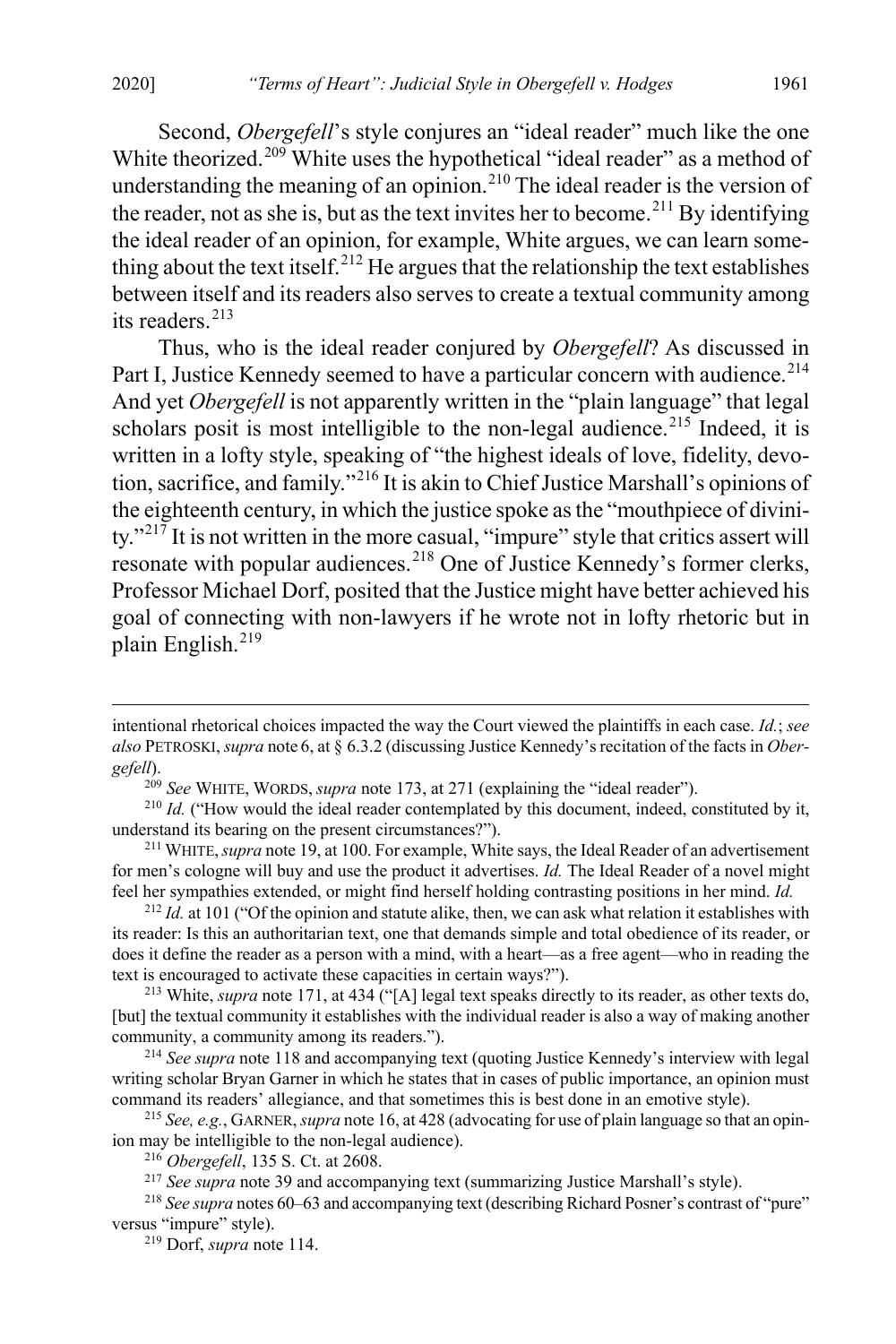Professor Dorf, though, does not account for the simple fact that the *Obergefell* opinion *did* connect with countless non-specialists.<sup>[220](#page-28-0)</sup> His hypothesis seems to be based on the principle that non-lawyers do not like magisterial rhetoric.[221](#page-28-1) But Justice Kennedy does not subscribe to that idea.[222](#page-28-2) James Boyd White drew attention to the line in *Planned Parenthood of Southeastern Pennsylvania v. Casey*, in which the Court states:

<span id="page-28-11"></span>The Court must take care to speak and act in ways that allow people to accept its decisions on the terms the Court claims for them, as grounded truly in principle, not as compromises with social and political pressures having, as such, no bearing on the principled choic-es that the Court is obliged to make.<sup>[223](#page-28-3)</sup>

With this passage, the Court is aware of the need for public acceptance of its decisions, especially in controversial cases.<sup>[224](#page-28-4)</sup> It hypothesizes that the public will accept a decision if it sees it as a principled one, not the product of political compromise.[225](#page-28-5) That is the same wager Justice Kennedy makes in *Obergefell*. [226](#page-28-6) He writes to an ideal reader who respects a decision made on principle: in this case, on the lofty principle that marriage can make two people into something greater than they were individually. $^{227}$  $^{227}$  $^{227}$ 

### *B. Implications of Justice Kennedy's Magisterial Style*

*Obergefell* models White's ideal of building community through language by laying bare its principled decision making.[228](#page-28-8) In *Justice as Translation*, White analyzed a series of Supreme Court opinions and pointed out the ways that justices often avoid the difficulties of judging by resting their opinions on false grounds of authority.<sup>[229](#page-28-9)</sup> As examples of what could be "false authority," he cites original intention, plain meaning of a statute, the clear commands of precedent, the facts of a case.<sup>[230](#page-28-10)</sup> In other words—many of the things we typi-

<span id="page-28-0"></span> <sup>220</sup> *See, e.g.*, Schacter, *supra* not[e 119,](#page-16-1) at 1024–33 (noting the wide popular audience for *Obergefell*).

<span id="page-28-3"></span><span id="page-28-2"></span><span id="page-28-1"></span><sup>221</sup> *See* Dorf, *supra* not[e 114](#page-15-6) (suggesting that the plain language of Mark Twain, Ernest Hemmingway, and Harry Truman as opposed to the lofty rhetoric of John F. Kennedy, Martin Luther King, Jr., and the Gettysburg Address—is more accessible to the public).

<sup>222</sup> *See, e.g.*, *Obergefell*, 135 S. Ct. at 2608 (using elevated rhetoric to connect with an audience).

<sup>223</sup> 505 U.S. 833, 865–66 (1992); WHITE, *supra* note [94,](#page-12-10) at 176–77. 224 *See Casey*, 505 U.S. at 865–66.

<sup>225</sup> *See id.*

<sup>226</sup> *See Obergefell*, 135 S. Ct. at 2608.

<sup>227</sup> *See id.*

<span id="page-28-10"></span><span id="page-28-9"></span><span id="page-28-8"></span><span id="page-28-7"></span><span id="page-28-6"></span><span id="page-28-5"></span><span id="page-28-4"></span><sup>228</sup> *See id.* at 2599–601 (outlining four principles on which the decision is based); WHITE,*supra* note [19,](#page-4-12) at 101 (detailing the way a text can create a relationship with a reader, and thus establish a community among readers).

<sup>229</sup> WHITE, *supra* not[e 19,](#page-4-12) at 216.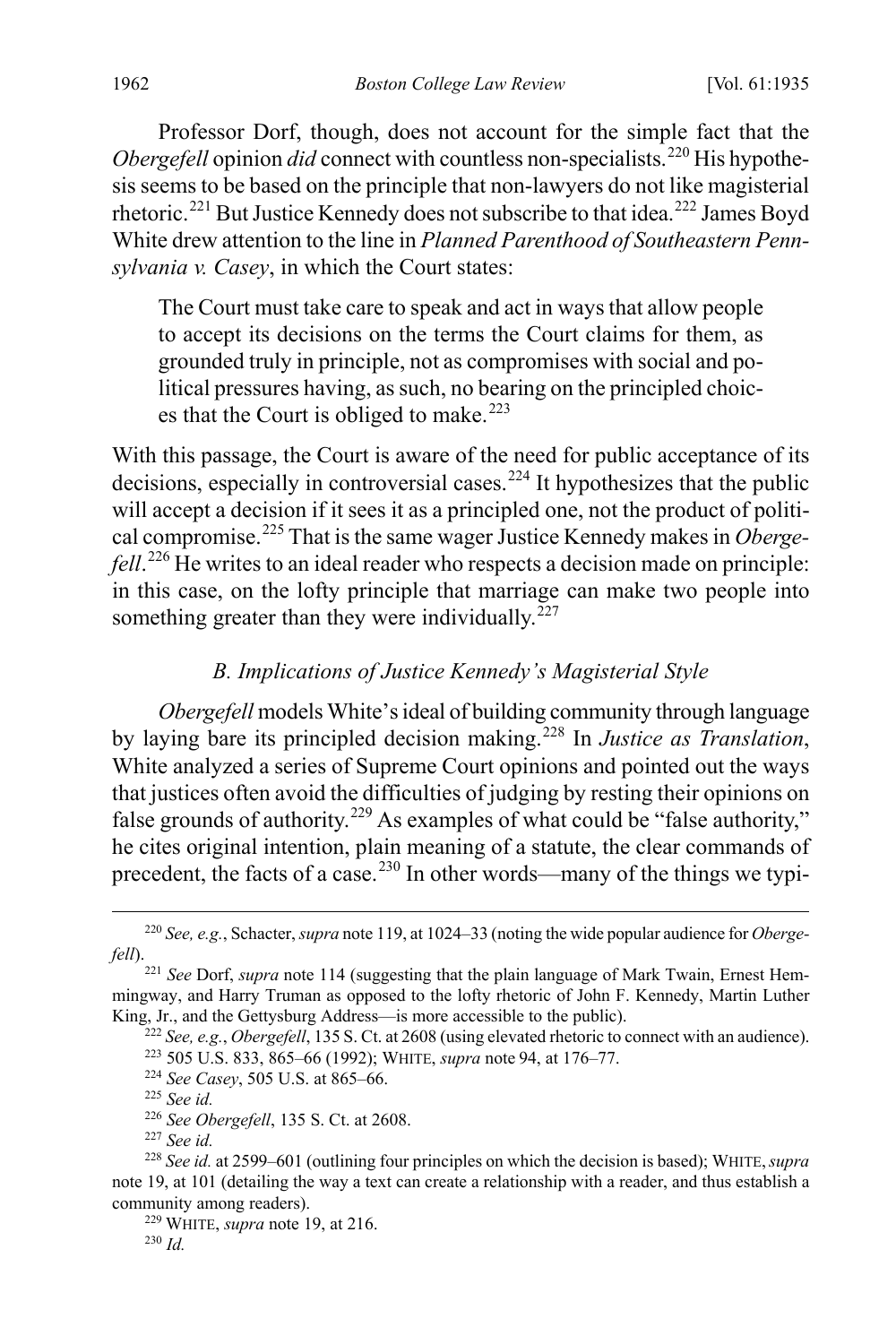cally think about when practicing law.<sup>[231](#page-29-0)</sup> He argues that these grounds can be ways to avoid the real responsibilities of judging: that of creating an ethical relationship both with prior texts and with people in the world.<sup>[232](#page-29-1)</sup> Justice Kennedy, then, writes to an ideal reader who is not won over by a three- or four-part test.<sup>[233](#page-29-2)</sup> He wagers a bet that such tests will not forge a connection.<sup>[234](#page-29-3)</sup> It is not that he is eluding traditional legal analysis, but it is that he worries that such analysis can tend to evade something more fundamental about the princi-pled choice the Court is making.<sup>[235](#page-29-4)</sup>

But is White's ideal—and Justice Kennedy's opinion—even something judges should strive for? On the one hand, *Obergefell* did build community in a real way: all those likes and shares on social media indicated more than just clickable content.<sup>[236](#page-29-5)</sup> They were people engaging with the text, giving life to the opinion, saying this is not just some stuffy legalese that will never see the light of day outside the Supreme Court Reporter.<sup>[237](#page-29-6)</sup> Marginalized people were able to read a text handed down by our nation's highest court and genuinely see themselves in it.<sup>[238](#page-29-7)</sup> It is possible that this community-building function is more than feel-good, but could affect the life of an opinion: in the four years since *Obergefell* was released, talk of overturning it has all but dissolved.<sup>[239](#page-29-8)</sup>

On the other hand, though, it may be naively optimistic to think that beau-tiful writing can change the world—or even want it to.<sup>[240](#page-29-9)</sup> The nascent legitimacy studies field has shown that the style of an opinion only has an effect on

<sup>237</sup> *See id.*

 <sup>231</sup> *See id.*

<sup>232</sup> *Id.*

<span id="page-29-2"></span><span id="page-29-1"></span><span id="page-29-0"></span><sup>233</sup> *See Obergefell*, 135 S. Ct. at 2608; *see also* WHITE, *supra* note [19,](#page-4-12) at 216 (noting that variables like original intention, plain meaning, precedent, and facts can all be "false grounds of authority" that judges cite to avoid "the true responsibilities of judging"); *supra* not[e 42](#page-6-12) (describing the use of three- and four-part tests).

<span id="page-29-3"></span><sup>234</sup> *See, e.g.*, WHITE, *supra* not[e 19,](#page-4-12) at 101 (describing how legal texts can construct a rhetorical community). 235 *See Obergefell*, 135 S. Ct. at 2608 (deciding based on principal); *cf.* RONALD DWORKIN,TAK-

<span id="page-29-4"></span>ING RIGHTS SERIOUSLY 108 (1977) (arguing for judicial decision making based on principal). *But see, e.g.*, Rosen, *supra* not[e 115](#page-15-8) (criticizing Justice Kennedy's opinions for being based more on his instincts about fairness than on strict legal analysis).

<span id="page-29-5"></span><sup>236</sup> *See* Schacter, *supra* not[e 119,](#page-16-1) at 1029 (detailing the number of likes and shares of *Obergefell* on social media).

<span id="page-29-7"></span><span id="page-29-6"></span><sup>238</sup> *See Obergefell*, 135 S. Ct. at 2608. The opinion noted that gay couples were no longer "excluded from one of civilization's oldest institutions," referring to marriage. *Id.* Yet the opinion also embodies the fact that they were no longer excluded from the language of the Supreme Court, another pretty old institution. *See id.*

<span id="page-29-8"></span><sup>239</sup> *See* Walter Olson, Opinion, *Gay Marriage Is Here to Stay, Even with a Conservative Court*, WALL ST.J. (July 8, 2018), https://www.wsj.com/articles/gay-marriage-is-here-to-stay-even-with-aconservative-court-1531074136 [https://perma.cc/GT2H-YYCV] (arguing that the Supreme Court will not overturn *Obergefell*, in part because of public acceptance of the decision, and noting that in the two years after *Obergefell* came out, public support for gay marriage increased from 55% in 2015 to 62% in 2017).

<span id="page-29-9"></span><sup>240</sup> *See infra* notes [241–](#page-30-0)[243](#page-30-1) and accompanying text.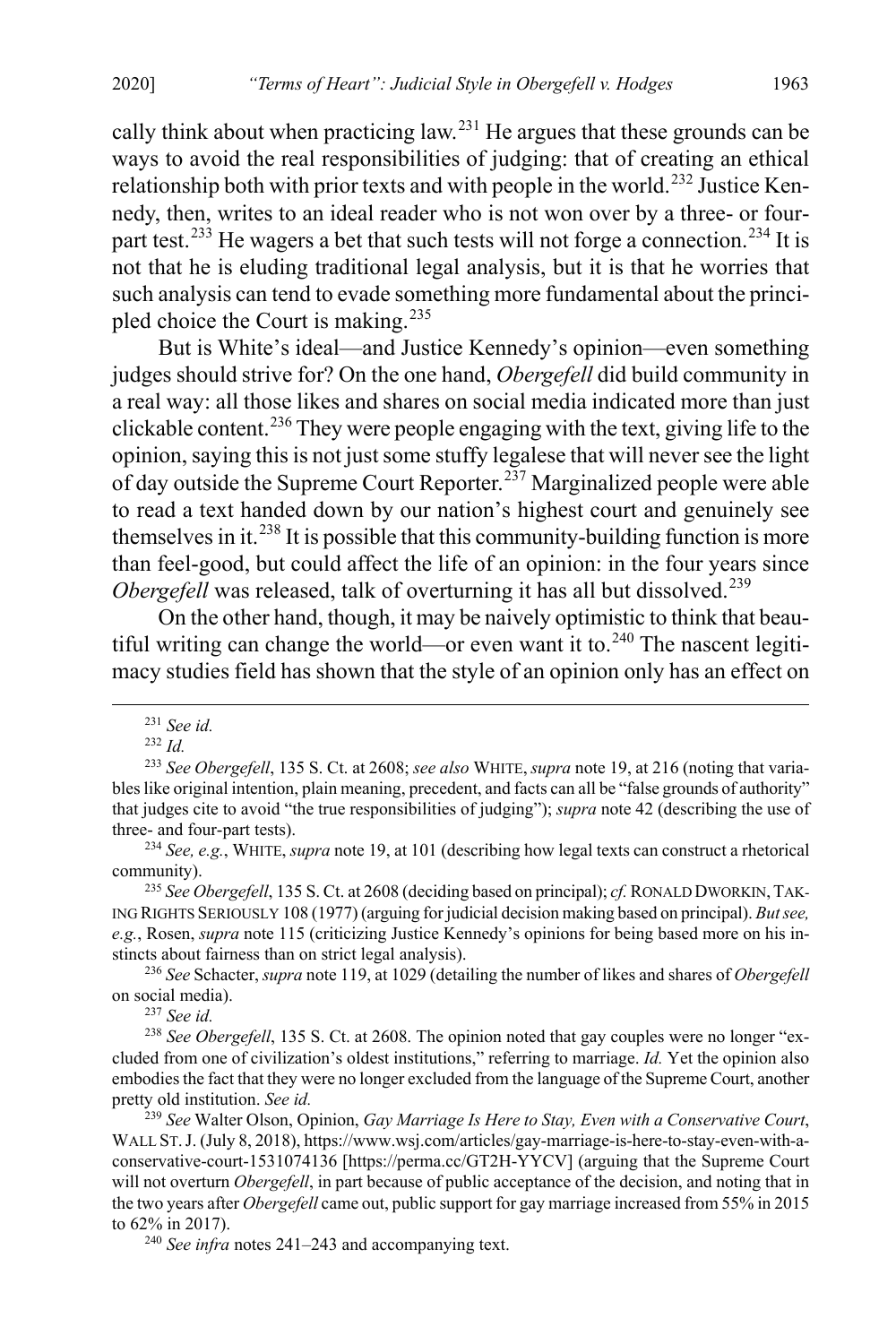<span id="page-30-0"></span>those who already agree with its holding; it does nothing to change the hearts or minds of those who disagree with it.<sup>[241](#page-30-2)</sup> Further, pointing to pretty language does little to defend against charges of judicial activism.<sup>[242](#page-30-3)</sup> And most importantly, we should be wary of the potential for, and history of, appeals to emotion being used to produce dangerous results.<sup>[243](#page-30-4)</sup>

<span id="page-30-1"></span>But before reaching the question of whether beautiful writing in Supreme Court opinions is a laudable goal, we cannot forget to ask: is Justice Kennedy's opinion beautiful—or even good—writing? This is necessarily a question of taste, but this Note would not be complete without offering my personal view.[244](#page-30-5) I was among those, on June 26, 2015, who were genuinely moved by the opinion's final paragraph when it showed up on my Facebook feed.<sup>[245](#page-30-6)</sup> On the other hand, I cringed a couple years later, when as a 1L I sat down to read the whole decision, and found the line: "Marriage responds to the universal fear that a lonely person might call out only to find no one there."[246](#page-30-7) *This* is law? I thought.

It is hard to write in a serious way about the meaning of life. And it is easy to tear down those who do it badly. But if law is seeking to regulate anything as monumental as one's right to marry,  $247$  to have an abortion,  $248$  to en-

<span id="page-30-5"></span><sup>244</sup> *Cf.* Fred Rodell, *Goodbye to Law Reviews*, 23 VA. L. REV. 38, 39 (1936) ("One of the style quirks that inevitably detracts from the forcefulness and clarity of law review writing is the taboo on pronouns of the first person. An 'I' or a 'me' is regarded as a rather shocking form of disrobing in print. To avoid nudity, the back-handed passive is almost obligatory:—'It is suggested—,' 'It is proposed—,' 'It would seem—.' Whether the writers really suppose that such constructions clothe them in anonymity so that people can not guess who is suggesting and who is proposing, I do not know. I do know that such forms frequently lead to the kind of sentence that looks as though it has been translated from the German by someone with a rather meager knowledge of English.").

<span id="page-30-9"></span><span id="page-30-8"></span><span id="page-30-7"></span><span id="page-30-6"></span>245 *See* Schacter, *supra* not[e 119,](#page-16-1) at 1029 (noting that 3.8 million people used Facebook to communicate about *Obergefell* in the first hour after it was released).

<sup>246</sup> *See Obergefell*, 135 S. Ct. at 2600.

248 *Casey*, 505 U.S at 833.

<span id="page-30-2"></span> <sup>241</sup> *See* Scurich, *supra* not[e 71](#page-10-11) (finding that the public's perception of the legitimacy of a court opinion is based not on its style, but merely on whether the public agrees with the outcome of the decision). *See generally* HOEKSTRA,*supra* not[e 71](#page-10-11) (examining the effect of Supreme Court decisions on public opinions of the issue).

<span id="page-30-3"></span><sup>242</sup> *See, e.g.*, *Obergefell*, 135 S. Ct. at 2616 (Roberts, C.J., dissenting) (accusing the majority opinion of engaging in the "unprincipled tradition of judicial policymaking that characterized discredited decisions such as *Lochner v. New York*"); *id.* at 2642 (Alito, J., dissenting) ("Today's decision usurps the constitutional right of the people to decide whether to keep or alter the traditional understanding of marriage.").

<span id="page-30-4"></span><sup>243</sup> *See, e.g.*, Mary L. Dudziak, *Oliver Wendell Holmes as a Eugenic Reformer: Rhetoric in the Writing of Constitutional Law*, 71 IOWA L. REV. 833, 859–65 (1986) (noting that in *Buck v. Bell*, Justice Holmes used emotional rhetorical devices to arouse fear and appeal to the classism and racism of his era); *cf.* Jennifer Mercieca, *The Rhetorical Brilliance of Trump the Demagogue*, CONVERSA-TION (Dec. 11, 2015), http://theconversation.com/the-rhetorical-brilliance-of-trump-the-demagogue-51984 [https://perma.cc/RW2B-MDCW] (noting that Donald Trump, like all demagogues, appeals to emotion rather than reason).

<sup>247</sup> *Id.*